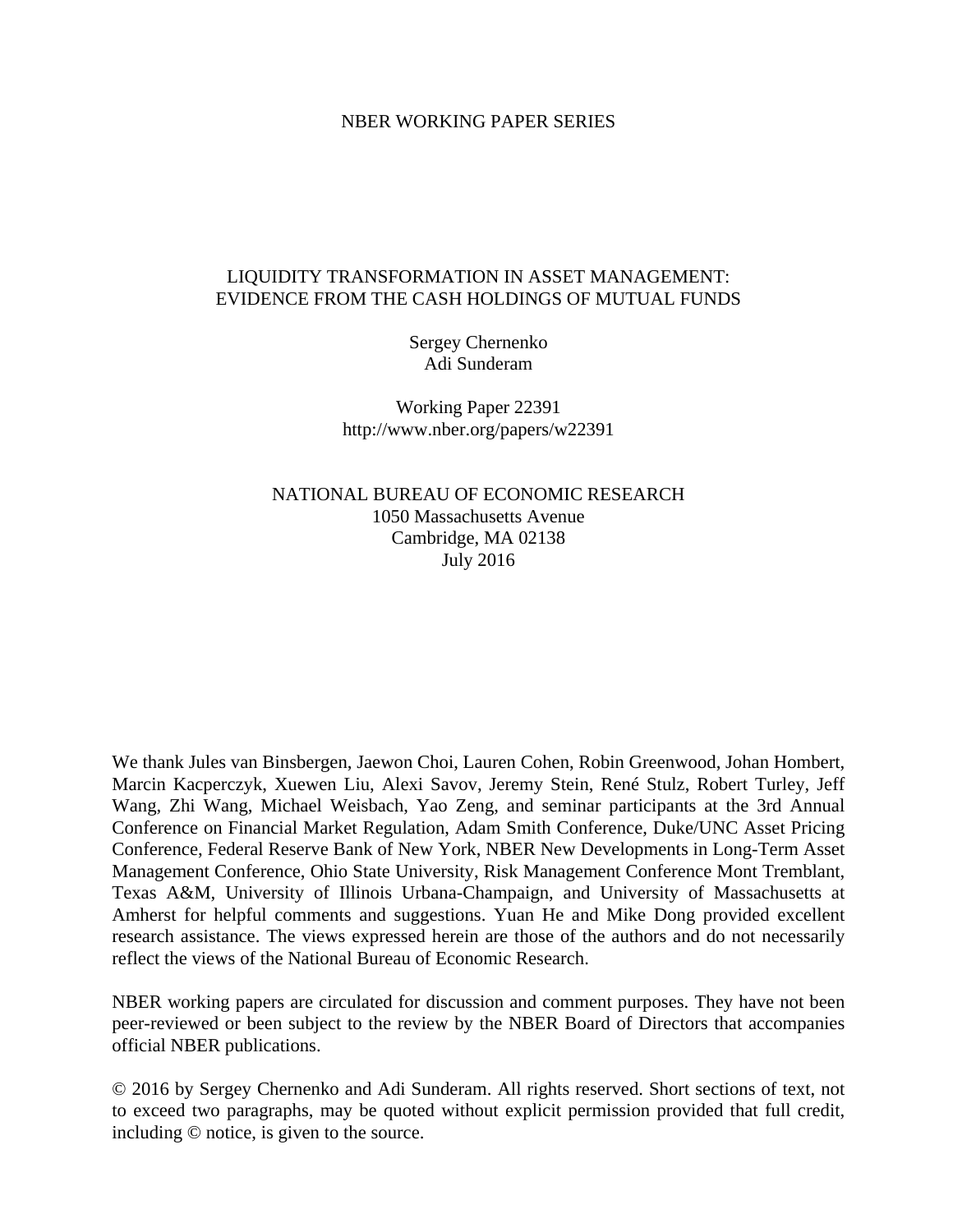Liquidity Transformation in Asset Management: Evidence from the Cash Holdings of Mutual Funds Sergey Chernenko and Adi Sunderam NBER Working Paper No. 22391 July 2016 JEL No. G20,G23

# **ABSTRACT**

We study liquidity transformation in mutual funds using a novel data set on their cash holdings. To provide investors with claims that are more liquid than the underlying assets, funds engage in substantial liquidity management. Specifically, they hold substantial amounts of cash, which they use to accommodate inflows and outflows rather than transacting in the underlying portfolio assets. This is particularly true for funds with illiquid assets and at times of low market liquidity. We provide evidence suggesting that mutual funds' cash holdings are not large enough to fully mitigate price impact externalities created by the liquidity transformation they engage in.

Sergey Chernenko The Ohio State University 2100 Neil Avenue 818 Fisher Hall Columbus, OH 43210 sergey.chernenko@fisher.osu.edu

Adi Sunderam Harvard Business School Baker Library 359 Soldiers Field Boston, MA 02163 and NBER asunderam@hbs.edu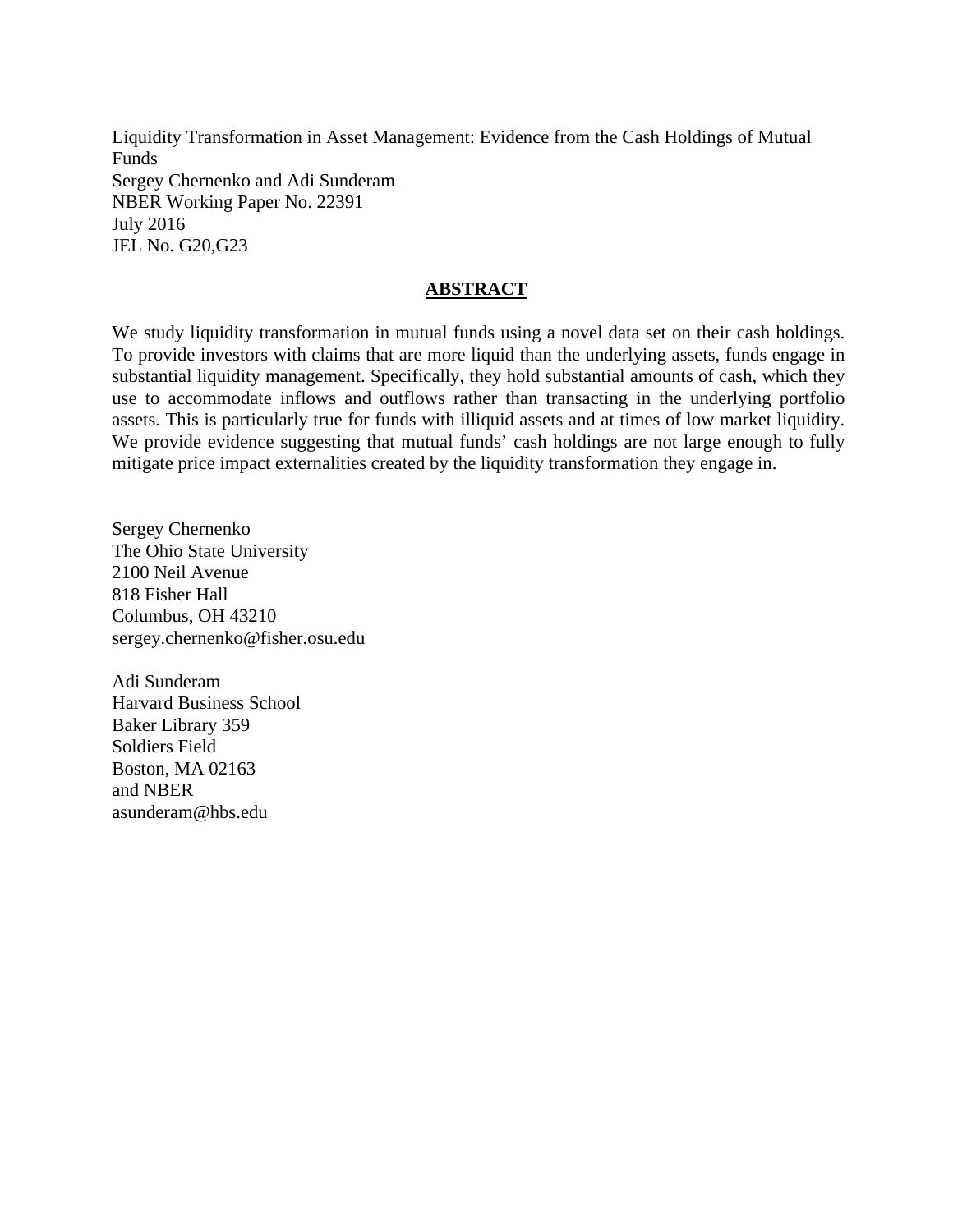#### **I. Introduction**

Liquidity transformation – the creation of liquid claims that are backed by illiquid assets – is a key function of many financial intermediaries. A long literature, starting with Diamond and Dybvig (1983) and Gorton and Pennacchi (1990), argues, for example, that the purpose of banks is to provide investors with highly liquid demand deposits while financing illiquid, information intensive loans. Liquidity transformation is also an important function of the system of marketbased intermediaries known as the shadow banking system, as argued by Gorton and Metrick (2010), Kacperczyk and Schnabl (2010), Krishnamurthy and Vissing-Jorgenson (2015), Moreira and Savov (2016), and Nagel (2016).

Through open-ending – allowing investors to withdraw capital at short notice – traditional asset managers provide liquidity services that are similar to banks and shadow banks. For example, though they may invest in illiquid assets such as corporate bonds, bank loans, and emerging market stocks, open-end mutual funds have liquid liabilities. Specifically, mutual funds allow investors to redeem any number of shares at the fund's end-of-day net asset value (NAV), effectively pooling liquidation costs across investors. In contrast, investors who directly hold the underlying investments bear their own liquidation costs when selling those assets.

Can liquidity transformation by asset managers cause financial stability problems? This question has been the subject of a vigorous debate among academics, practitioners, and regulators (e.g., Goldstein et al, 2015; International Monetary Fund, 2015; Financial Stability Oversight Council, 2014; Feroli et al, 2014; Chen, Goldstein, and Jiang, 2010). A key concern on one side of the debate is that liquidity transformation increases the scope for fire sales. Redemptions from an open-ended fund can force sales of illiquid assets, depressing asset prices and thereby stimulating further redemptions and fire sales. Motivated by such concerns, the Securities and Exchange Commission (SEC) has recently proposed new rules to promote more effective liquidity risk management by mutual funds (SEC, 2015).

On the opposite side of the debate are two main arguments. First, many contend that asset managers are essentially a veil, simply transacting in the underlying equities and bonds on behalf of investors without performing much liquidity transformation (Investment Company Institute, 2015). Second, others argue that asset managers are well aware of the risks of fire sales and take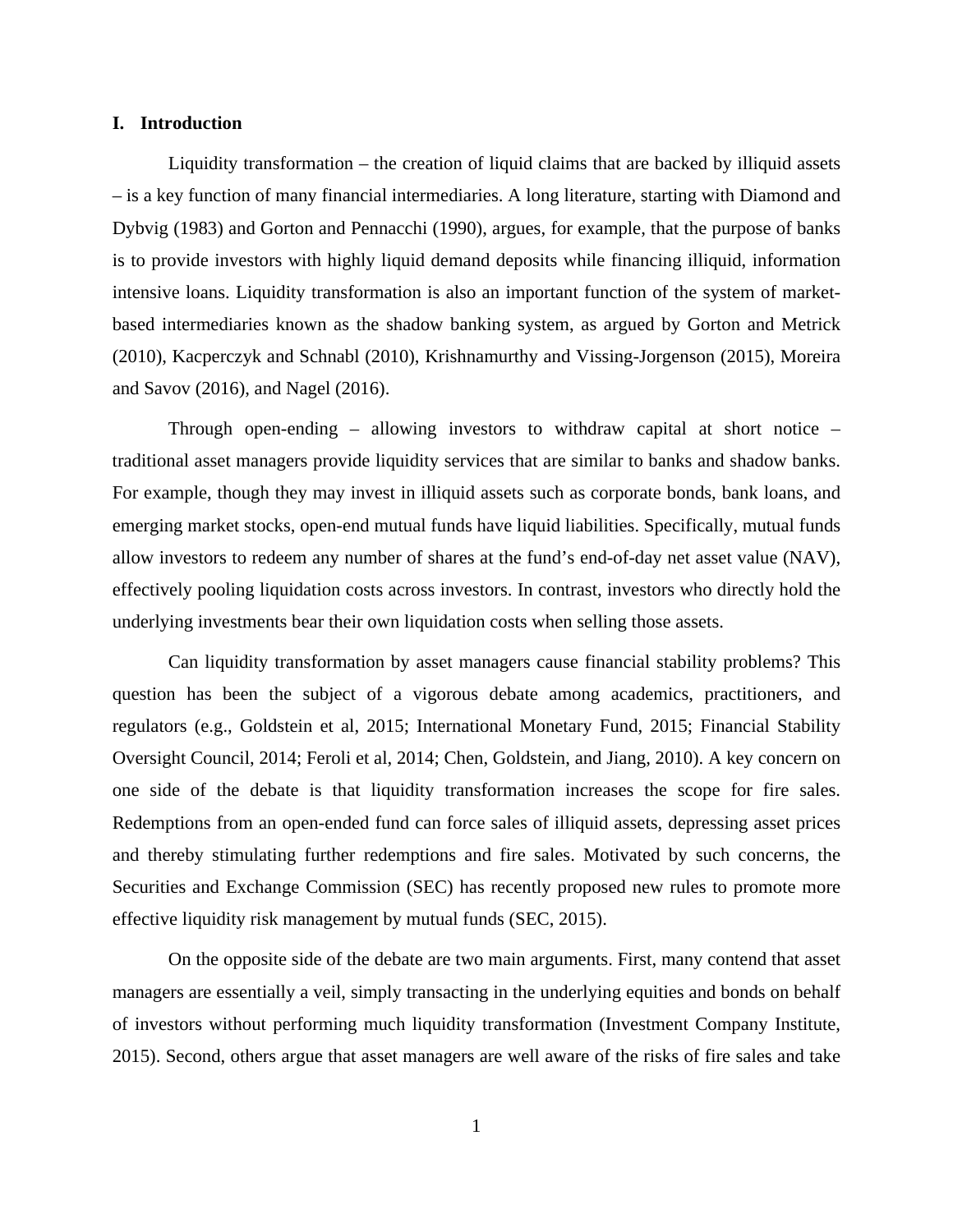steps to manage their liquidity needs (Independent Directors Council, 2016; Investment Company Institute, 2016).

A key empirical challenge in this debate is that it is difficult to measure liquidity transformation for asset managers. For banks and shadow banks, maturity mismatch – the difference in maturity between assets and liabilities – provides a reasonable measure of liquidity transformation. While investors can withdraw unlimited quantities of deposits without any price impact, bank loans cannot be traded before maturity without creating substantial price impact. For asset managers, however, there is no comparable measure. Their assets are typically tradeable securities, though with varying levels of liquidity. Furthermore, some price impact can be passed on to investors because they own claims whose value is not fixed. Nevertheless, asset managers perform some amount of liquidity transformation because their ability to pool trades and space transactions over time flattens the price-quantity schedule faced by their investors.

In this paper, we use the cash holdings of mutual funds that invest in equities and longterm corporate bonds as a window into the liquidity transformation activities of asset managers.<sup>1</sup> Our key insight is that the way mutual funds manage their own liquidity to provide the benefits of open-ending to investors is a measure of how much liquidity transformation funds are performing. A fund acting as a pure pass-through, simply buying and selling the underlying assets on behalf of its investors, has little need for cash holdings to manage its liquidity. In contrast, a fund performing substantial liquidity transformation will seek to use cash holdings to mitigate the costs associated with providing investors with claims that are more liquid than the underlying assets. This revealed preference argument thus suggests that funds' cash management practices can be used to measure their liquidity transformation.

Two features of the mutual fund industry make it a good laboratory for studying liquidity transformation by asset managers. First, mutual funds account for a large fraction of the overall asset management industry. As of 2015Q1, mutual funds had aggregate assets of \$12.9 trillion and held 20.5% of corporate equities and 20.6% of corporate and foreign bonds.<sup>2</sup> Second, while

<sup>&</sup>lt;sup>1</sup> Because we focus on the mismatch in liquidity between fund assets and liabilities, we exclude money market mutual funds, closed end funds, index funds, ETFs, and short-term bond mutual funds from our analysis.<br><sup>2</sup> Federal Reserve Flow of Funds. These numbers do not include the assets of money market mutual funds.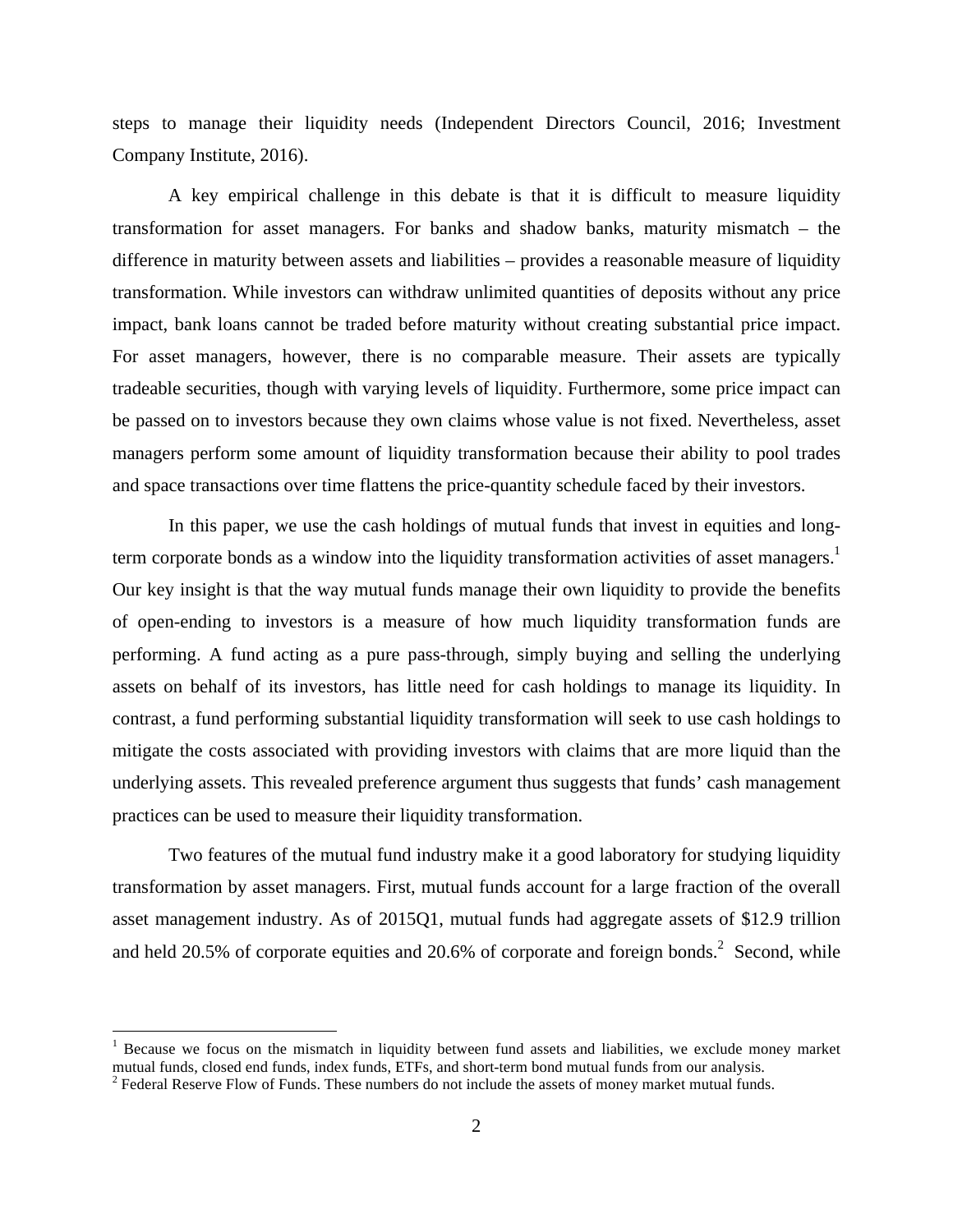other asset managers have some ability to restrict investor redemptions, most mutual funds are completely open-ended, creating significant scope for liquidity transformation.

We study mutual fund liquidity management using a novel data set on the cash holdings of equity and long-term corporate bond funds collected from SEC form N-SAR filings. Importantly, our data set covers holdings of both cash and cash substitutes such as money market mutual fund shares. Cash substitutes have become an increasingly important source of liquidity for asset managers in recent years. The IMF estimates that asset managers as a whole held about \$2 trillion of cash and cash substitutes in 2013 (Pozsar, 2013). This is approximately the same amount as US corporations (Bates et al., 2009). Approximately 37% of asset manager holdings is in the form of cash substitutes (Pozsar, 2013). Fig. 1 shows that a similar pattern holds for the equity and long-term bond mutual funds in our data set. By 2014, they held \$600 billion of cash and cash substitutes, with nearly 50% taking the form of cash substitutes.

We present four main results on mutual fund liquidity management, all showing that mutual funds do not simply act as pass-throughs. Instead, consistent with the idea that mutual funds perform a significant amount of liquidity transformation, funds use holdings of cash to actively manage their liquidity provision and to reduce their impact on the prices of the underlying assets. Our first main result is that, rather than transacting in equities and bonds, mutual funds use cash to accommodate inflows and outflows. Funds build up cash positions when they receive inflows and draw down cash when they suffer outflows. The magnitudes are economically significant. For each dollar of inflows or outflows in a given month, 23 to 33 cents of that flow is accommodated through changes in cash rather than through trading in the fund's portfolio securities. This impact of flows on cash balances lasts for multiple months.

Second, asset liquidity affects the propensity of funds to use cash holdings to manage fund flows. In the cross section, funds with illiquid assets are more aggressive in using cash to meet inflows and outflows. A one-standard deviation increase in asset illiquidity is associated with a 20-30% increase in the fraction of fund flows accommodated through changes in cash. We find similar evidence in the time series: during periods of low aggregate market liquidity, funds accommodate a larger fraction of fund flows with cash. These results would not obtain if funds were simply a veil, trading on behalf of their investors. Instead, our results are consistent with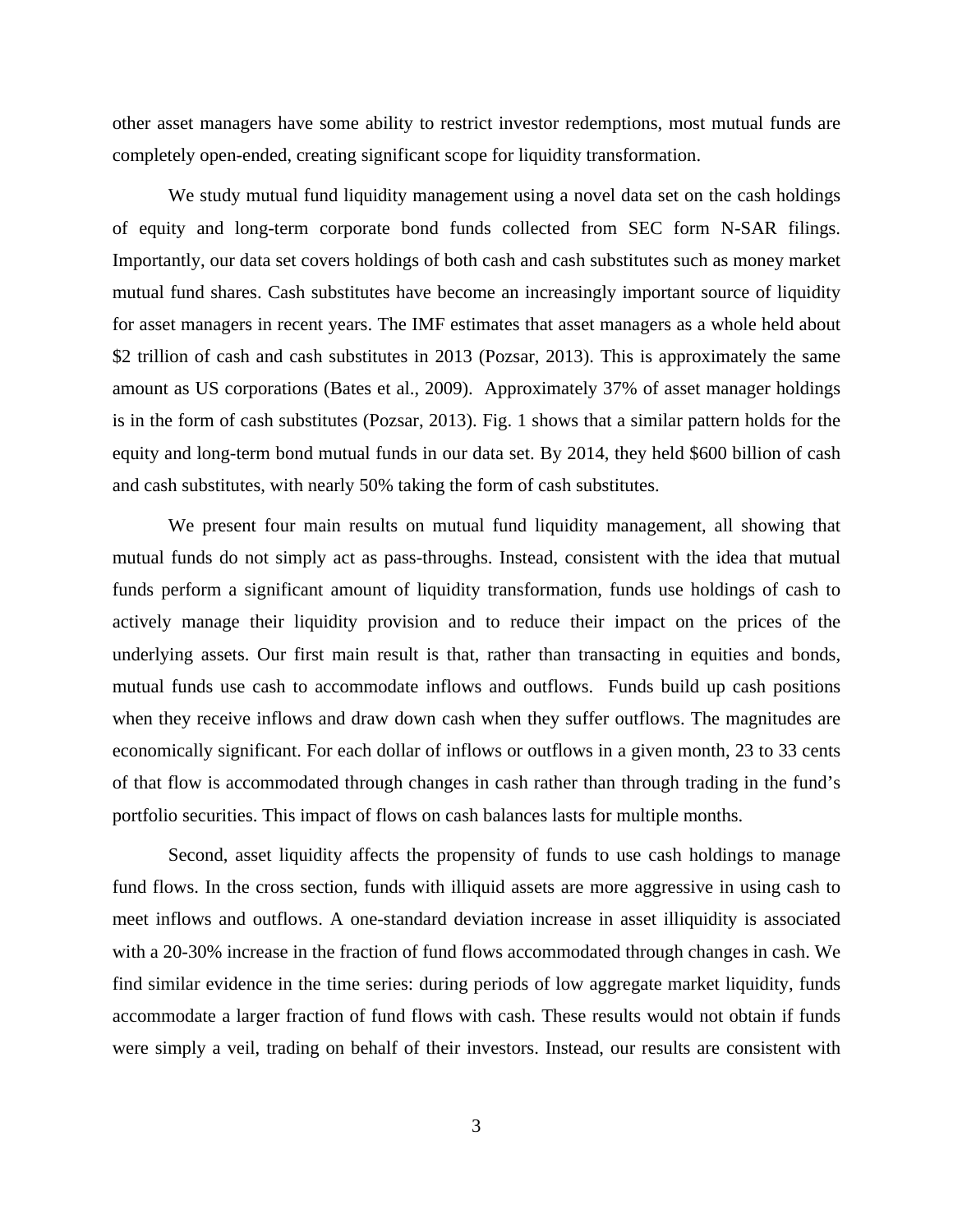the idea that mutual funds perform a significant amount of liquidity transformation, with their cash holdings playing a critical role.

Third, we show that funds that perform more liquidity transformation hold significantly more cash. Asset illiquidity, the volatility of fund flows, and their interaction are the key determinants of how much liquidity transformation a given fund engages in, and we find that all three variables are strongly related to cash holdings. For equity funds, for example, a onestandard deviation increase in asset illiquidity (flow volatility) is associated with a 1.0 (0.4) percentage points higher cash-to-assets ratio. Furthermore, the interaction of asset illiquidity and flow volatility is positive and statistically significant, indicating that funds that invest in illiquid assets and provide investors with ample liquidity have particularly high cash-to-assets ratios. The magnitude of these effects is large. For funds with the most liquid assets in our sample, cash holdings do not vary with flow volatility, indicating that these funds are close to the frictionless null. However, the average fund is quite far from this frictionless benchmark. Overall, because they use cash to manage liquidity, mutual funds hold large aggregate amounts of cash.

Are these cash holdings large enough to fully mitigate any price impact externalities that funds may exert on other market participants? We provide two pieces of suggestive evidence that they are not. The first piece of evidence arises from the intuition that a monopolist internalizes its price impact. We show that funds that hold a larger fraction of the outstanding amount of the assets they invest in tend to hold more cash. This finding is consistent with such funds more fully internalizing the price impact of their trading in the securities they hold. Our second piece of evidence is at the fund family level. We show that funds that have significant holdings overlap with other funds in the same family hold more cash. This finding is consistent with the idea that these funds are more cautious about exerting price impact when it may adversely affect other funds in the family.

We also explore the extent to which funds use alternative liquidity management tools, including redemption restrictions, credit lines, and interfund lending programs in lieu of cash. Our evidence indicates that these alternative tools are imperfect substitutes for cash and that cash is the key tool funds use for liquidity management. These results validate our insight that cash holdings are a good measure of a fund's liquidity transformation activities.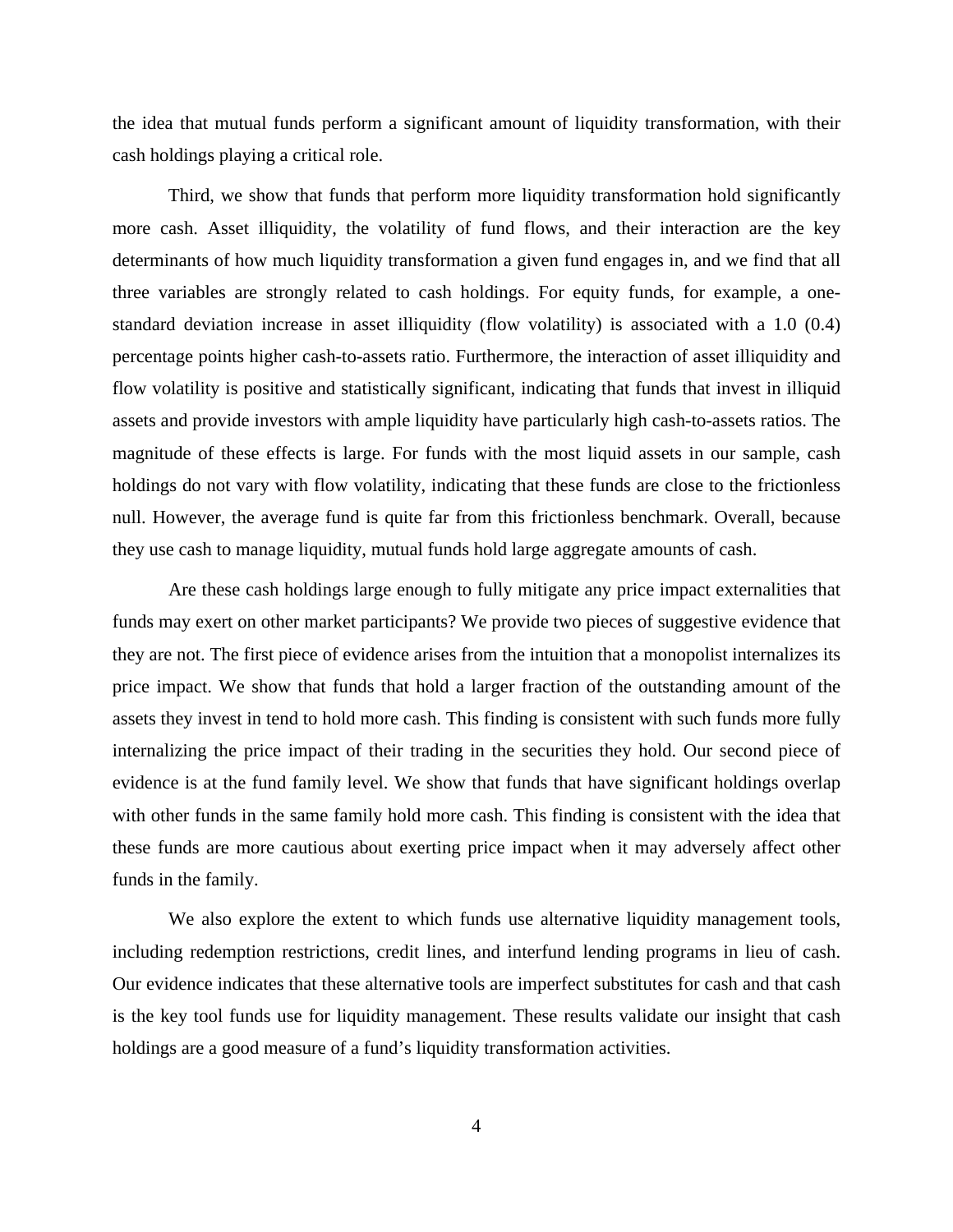In summary, our analysis highlights three key properties of liquidity transformation in asset management. First, it is economically significant. Mutual funds are not a veil, simply transacting in bonds and equities on behalf of their investors. Instead, funds have substantial cash holdings and use them to accommodate inflows and outflows, even at horizons of a few months.

Second, liquidity transformation in asset management is highly dependent on liquidity provision by the traditional and shadow banking sectors. In order to provide liquidity to their investors, mutual funds must hold substantial amounts of cash, bank deposits, and money market mutual fund shares. These holdings do not decrease much with fund size, suggesting that economies of scale in liquidity provision are weak.

Third, despite their size, the cash holdings of mutual funds are not sufficiently large to completely mitigate the price impact externalities created by funds' liquidity transformation activities. Our evidence suggests that funds do not fully internalize the effect that providing investors with daily liquidity has on the prices of the underlying securities.

Our paper is related to several strands of the literature. First, there is a small but growing literature studying the potential for liquidity transformation among mutual funds to generate runlike dynamics, including Chen, Goldstein, and Jiang (2010), Feroli et al (2014), Goldstein, Jiang, and Ng (2015), Wang (2015), and Zeng (2015). Second, there is a large theoretical and empirical literature studying fire sales in debt and equity markets, including Shleifer and Vishny (1992), Shleifer and Vishny (1997), Coval and Stafford (2007), Ellul, Jotikasthira and Lundblad (2011), Greenwood and Thesmar (2011), and Merrill et al (2012).<sup>3</sup> Our results show how mutual funds use cash holdings to manage the risk of fire sales created by their liquidity transformation activities and suggest that they may not hold enough cash to fully mitigate fire sale externalities.

Our paper is also related to the large literature on liquidity transformation in banks, including recent empirical work measuring liquidity creation in banks such as Berger and Bouwman (2009) and Cornett et al (2011). It is also related to the literature on instabilities in

 $3$  In addition, there is a broader literature on debt and equity market liquidity, including Roll (1984), Amihud and Mendelsohn (1986), Chordia, Roll, and Subrahmanyam (2001), Amihud (2002), Longstaff (2004), Acharya and Pedersen (2005), Bao, Pan, and Wang (2011), Dick-Nielsen, Feldhütter, and Lando (2012), Feldhütter (2012), and many others. Our results demonstrate that asset managers perform liquidity transformation in a manner similar to banks, providing investors with liquid claims while holding less liquid securities, which they must ultimately trade in the debt and equity markets.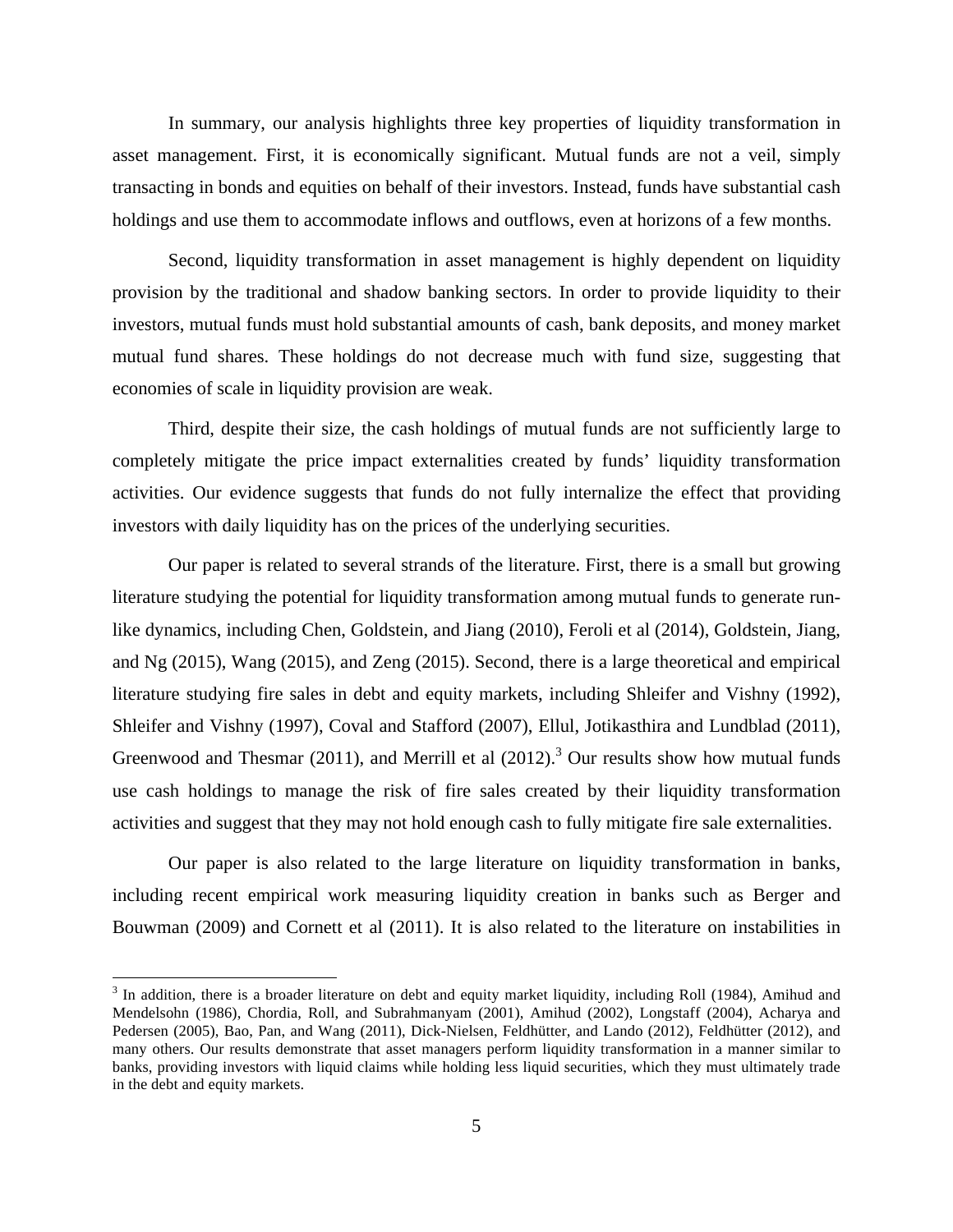shadow banking, including Gorton and Metrick (2012), Stein (2012), Kacperczyk and Schnabl (2013), Krishnamurthy, Nagel, and Orlov (2014), Chernenko and Sunderam (2014), and Schmidt, Timmerman, and Wermers (2016).

Finally, we contribute to a small but growing literature on the determinants and effects of mutual fund cash holdings, including Yan (2006), Simutin (2014), and Hanouna, Novak, Riley, and Stahel (2015). While this literature focuses primarily on funds' market timing ability and the impact cash holdings have on returns, we use cash holdings as a measure of liquidity transformation. We empirically validate this measure and use it to argue that mutual funds perform a substantial amount of liquidity transformation. In addition, we use the measure to examine the extent to which funds internalize the price impact they exert on security prices.

The remainder of the paper is organized as follows. Section II presents a simple framework that demonstrates the link between liquidity transformation and optimal cash holdings. Section III describes the data. Section IV presents our main results on cash management by mutual funds. Section V provides evidence on how much of their price impact individual mutual funds internalize. Section VI discusses alternative liquidity management tools and argues that they play a secondary role relative to cash holdings, and Section VII concludes.

#### **II. Framework**

Throughout the paper, we use liquidity transformation to mean that the price-quantity schedule faced by a fund investor in buying or selling fund shares is different from what it would be if the investor directly traded in the underlying assets.

There are three main ways mutual funds can perform liquidity transformation. First, funds allow investors to buy and sell unlimited quantities at the end-of-day NAV. In contrast, individual investors trading by themselves would create more price impact if they traded larger quantities. Second, funds can use cash buffers to pool investor buy and sell orders that may be asynchronous. Essentially, if some fraction of fund flows are temporary and will be offset in the near future, the fund can use cash buffers to net these flows. This is analogous to the way diversification across depositors allows banks to hold illiquid assets, as in Diamond and Dybvig (1983). Individual investors trading for themselves in a market would achieve this only if they traded simultaneously. Third, funds can use cash buffers to mitigate price impact when trading in the underlying assets. If price impact is increasing in the quantity traded but temporary, then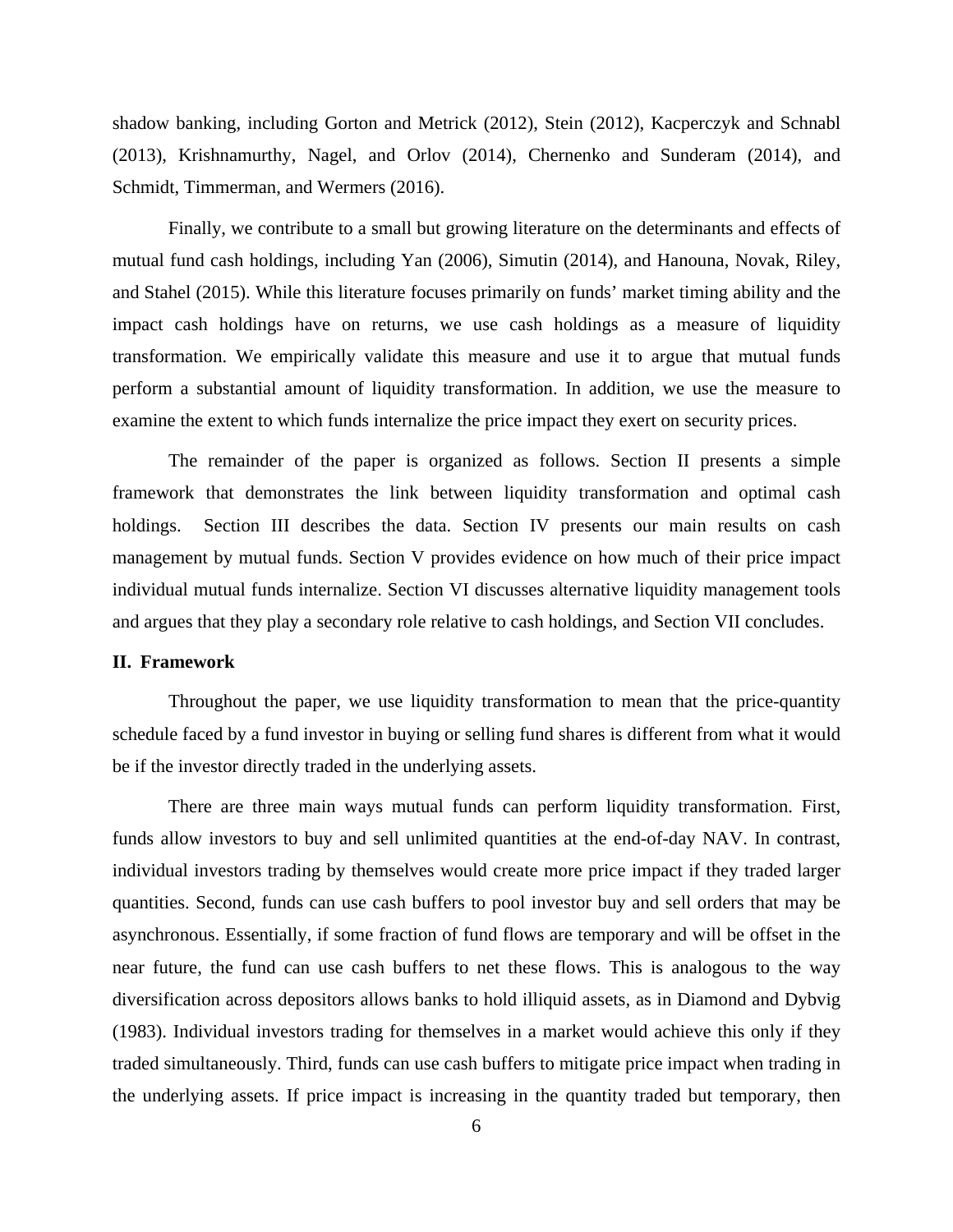funds can use cash buffers to spread out their trades across time in order to reduce their price impact. Similarly, if market liquidity varies over time, funds can use cash buffers to allocate their trades to periods with low price impact.

#### *A. Cash management*

To help fix ideas, we begin by outlining the logic of our empirical tests. In the Appendix, we present a simple static model that formally derives many of these predictions. We consider a fund charged with managing a pool of risky, illiquid assets to outperform a benchmark while providing regular liquidity to its investors. Our predictions are based on the idea that an optimizing fund will use cash buffers to help meet this mandate. The key tradeoff the fund faces is that cash buffers help reduce price impact when trading the illiquid assets, but they have a carrying cost because they increase tracking error relative to the benchmark.

We conduct three sets of empirical tests. The first one involves fund cash management practices.

# *Prediction 1. A fund's propensity to use cash to accommodate flows is a measure of its liquidity transformation.*

The logic here is that if fund assets were perfectly liquid, the fund would have no need to use cash. It could always trade in the underlying assets immediately and frictionlessly, so holding cash buffers would only increase the fund's tracking error. On the other hand, if the fund is performing liquidity transformation, it can use its cash buffers to mitigate the price impact associated with trading in the underlying. The same logic suggests that the strength of this cash management motive varies with the illiquidity of the underlying assets.

# *Prediction 2. In both the cross section and the time series, funds performing more liquidity transformation should more aggressively use cash to accommodate flows.*

The more illiquid fund assets are, the longer the fund will take to accommodate flows. The reason is that when assets are more illiquid, costs of delay become smaller relative to the price impact of trading. Similarly, when assets are more illiquid, the value of waiting for offsetting flows increases. Assets can be more illiquid either because of the fund's choice of assets (e.g., small cap versus large cap stocks) or because of aggregate variation in market liquidity.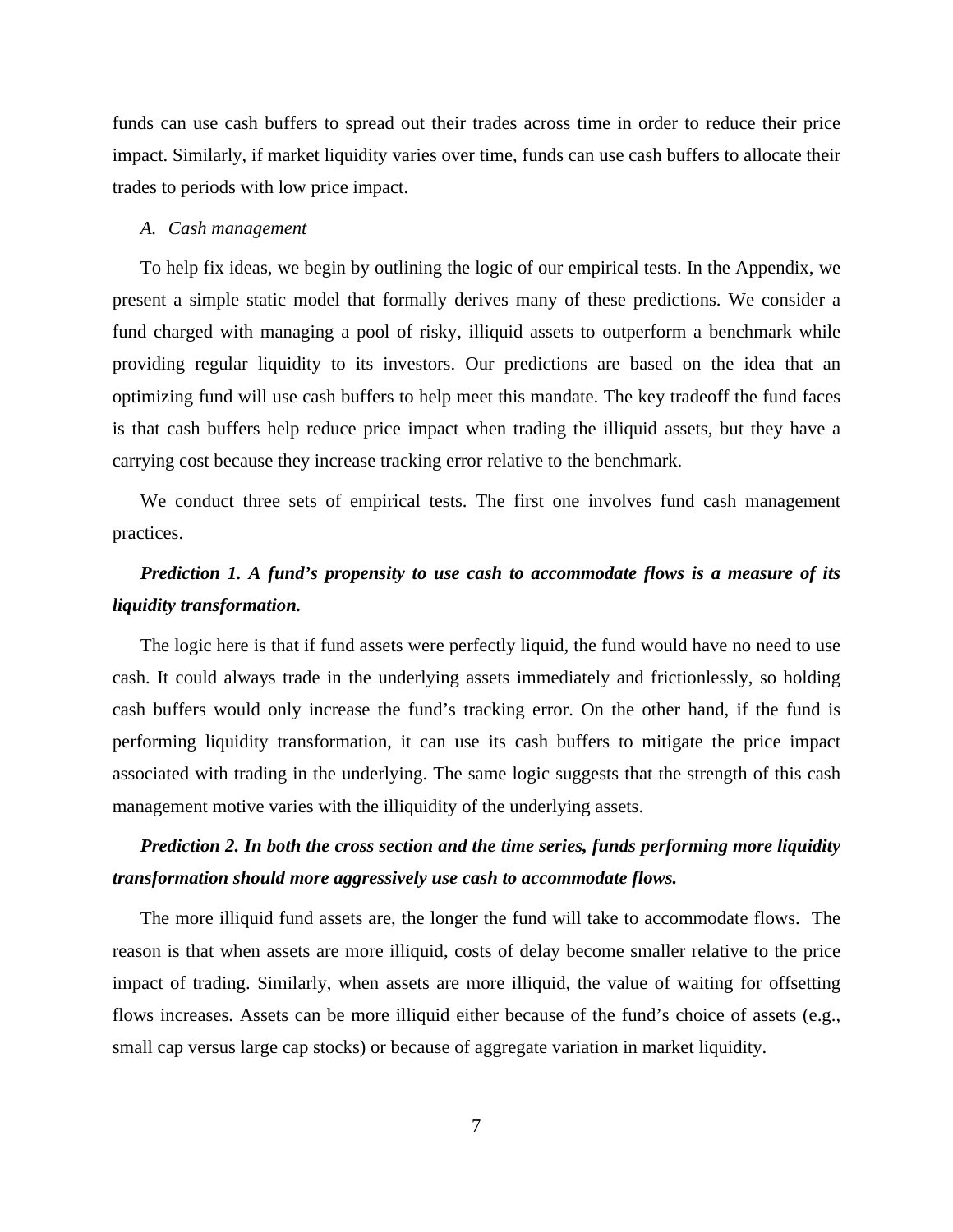#### *B. Cash holdings for a single fund*

Our next set of empirical tests involves the level of cash holdings.

#### *Prediction 3. The level of cash holdings is a measure of equilibrium liquidity transformation.*

This may seem somewhat counterintuitive, as all else equal, more cash reduces the amount of liquidity transformation the fund is doing. In the limit, a fund holding only cash does not perform any liquidity transformation. However, the prediction is about funds' optimal equilibrium behavior. The logic is that funds trade off the incremental carrying costs of having more cash against the expected incremental trading costs associated with having less cash.

It follows from the fund's trade off that optimal cash reserves are increasing in the fund's expected trading costs. Intuitively, if the fund chooses to hold more cash, it is choosing to pay higher carrying costs. This is optimal only if the fund faces higher expected trading costs. Furthermore, a fund with higher expected trading costs will not hold enough cash to fully offset those costs. The fund always bears the incremental carrying costs but enjoys reduced trading costs only when there are large outflows. Thus, a fund's optimal cash holdings are increasing in the amount of liquidity transformation it performs.

# *Prediction 4. If cash holdings are driven by liquidity transformation, they should increase with asset illiquidity, the volatility of fund flows, and the interaction of the two.*

Liquidity transformation is driven by the intersection of investor behavior and asset illiquidity. Funds with more volatile flows are effectively providing greater liquidity services to their investors. Similarly, if the fund's assets are more illiquid, it is providing greater liquidity services to its investors. These two effects interact: the more illiquid the assets, the stronger the relationship between cash-to-assets ratios and flow volatility.

#### *C. Internalizing price impact*

Our third set of predictions involves the extent to which fund cash holdings are high enough to prevent funds from exerting price impact externalities on one another. We consider the alternative, where the level of cash holdings is picked by a planner minimizing total costs (carrying costs of cash plus trading costs incurred by funds) borne by all funds.

*Prediction 5. A planner coordinating the level of cash holdings among funds would choose a higher level than the level chosen in the private market equilibrium.*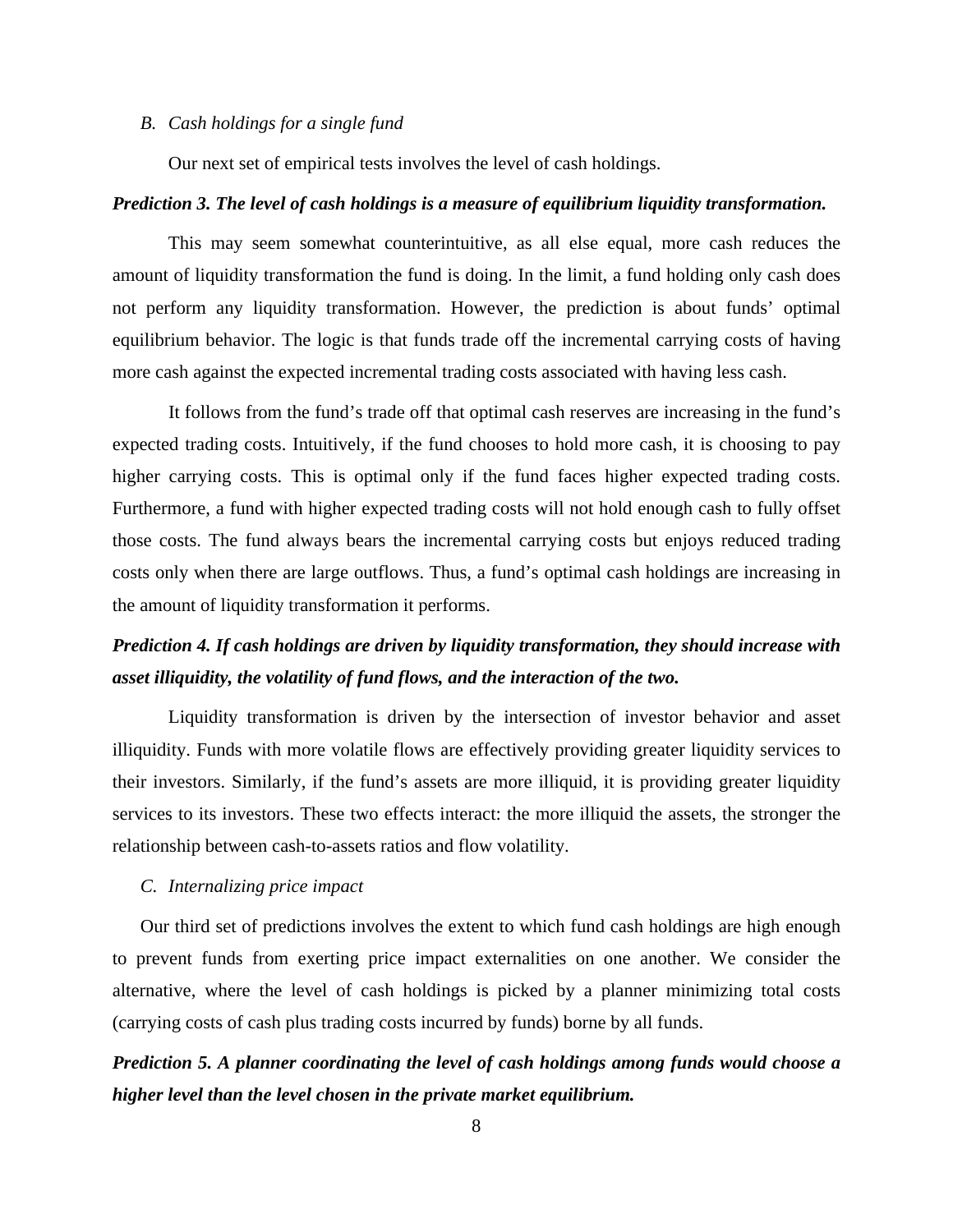This is the analog of a leverage or fire sale externality as in Shleifer and Vishny (1992) or Stein (2012). In the private market equilibrium, each individual fund treats other funds' reserve policies as fixed when choosing its own reserves. An individual fund does not internalize this positive effect its cash holdings have on trading costs faced by the other funds. Specifically, when an individual fund has more cash, it needs to trade less and thus creates less price impact. This benefits other funds that need to trade in the same direction as the individual fund. In contrast, the planner internalizes the fact that high reserves benefit all funds through lower liquidation costs.

Note that there is no welfare statement here. For there to be a social loss from low cash holdings in general equilibrium, the liquidation costs to the funds must not simply be a transfer to an outside liquidity provider. Our prediction is simply that coordination among funds would lead to higher cash holdings.

A corollary that follows from this logic is that a monopolist in a particular security internalizes its price impact, particularly if that security is illiquid. The externality that makes private market cash holdings lower than what a planner would choose arises because funds take into account how cash holdings mitigate their own price impact but not how that price impact affects other funds. Of course, if one fund owns the whole market, there is no externality. When a monopolist creates price impact through trading, it is the only fund that suffers because it is the only one that holds the security. Put differently, the monopolist and the planner solve the same problem: minimizing the sum of cash carrying costs and trading costs in the security. Generalizing this intuition, the higher is the fraction of the underlying assets owned by a given fund, the more will the fund internalize its price impact.

*Corollary: Funds that own a larger fraction of their portfolio assets more fully internalize their price impact and therefore hold more cash reserves.*

## **III.Data**

# *A. Cash holdings*

We combine novel data on the cash holdings of mutual funds with several other data sets. Our primary data comes from SEC form N-SAR filings. These forms are filed semi-annually by all mutual funds and provide data on asset composition, including holdings of cash and cash substitutes. Specifically, we measure holdings of cash and cash substitutes as the sum of cash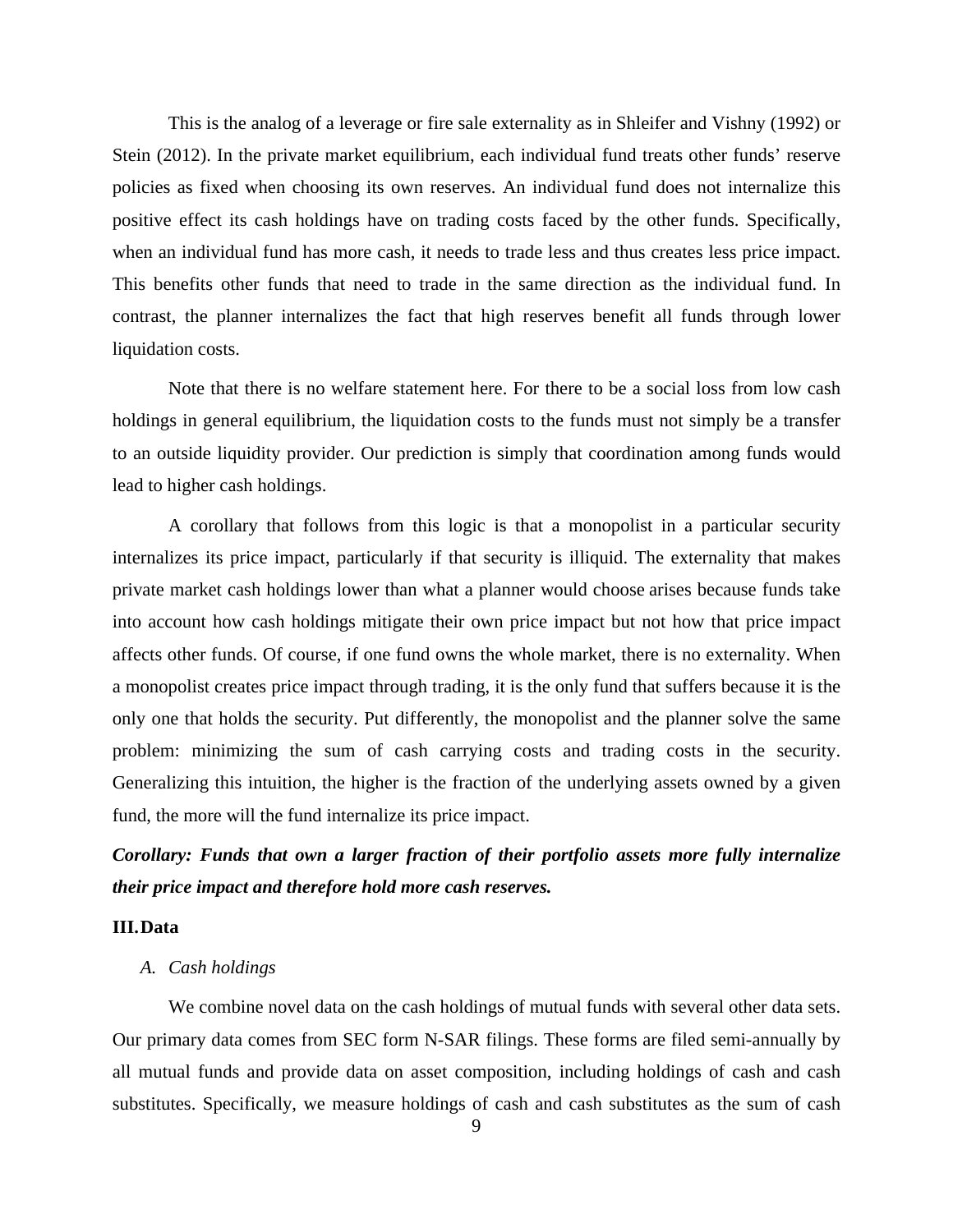(item 74A), repurchase agreements (74B), short-term debt securities other than repurchase agreements (74C), and other investments (74I). Short-term debt securities have remaining maturities of less than a year and consist mostly of US Treasury Bills and commercial paper. The demarcation between cash and other assets is less clear for bond funds than for equity funds because bond funds may hold short-term debt for both liquidity management and pure investment reasons. We focus on long-term bond funds for this reason, but our measures of cash are still likely to be more noisy for bond funds than equity funds.

The other investments category (74I) consists mostly of investments in money market mutual funds (MMMFs), other mutual funds, loan participations, and physical commodities. Using hand-collected data, we have examined the composition of the other investments category for a random sample of 320 funds for which other investments accounted for at least 10% of total net assets. The mean and median fractions of MMMFs in other investments were 75% and 100%. Holdings of other mutual funds accounted for most of the remaining value of other investments. We use our security-level holdings data, described below, to subtract holdings of long-term mutual funds from other investments. Otherwise, we treat the other investments category as consisting entirely of MMMFs. This should only introduce measurement error into our dependent variable and potentially inflate our standard errors.<sup>4</sup>

Our dependent variable is thus the sum of cash and cash equivalents scaled by TNA (item 74T). We winsorize this cash ratio at the  $1<sup>st</sup>$  and 99<sup>th</sup> percentiles.

In addition to data on asset composition, form N-SAR contains data on fund flows and investment practices. Gross and net fund flows for each month since the last semi-annual filing are reported in item 28. Item 70 reports indicators for whether the fund uses various types of derivatives, borrows, lends out it securities, or engages in short sales.<sup>5</sup>

<sup>&</sup>lt;sup>4</sup> The CRSP Mutual Fund Database includes a variable called per\_cash that is supposed to report the fraction of the fund's portfolio invested in cash and equivalents. This variable appears to be a rather noisy proxy for the cash-toassets ratio. Aggregate cash holdings of all long-term mutual funds in CRSP track aggregate holdings of liquid assets of long-term mutual funds as reported by the Investment Company Institute (ICI) until 2007, but the relationship breaks down after that. By 2014, there is a gap of more than \$400 billion, or more than 50% of the aggregate cash holdings reported by ICI. At a more granular level, we calculated cash holdings form the bottom up using security-level data from the SEC form N-CSR for a random sample of 100 funds. The correlation between the true value of cash-to-assets ratio computed using N-CSR data and our N-SAR based proxy is 0.75. The correlation between the true value and CRSP is only 0.40.

<sup>5</sup> Almazan et al (2004) also use form N-SAR's investment practices data.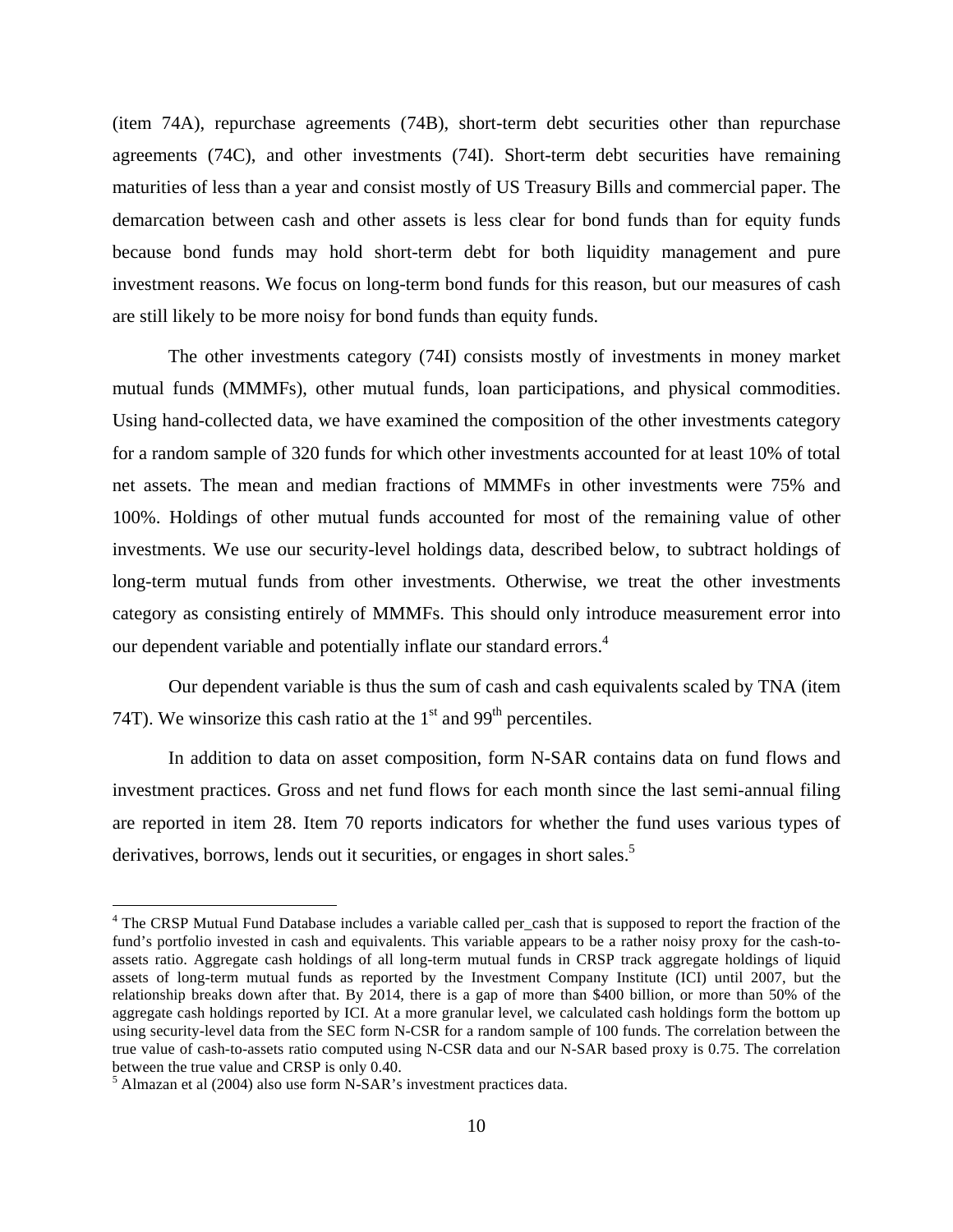# *B. Link to CRSP mutual fund database*

For additional fund characteristics such as investment objective, fraction of institutional share classes, and holdings liquidity, we link our N-SAR data to the CRSP Mutual Fund Database. Using a name-matching algorithm, we can match the majority of funds in N-SAR to CRSP.<sup>6</sup> We match more than 70% of all fund-year observations in N-SAR to CRSP. In dollar terms, we match more than 80% of all assets.

After linking our data to CRSP, we apply the following screens to our sample of funds. We focus on open-end funds and exclude exchange-traded funds  $(ETFs)$ , small business investment companies (SBIC), unit investment trusts (UIT), variable annuities, funds of funds, $\delta$ and money market mutual funds. In addition, we exclude observations with zero assets according to N-SAR and those for which the financial statements do not cover a regular 6- or 12-month reporting period. As we discuss below, we are able to measure asset liquidity for domestic equity funds, identified using CRSP objective codes starting with ED, and for long-term corporate bond funds.<sup>9</sup> To further make sure that we can accurately measure fund flow volatility and asset liquidity, we focus on funds with at least \$100 million in assets. Finally, we exclude index funds for two reasons. First, index funds are likely to have higher carrying costs (i.e., costs of tracking error) than other funds. Thus, for index funds, cash holdings are likely to be lower and less sensitive to asset liquidity and fund flow volatility, and therefore a noisier measure of liquidity

<sup>&</sup>lt;sup>6</sup> Our procedure takes advantage of the structure of fund names in CRSP. The full fund name in CRSP is generally of the form "trust name: fund name; share class." For example, "Vanguard Index Funds: Vanguard 500 Index Fund; Admiral Shares." The first piece, "Vanguard Index Funds," is the name of the legal trust that offers Vanguard 500 Index Fund as well as a number of other funds. Vanguard Index Funds is the legal entity that files on behalf of Vanguard 500 Index Fund with the SEC. The second piece, "Vanguard 500 Index Fund," is the name of the fund itself. The final piece, "Admiral Shares," indicates different share classes that are claims on the same portfolio but that offer different bundles of fees, minimum investment requirements, sales loads, and other restrictions.

 $<sup>7</sup>$  ETFs operate a very different model of liquidity transformation. They rely on investors to provide liquidity in the</sup> secondary market for the fund's share and on authorized participants (APs) to maintain parity between the market price of the fund's shares and their NAV. In untabulated results, we find that ETFs hold significantly less cash and that to the extent that they do hold more than a token amount of cash, it is almost entirely due to securities lending and derivatives trading.

<sup>&</sup>lt;sup>8</sup> SBICs, UITs, and open-end funds are identified based on N-SAR items 5, 6, and 27. ETFs are identified based on the ETF dummy in CRSP or fund name including the words ETF, exchange-traded, iShares, or PowerShares. Variable annuities are identified based on N-SAR item 58. We use security-level data from CRSP and Morningstar to calculate the share of the portfolio invested in other mutual funds. Funds that, on average, invest more than 80% of their portfolio in other funds are considered to be funds of funds.

<sup>&</sup>lt;sup>9</sup> Corporate bond funds are defined as funds that have Lipper objective codes A, BBB, HY, IID, MSI, and MSI and that invest more than 50% of their portfolio in intermediate and long-term corporate bonds (NSAR item 62P).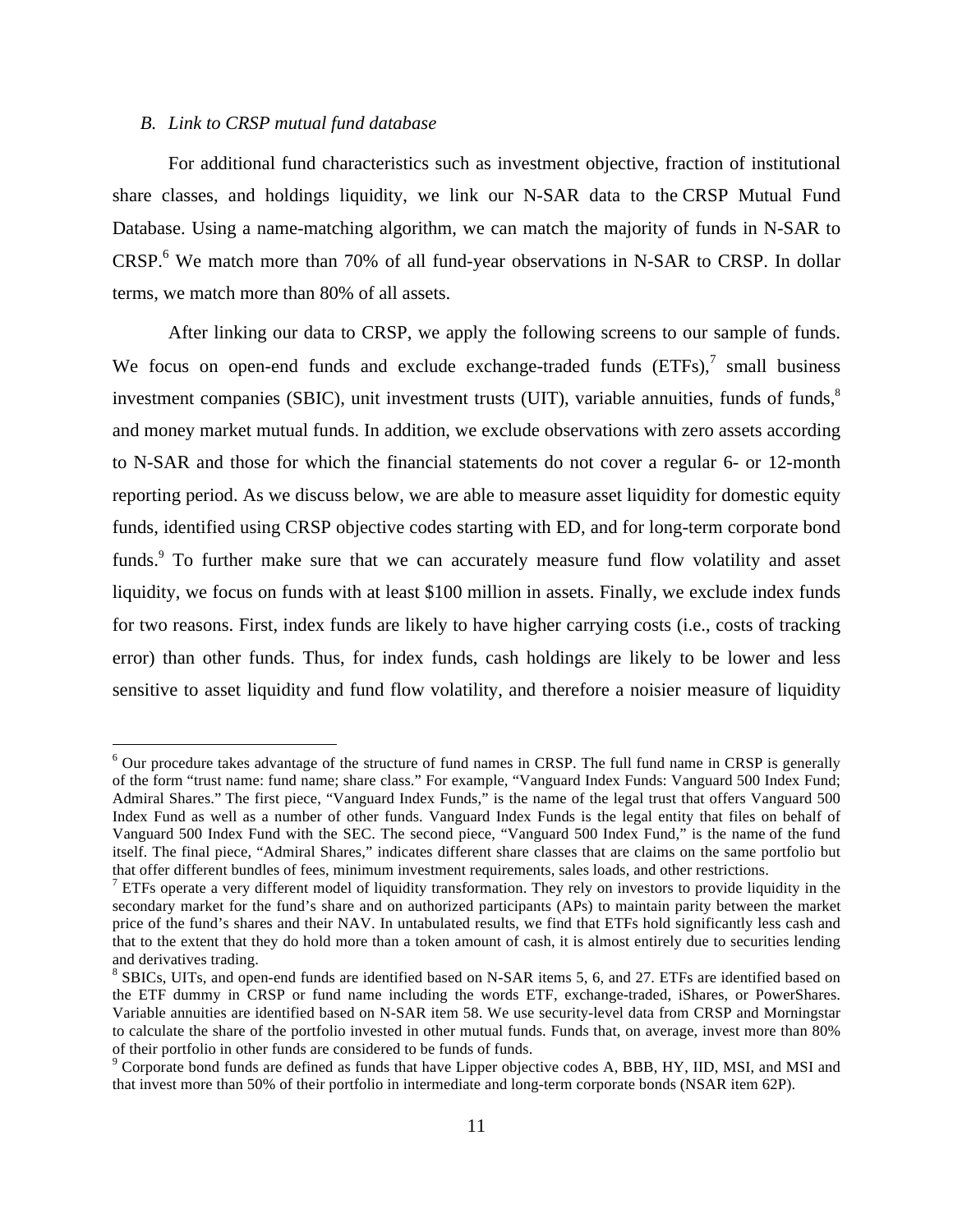transformation. Second, index funds largely track the most liquid securities, so there is little variation in asset liquidity for us to analyze among them.

# *C. Asset liquidity*

We use holdings data from the CRSP Mutual Fund Database to measure the liquidity of equity mutual fund holdings.<sup>10</sup> These data start in 2003. Following Chen, Goldstein, and Jiang (2010), we construct the square root version of the Amihud (2002) liquidity measure for each stock. We then aggregate up to the fund-quarter level, taking the value-weighted average of individual stock liquidity.

For bond funds, we use monthly holdings data from Morningstar, which covers the 2002Q2-2012Q2 period. Following Dick-Nielsen, Feldhütter, and Lando (2012) we measure liquidity of individual bonds as λ**,** the equal-weighted average of four other liquidity measures: Amihud, Imputed Roundtrip Cost (IRC) of Feldhutter (2012), Amihud risk, and IRC risk.<sup>11</sup> The latter two are the standard deviations of the daily values of Amihud and IRC within a given quarter. Once we have the  $\lambda$  measure for each bond, we aggregate up to the fund level, taking the value-weighted average of individual bond liquidity.

## *D. Summary statistics*

Our final data set is a semi-annual fund-level panel that combines the N-SAR data with additional fund information from CRSP and data on asset liquidity from CRSP and Morningstar. Throughout the paper, we conduct our analysis at the fund-half year level.

The sample periods are determined by the availability of holdings data in CRSP and Morningstar and of bond transaction data in TRACE. For equity funds, the sample period is January 2003 – December 2014. For bond funds, it is September 2002 – June 2012.

Table 1 reports basic summary statistics for funds in our data, splitting them into equity versus bond funds. Our sample of equity funds consists of about 22,000 observations. Our sample of bond funds is much smaller, only about one eight the size of the equity fund sample.<sup>12</sup>

<sup>&</sup>lt;sup>10</sup> In unreported analyses, we obtain very similar results when we use Thomson Reuters Mutual Funds Holdings data.<br><sup>11</sup> We are grateful to Peter Feldhütter for sharing his code with us.

 $12$  The number of bond funds in our sample is significantly smaller than the number of equity funds because we focus on bond funds that invest at least 50% of their portfolio in corporate bonds.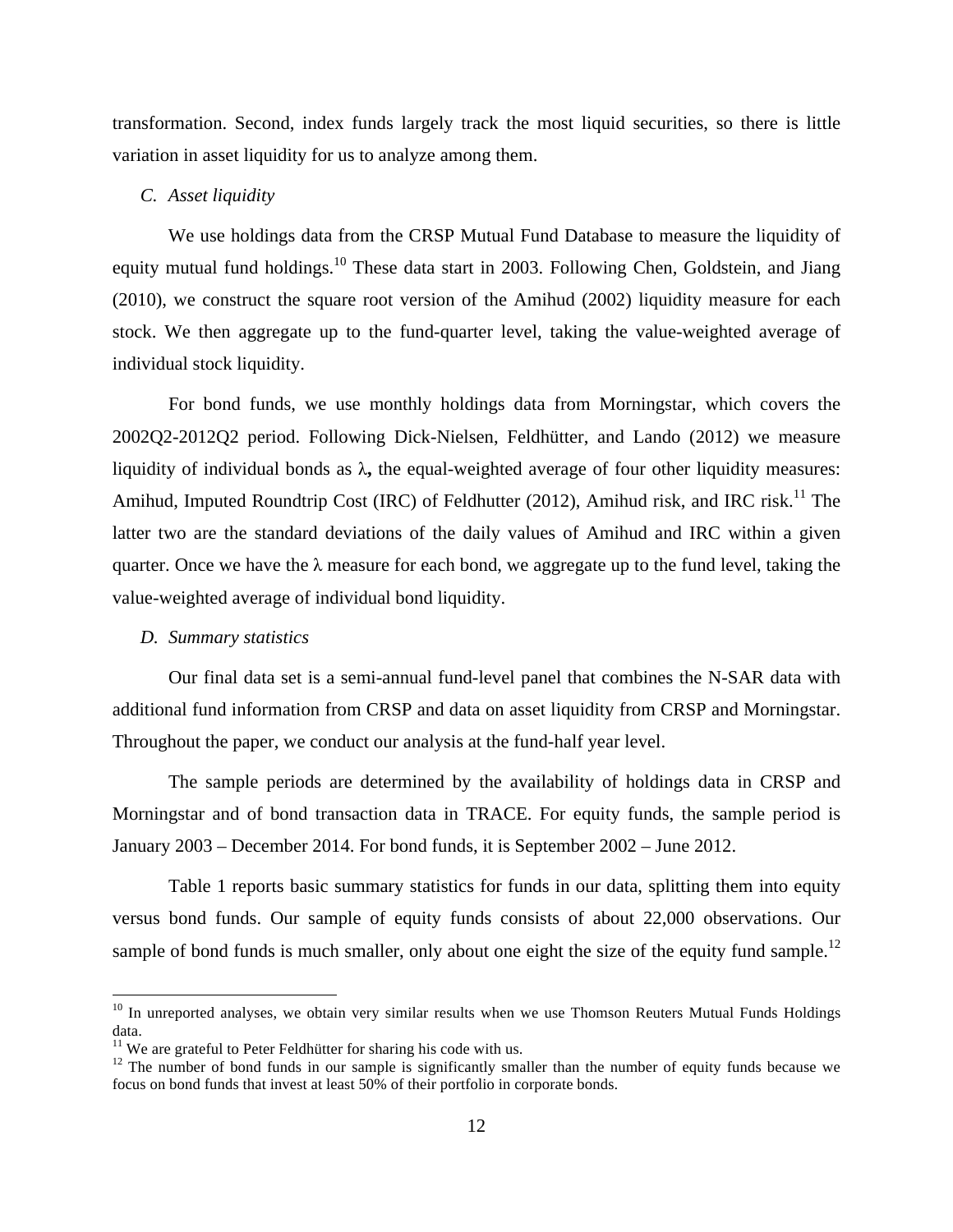Equity and bond funds are broadly comparable in size with median TNA of \$500 – 600 million and mean TNA of  $$2.1 - 2.5$  billion.

Bond funds tend to hold more cash. The median bond fund has a cash-to-assets ratio of 5.3%, while the median equity fund has a cash-to-assets ratio of 4.4%. Bond funds have significantly higher turnover.<sup>13</sup> The volatility of fund flows is comparable for bond and equity funds, averaging approximately 9-10% per year. Institutional ownership is also similar. Except for securities lending, bond funds are somewhat more likely than equity funds to engage in various sophisticated investment practices such as trading options and futures and shorting.

Appendix Table A1 gives formal definitions for the construction of all variables used in the analysis.

#### **IV.Results**

We now present our main results. We start by showing that cash holdings play an economically significant role in how mutual funds manage their liquidity to meet inflows and outflows. We then study the determinants of cash holdings, showing that cash holdings are strongly related to asset liquidity and volatility of fund flows. It is worth noting that for much of the analysis, we are documenting endogenous relationships. Fund characteristics, investor behavior, and cash holdings are all jointly determined, and our results trace out the endogenous relationships between them.<sup>14</sup>

#### *A. Liquidity management through cash holdings*

We begin by examining Prediction 1 from Section II. We show that cash holdings play an important role in the way mutual funds manage inflows and outflows. In Table 2, we estimate regressions of the change in a fund's cash holdings over the last six months on the net flows it received during each of those six months:

$$
\Delta Cash_{i,t-6\rightarrow t} = \alpha_{obj(i),t} + \beta_0Flows_{i,t} + ... + \beta_5Flows_{i,t-5} + \varepsilon_{i,t}.
$$
 (6)

 $13$  Higher turnover of bond funds is in part due to a) bond maturities being treated as sales and b) trading in the to-<br>be-announced market for agency MBS.

 $14$  In most cases, endogeneity should lead to coefficients that are smaller in magnitude. For instance, Chen, Goldstein, and Jiang (2010) argue that higher cash holdings should endogenously lower the volatility of fund flows because investors are less worried about fire sales. This should weaken the relationship between cash and fund flow volatility relative to the case where fund flow volatility is exogenous.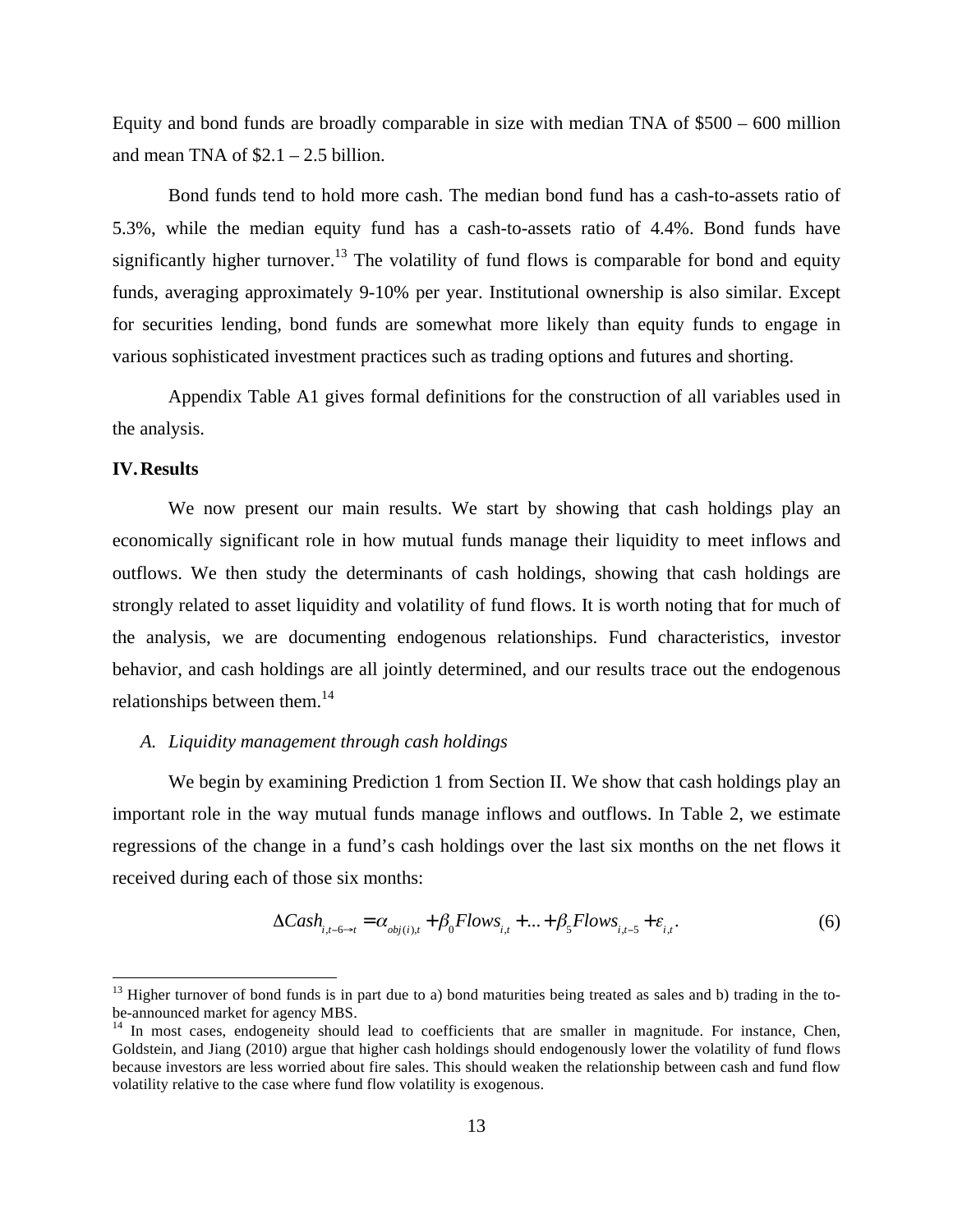Fund flows are winsorized at the  $5<sup>th</sup>$  and  $95<sup>th</sup>$  percentiles. In Appendix Table A2, we show that we obtain similar results winsorizing at the  $1<sup>st</sup>$  and  $99<sup>th</sup>$  percentiles. All specifications include Lipper objective code cross time (half-year) fixed effects, indicating that the results are not driven by relationships between flows and cash holdings in particular fund objectives.

We first examine the results for equity funds. In the first column of Table 2, the dependent variable is the change in cash holdings over the last six months as a fraction of net assets six months ago:  $\Delta Cash_{i,t-6\rightarrow t}$  /  $TNA_{i,t-6}$ . In the first column, the coefficient  $\beta_0 = 0.23$  is large and highly statistically significant. Since flows are scaled by the same denominator – assets six months ago – as the dependent variable, the coefficients can be interpreted as dollars. Thus,  $\beta_0$  = 0.23 indicates that a dollar of outflows during month *t* decreases cash holdings by 23 cents. Similarly, a dollar of inflows increases cash holdings by 23 cents. The other 77 cents are met by transacting in the fund's holdings of equities.<sup>15</sup> In untabulated results, when we run regressions separating inflows and outflows, we find that funds respond relatively symmetrically to them. This is consistent with the idea that funds care about the price pressure they exert on the underlying assets when both buying and selling.

The coefficient  $\beta_0$  shows that an economically significant portion of flows is accommodated through cash holdings. Even though equities are quite liquid, and a month is a relatively long period, 23% of flows at a monthly horizon are accommodated through changes in cash holdings. Presumably, at higher frequencies (e.g., daily or weekly), cash plays an even more important role. The remaining coefficients show that the effect of fund flows on cash holdings declines over time. However, even fund flows in month *t*-4 still have a detectable effect on cash holdings at time *t*.

In the second column of Table 2, the dependent variable is the change in the fund's cashto-assets ratio:

$$
\Delta \left(\frac{Cash}{TNA}\right)_{i,t} = \left(\frac{Cash}{TNA}\right)_{i,t} - \left(\frac{Cash}{TNA}\right)_{i,t-6}.
$$

<sup>&</sup>lt;sup>15</sup> These results are broadly consistent with Edelen (1999), who finds that a dollar of fund flows is associated with about 70 cents in trading activity.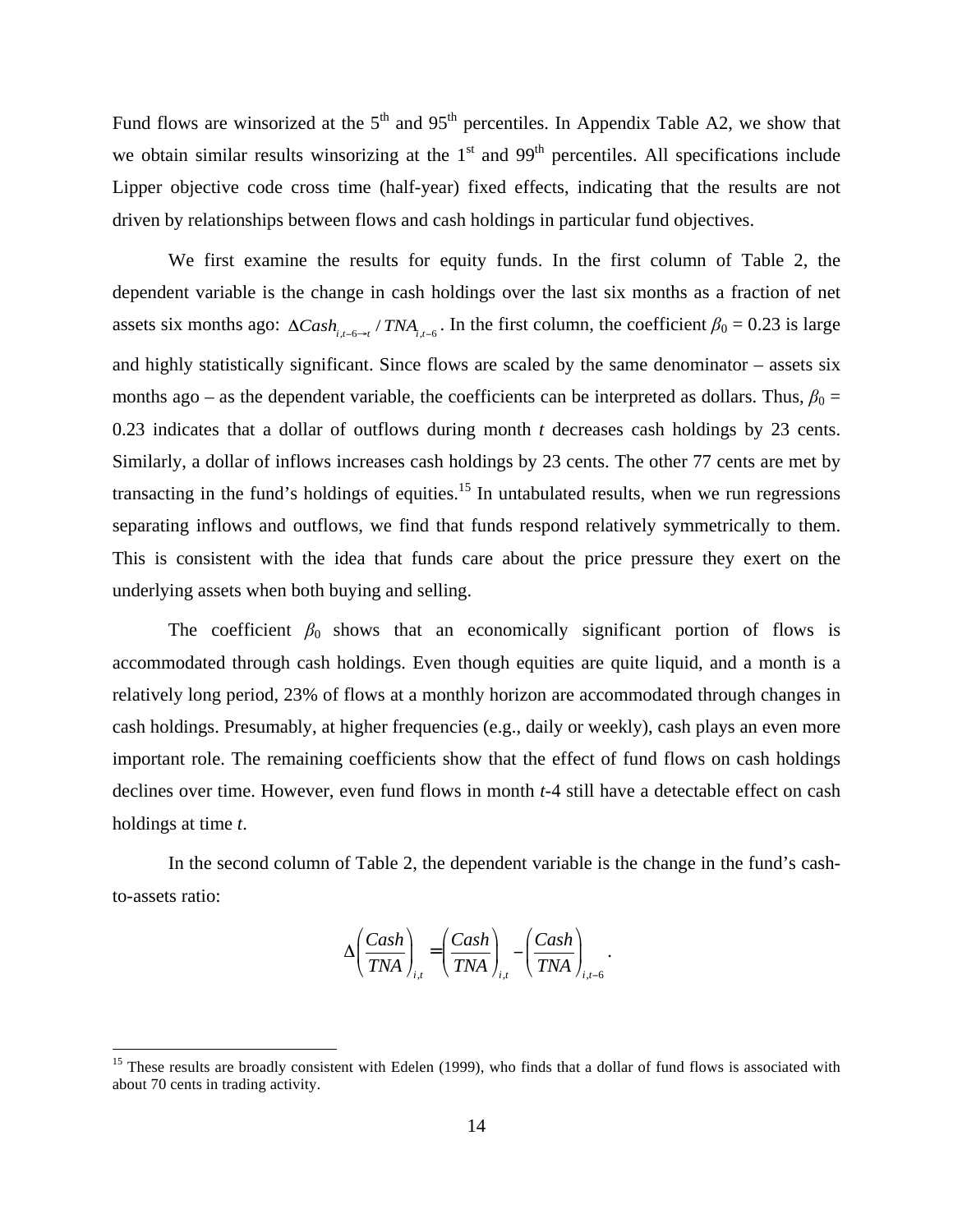These regressions show that funds are not simply responding to flows by scaling their portfolios up and down. The overall composition of the portfolio is changing, becoming more cash-heavy when the fund receives inflows and less cash-heavy when the fund suffers outflows.

The coefficient  $\beta_0 = 0.087$  is statistically and economically significant. Flows equal to 100% of assets increase the fund's cash-to-assets ratio by 8.7% (percentage points). For reference, the standard deviation of fund flows is 9%. The coefficients here are likely to be biased down because of performance-flow relationships. If a fund has strong returns between month *t*-6 and month *t*, it is likely to receive inflows, but its cash-assets ratio at time *t* will be depressed because high returns inflate assets at time *t*.

The last two columns of Table 2 report analogous results for bond funds. The coefficients are again large and statistically significant, and the economic magnitudes are larger. Specifically, in column (3), the coefficient  $\beta_0 = 0.33$  indicates that one dollar of outflows in month *t* decreases cash holdings by 33 cents. Similarly, in column (4), the coefficient  $\beta_0 = 0.124$  indicates that flows equal to 100% of assets increase the fund's cash-to-assets ratio by 12.4% (percentage points). The larger magnitudes we find for bond funds are consistent with bonds being less liquid than equities. Because funds face a larger price impact trading in bonds, they accommodate a larger share of fund flows through changes in cash.

#### *B. Effect of asset liquidity and market illiquidity*

We next turn to Prediction 2 from Section II, examining how illiquidity affects funds' propensity to use cash to manage inflows and outflows in both the cross section and the time series. Panel A of Table 3 estimates specifications that allow cash management practices to differ across the cross section of funds based on the illiquidity of their assets. Specifically, we estimate:

$$
\Delta Cash_{i,t-6\rightarrow t} = \alpha_{obj(i),t} + \beta_1 Flows_{i,t-2\rightarrow t} \times Illiq_{i,t-6} + \beta_2 Flows_{i,t-5\rightarrow t-3} \times Illiq_{i,t-6} + \beta_3 Flows_{i,t-2\rightarrow t} + \beta_4 Flows_{i,t-5\rightarrow t-3} + \beta_5 Illiq_{i,t-6} + \varepsilon_{i,t}.
$$
\n(7)

For compactness, we aggregate flows into quarters, i.e., those from month *t-*5 to *t-*3 and month *t-*2 to *t*<sup>16</sup> We interact each of these quarterly flows with lagged values of holdings illiquidity.

<sup>&</sup>lt;sup>16</sup> Interacting monthly flows with asset illiquidity generates somewhat stronger results for more recent fund flows.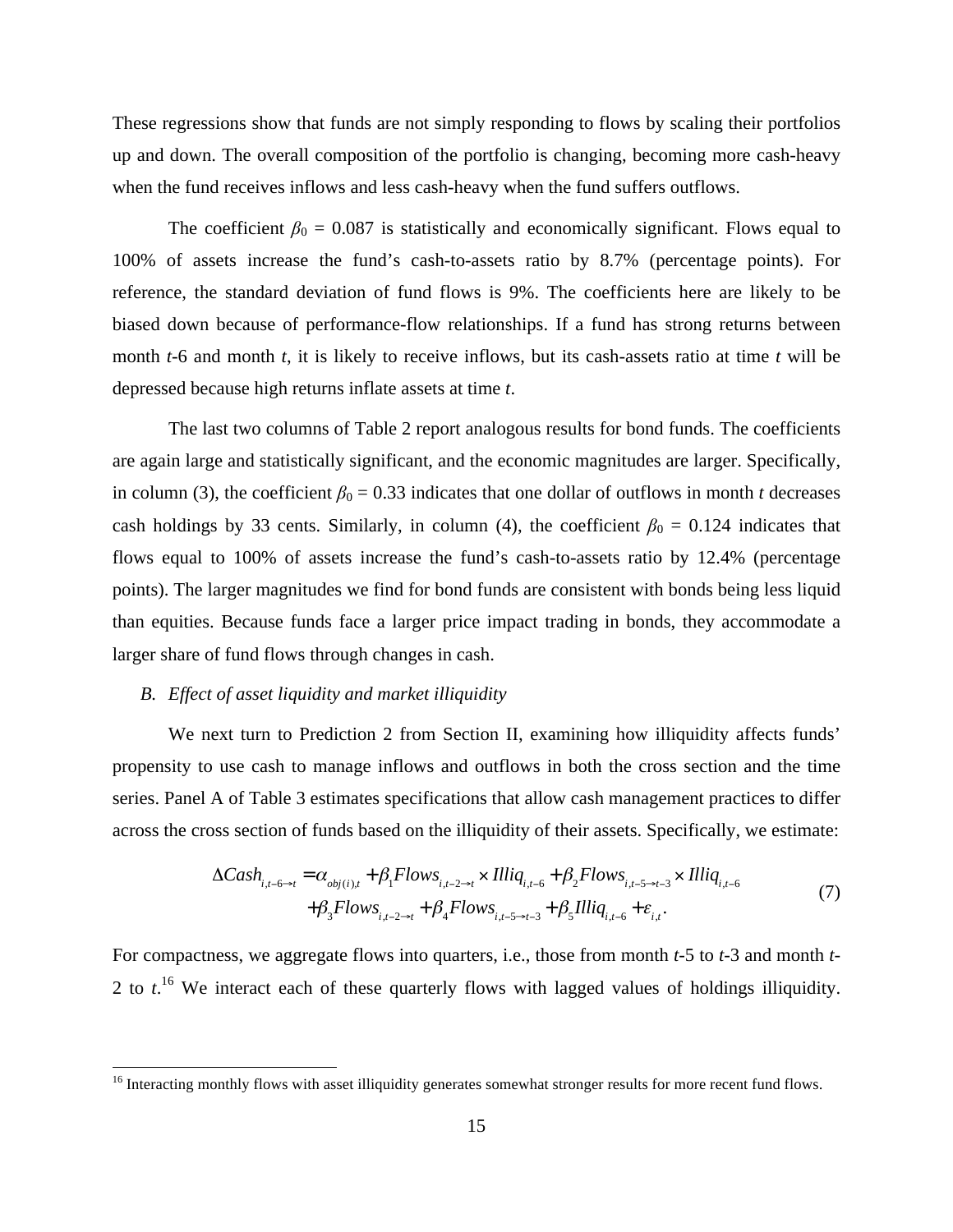Thus, the specification asks: given the illiquidity of the holdings that a fund had two quarters ago, how did it respond to fund flows during the last two quarters?

For equity funds studied in the first two columns, illiquidity is measured as the square root version of the Amihud (2002) measure. In the first column, the dependent variable is the change in cash holdings over the last six months as a fraction of assets six months ago:  $\Delta Cash_{i,t-6\rightarrow t}$  / *TNA*<sub> $i,t-6$ </sub>. We standardize the illiquidity variables so that their coefficients can be interpreted as the effect of a one-standard deviation change in asset illiquidity. Again, all specifications have Lipper objective cross time fixed effects. The first column of Table 3 Panel A shows that for the average equity fund, one dollar of flows over months *t-*2 to *t* changes cash holdings by  $\beta_3 = 17$  cents. For a fund with assets one standard deviation more illiquid than the average fund, the same dollar of flows changes cash holdings by  $\beta_1 + \beta_3 = 21$  cents, a 21% larger effect. In the second column, the dependent variable is the change in the fund's cash-to-assets ratio. Once again, fund flows over the last three months have a larger effect on funds with more illiquid assets.

The last two columns of Table 3 Panel A report analogous results for bond funds. The magnitudes are similar. Column (3) shows that for the average bond fund, one dollar of flows over months *t*-2 to *t* changes cash holdings by  $\beta_3 = 15$  cents. For a fund with assets one standard deviation more illiquid than the average fund, the same dollar of flows changes cash holdings by  $\beta_1 + \beta_3 = 19$  cents, a 28% larger effect. However, in column (4), neither the coefficient on flows nor its interaction with market liquidity is statistically significant. We have less power to detect the effect of aggregate market liquidity in our bond sample because our sample size is significantly smaller.

In Panel B, we next turn to time variation in how funds manage their liquidity. When markets for the underlying securities are less liquid, funds should have a higher propensity to accommodate flows through changes in cash. Table 3 Panel B estimates specifications of the form:

$$
\Delta Cash_{i,t-6\rightarrow t} = \alpha + \beta_1 Flows_{i,t-2\rightarrow t} \times LowAggLiq_{i,t-2\rightarrow t} + \beta_2 Flows_{i,t-5\rightarrow t-3} \times LowAggLiq_{i,t-5\rightarrow t-3}
$$
  
+
$$
\beta_3 Flows_{i,t-2\rightarrow t} + \beta_4 Flows_{i,t-5\rightarrow t-3} + \beta_5 LowAggLiq_{i,t-2\rightarrow t} + \beta_6 LowAggLiq_{i,t-5\rightarrow t-3} + \varepsilon_{i,t}.
$$
 (8)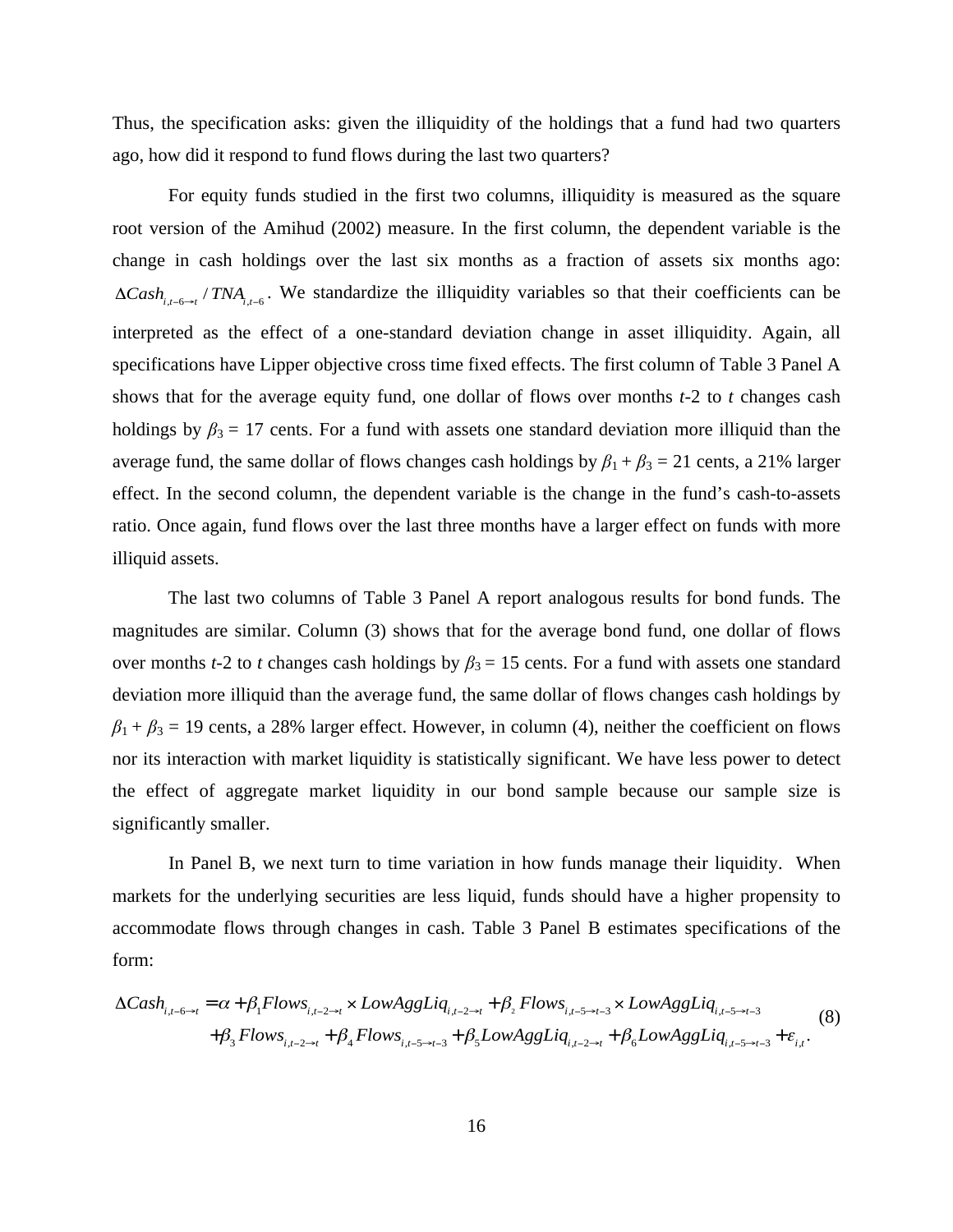We measure aggregate market liquidity during separate quarters and then define the bottom tercile as periods of low aggregate market liquidity. For equity funds, our measure of aggregate market liquidity is the Pastor and Stambaugh (2003) measure.<sup>17</sup> In the first column, the dependent variable is the change in cash holdings over the last six months as a fraction of assets six months ago:  $\Delta Cash_{i,t-6\rightarrow t}$  /  $TNA_{i,t-6}$ .

The first column of Table 3 Panel B shows that for the average half-year, one dollar of fund flows during months *t*-2 to *t* changes cash balances by  $\beta_3 = 16$  cents. When aggregate market liquidity is low, the same dollar of flows changes cash balances by  $\beta_1 + \beta_3 = 21$  cents, 30% more. In the second column, the dependent variable is the change in the fund's cash-toassets ratio. Here again, we see evidence that cash-to-assets ratios are more sensitive to fund flows when aggregate market liquidity is low.

The last two columns of Table 3 Panel B turn to bond funds. There is less agreement in the literature over the appropriate way to measure the liquidity of the aggregate bond market. We use the average of Dick-Nielsen, Feldhütter, and Lando (2012) lambda across all US-traded corporate bonds. 18

Column (3) of Panel B shows estimates with larger magnitudes than we find for equity funds. One dollar of fund flows during months *t*-2 to *t* changes cash balances by  $\beta_3 = 10$  cents. When aggregate market liquidity is low, the same dollar of flows changes cash balances by  $\beta_1$  +  $\beta_3 = 22$  cents, or over 100% more. However, in column (4), neither the coefficient on flows nor its interaction with market liquidity is statistically significant. We have less power to detect the effect of aggregate market liquidity in our bond sample because our sample size is significantly smaller and, crucially for the tests in Table 3 Panel B, the time series dimension is shorter at eleven and a half years.

<sup>&</sup>lt;sup>17</sup> We use the Pastor-Stambaugh measure rather than averaging the Amihud measure across stocks because changes in market capitalization mechanically induce changes in the Amihud measure. This means that time variation in the average Amihud measure does not necessarily reflect time variation in aggregate stock market liquidity.<br><sup>18</sup> We thank Peter Feldhütter for making the monthly time series available through his website

http://feldhutter.com/USCorporateBondMarketLiquidity\_updated.txt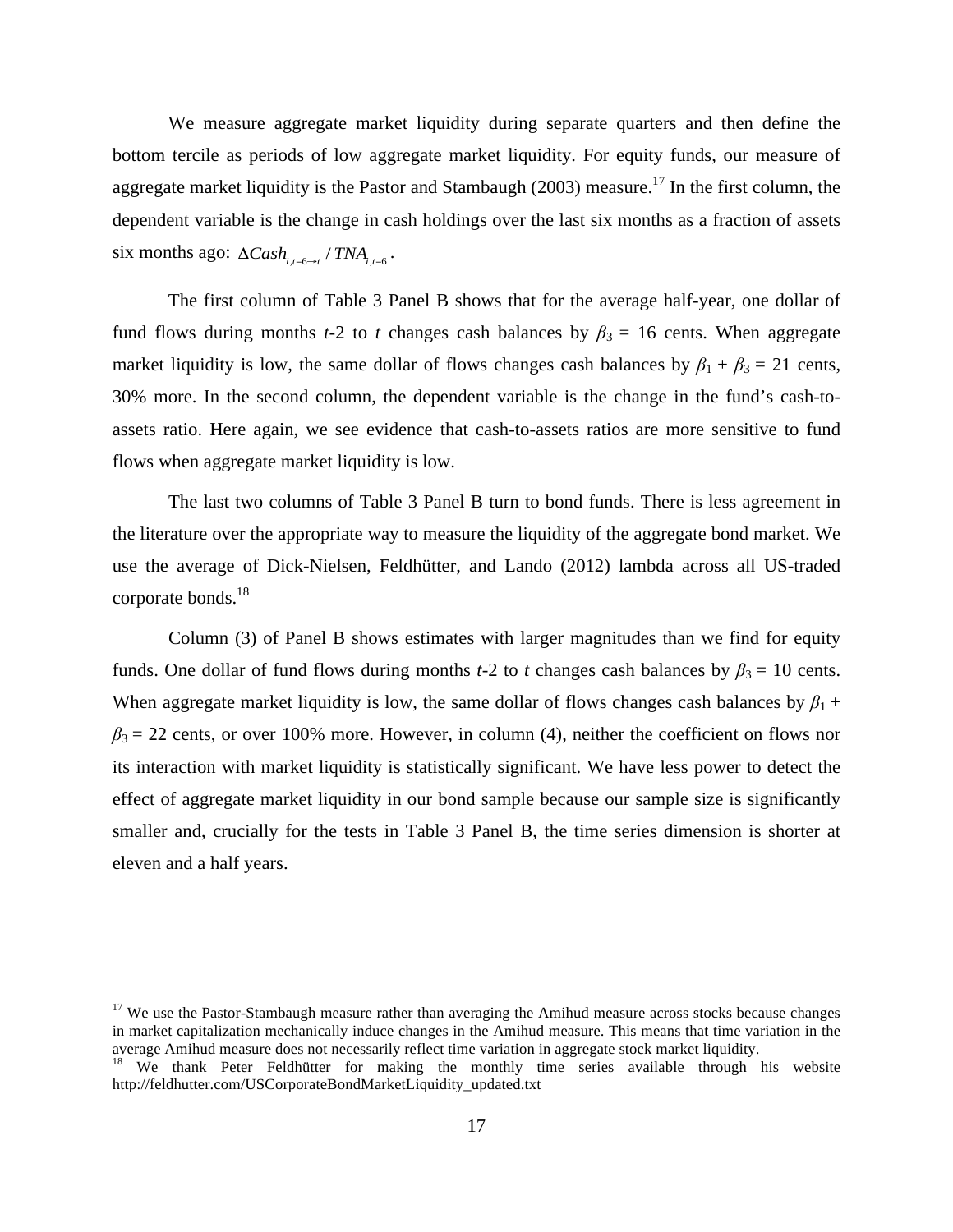#### *C. Determinants of cash holdings*

Having shown that cash holdings play an important role in how mutual funds manage inflows and outflows, we next turn to the stock of cash holdings. We estimate regressions that seek to link fund cash holdings to liquidity transformation, as in Predictions 3 and 4 in Section II. Specifically, Table 4 reports the results of regressions of the form:

$$
\frac{Cash_{i,t}}{TNA_{i,t}} = \alpha + \beta_1' \text{Liquidity} \text{Transformation}_{i,t} + \beta_2' \text{Scale}_{i,t} + \beta_3' \text{InvestorBehavior}_{i,t}
$$
\n
$$
+ \beta_4' \text{TradingPractice}_{i,t} + \varepsilon_{i,t}.
$$
\n(9)

We group the regressors into four categories. The first category consists of regressors related to liquidity transformation. As discussed in Section II, we include in this category the illiquidity of fund assets, the volatility of fund flows, and their interaction. The second category consists of regressors that capture economies of scale: the (log) size of the fund and the (log) size of the fund family. Our proxy for investor behavior is the fraction of the fund's assets that are in institutional share classes. Measures of trading practices include the fund's asset turnover and indicators for whether the fund uses various derivatives, borrows, lends out its securities, or engages in short sales.

The first two columns of Table 4 report the results for equity funds. All specifications include objective-time fixed effects with standard errors clustered at the fund family level. All continuous variables are standardized so that the coefficients can be interpreted as the effect of a one-standard deviation change in the independent variable.

The results indicate that funds that engage in more liquidity transformation hold more cash. Focusing on the second column, where we control for all explanatory variables simultaneously, a one-standard deviation increase in asset illiquidity increases the cash-to-assets ratio by 1.0 percentage points. Similarly, the volatility of fund flows comes in positive and significant. A one-standard deviation increase in flow volatility is associated with a 0.4 percentage points higher cash-to-assets ratio. Finally, the interaction between asset illiquidity and flow volatility is also positive and significant.

One way to see the importance of liquidity transformation in determining fund's cash holdings is to compare the predicted cash-to-assets ratio of two otherwise identical funds that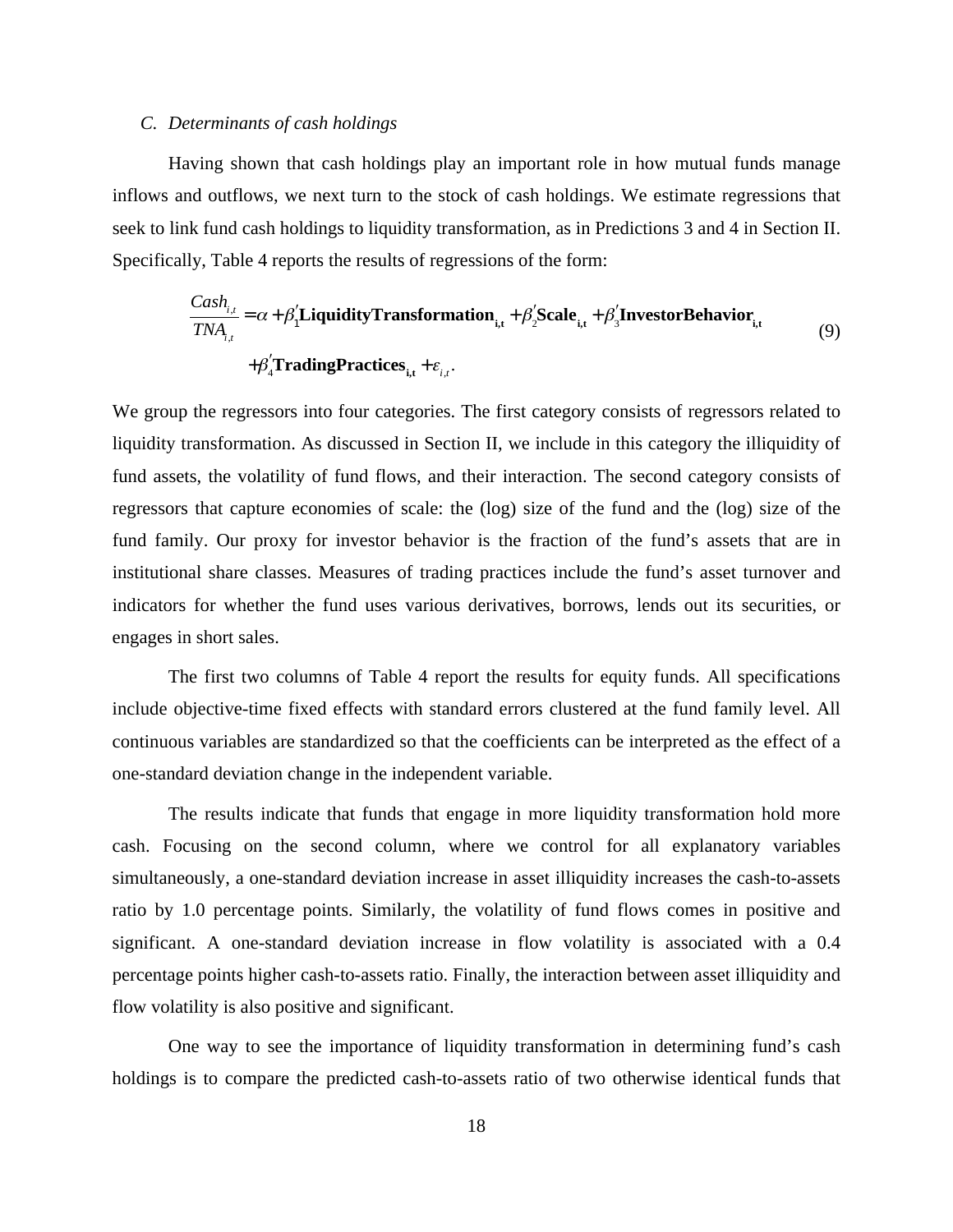have liquidity transformation measures one standard deviation below the mean and one standard deviation above the mean, respectively. Based on the estimates in column 2, that difference is 2.9 percentage points. This is about two-thirds of the median and almost 40% of the mean value of the cash-to-assets ratio, consistent with the idea that liquidity transformation is an important determinant of cash holdings.

Another way to see the importance of liquidity transformation is to compare the sensitivity of cash holdings to flow volatility across funds. Our results indicate that for funds with the most liquid assets  $(\sigma$ (*Flows*) = -2 standard deviations below the mean), the total impact of flow volatility on cash holdings is  $\beta_{\sigma(Flows)} - 2 \cdot \beta_{\sigma(Flows) \times Illiq}} = 0.35 - 2 \cdot 0.17 = 0.01$ . That is, flow volatility has virtually no impact on cash holdings for funds with very liquid assets. For these funds, the frictionless null holds. They can trade without price impact and thus are not engaged in liquidity transformation and have no need for cash holdings that scale with flow volatility. However, the average fund is quite far from the frictionless null. Its cash holdings increase strongly with flow volatility.

Trading practices are also a significant determinant of cash holdings. Funds that engage in securities lending hold much more cash (6.6 percentage points) because they receive cash collateral when lending out securities. Similarly, funds that trade options and futures and that are engaged in short sales tend to hold more cash because they may need to pledge collateral.

Finally, our results provide mixed evidence of economies of scale in liquidity management. There is no evidence of economies of scale at the individual fund level. Why might this be the case? One reason is that highly correlated investor flows diminish the scope for scale economies. In particular, effective liquidity provision by mutual funds depends in part on gross inflows and outflows from different investors netting out. This is analogous to banks, where withdrawals from some depositors are met in part using incoming deposits from other depositors. This diversification across liquidity shocks to depositors allows banks to hold illiquid assets while providing depositors with demandable claims (Diamond and Dybvig, 1983). This diversification benefit increases with the number of investors in the fund but increases more slowly when investor flows are more correlated.

In the context of mutual funds, past returns are a natural public signal that results in correlated flows and thus diminished economies of scale. It is well known that net investor flows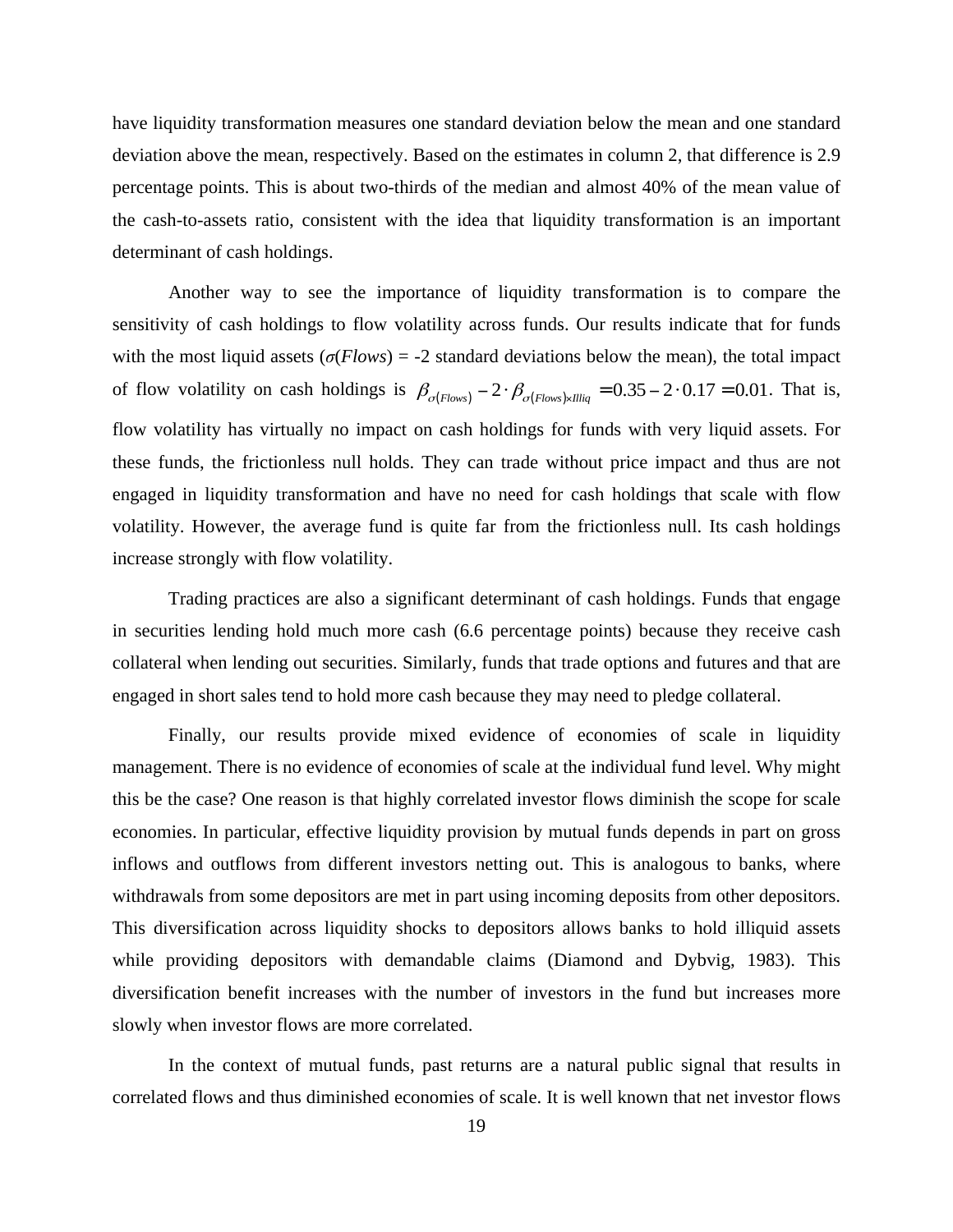respond to past returns (e.g., Chevalier and Ellison, 1997; Sirri and Tufano, 1998). In particular, following poor fund returns, each individual investor is more likely to redeem shares from the fund. This reduces the fund's ability to diversify across investor flows and means that the fund is more likely to suffer net outflows. In untabulated results, we find strong evidence of this mechanism at work. The ratio of net flows faced to gross flows faced by a fund is strongly correlated with past returns.

We do find evidence of economies of scale at the fund family level rather than the fund level. A one-standard deviation increase in fund family total assets decreases the cash-to-assets ratio by 1.3 percentage points. As we discuss further below, these economies of scale do not appear to be driven by the fact that larger families tend to have alterative liquidity management tools like lines of credit, interfund lending programs (Agarwal and Zhao, 2015), or funds of funds (Bhattacharya, Lee, and Pool, 2013). Instead it appears that larger fund families have better back office infrastructure that allow them to economize on cash holdings, or that they have more scope to net offsetting trades across individual funds (Goncalves-Pinto and Schmidt, 2013).

In the last two columns of Table 4, we find broadly similar effects for bond mutual funds. Once again, the amount of liquidity transformation the fund engages in plays a key role. The coefficients on the volatility of fund flows and flow volatility interacted with asset illiquidity are both positive and significant. The magnitudes on these coefficients are larger than for equity funds. However, for bond funds, the coefficient on asset illiquidity does not come in significant. Because there is less agreement in the literature about the appropriate way to measure bond liquidity, Appendix Table A3 shows that we obtain similar results with other measures, including the Roll (1984) measure, the Amihud (2002) measure, and the imputed roundtrip cost.

The cash holdings we study in Table 4 are large in the aggregate and have grown rapidly over recent years. Fig. 1 shows the time series of holdings of both cash and cash substitutes. Holdings of cash and cash substitutes rise from \$100 billion in 1996 to \$600 billion in 2014. This is large as a fraction of total asset manager cash holdings, estimated by Pozsar (2013) to be approximately \$2 trillion. It is also large in comparison to corporate cash holdings, which also stand at approximately \$2 trillion.

The large cash holdings of mutual funds make clear that in the aggregate, liquidity transformation by asset managers relies heavily on liquidity provision by the banking and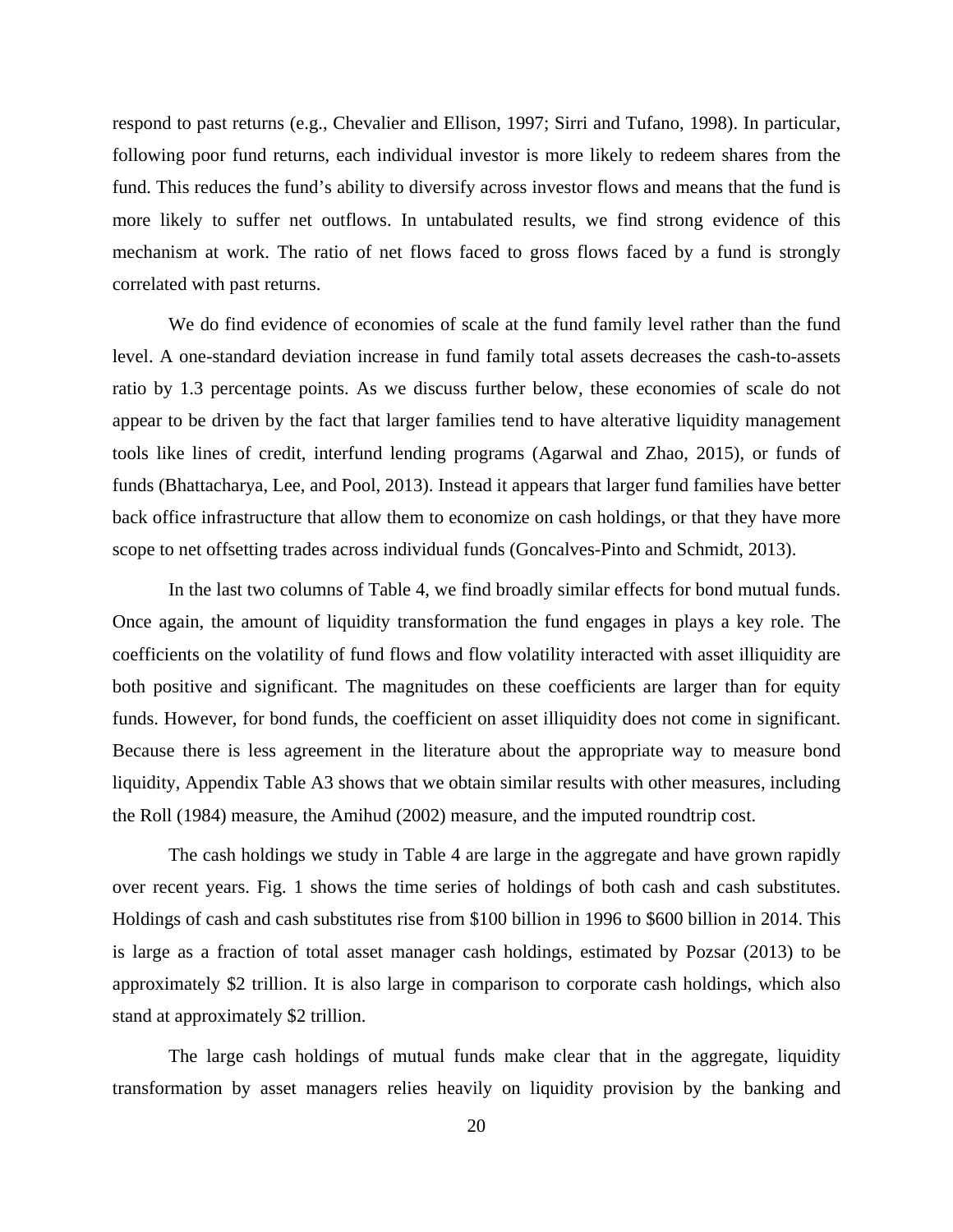shadow banking systems. In order to provide their investors with liquid claims, asset managers must themselves hold large quantities of cash and cash substitutes. Moreover, these cash holdings come largely from the financial sector, not the government. In our data, over 80% of cash holdings are bank deposits and money market mutual fund shares, not Treasury securities. This presumably reflects an unwillingness of fund managers to pay the high liquidity premia associated with Treasuries when the banking and shadow banking systems can provide cheaper cash substitutes (e.g., Greenwood, Hanson, and Stein, 2015; Nagel, 2016; Sunderam, 2015).

#### *D. Robustness and alternative explanations*

Table 5 reports a battery of robustness exercises for our results on the determinants of cash holdings. Each row of the table reports the coefficients on our liquidity transformation variables in Eq. 9 estimated for both equity funds and bond funds. All specifications include the full suite of controls from Table 5 as well as objective-time fixed effects. Row (1) replicates our baseline results from columns (2) and (4) of Table 4.

The next five rows split the sample in various ways. Rows (2) and (3) split funds by size and show that the results are not driven by a large number of small funds that account for a small fraction of aggregate mutual fund assets. Rows (4) and (5) present the results before and after the financial crisis, and row (6) shows the results excluding money market mutual funds from our definition of cash. Across these rows, for equity funds, asset illiquidity always comes in positive and significant, flow volatility is positive and significant in all but one specification, and their interaction is positive and significant in three out of the six columns. For bond funds, the results are less consistent here, which is not surprising given the small size of the sample. Nonetheless, the volatility of fund flows is positive and significant in all but one specification, and the interaction of flow volatility and asset illiquidity is positive and significant in two out of the six columns.

The next several rows add controls that help to rule out alternative explanations. The first alternative is that, rather than measuring liquidity transformation, cash holdings reflect managers' expectations of risk and return. Specifically, fund managers may choose to hold more cash whenever they expect future returns to be low or risk to be high.<sup>19</sup> If these expectations

 $19$  Huang (2013) provides evidence consistent with this story.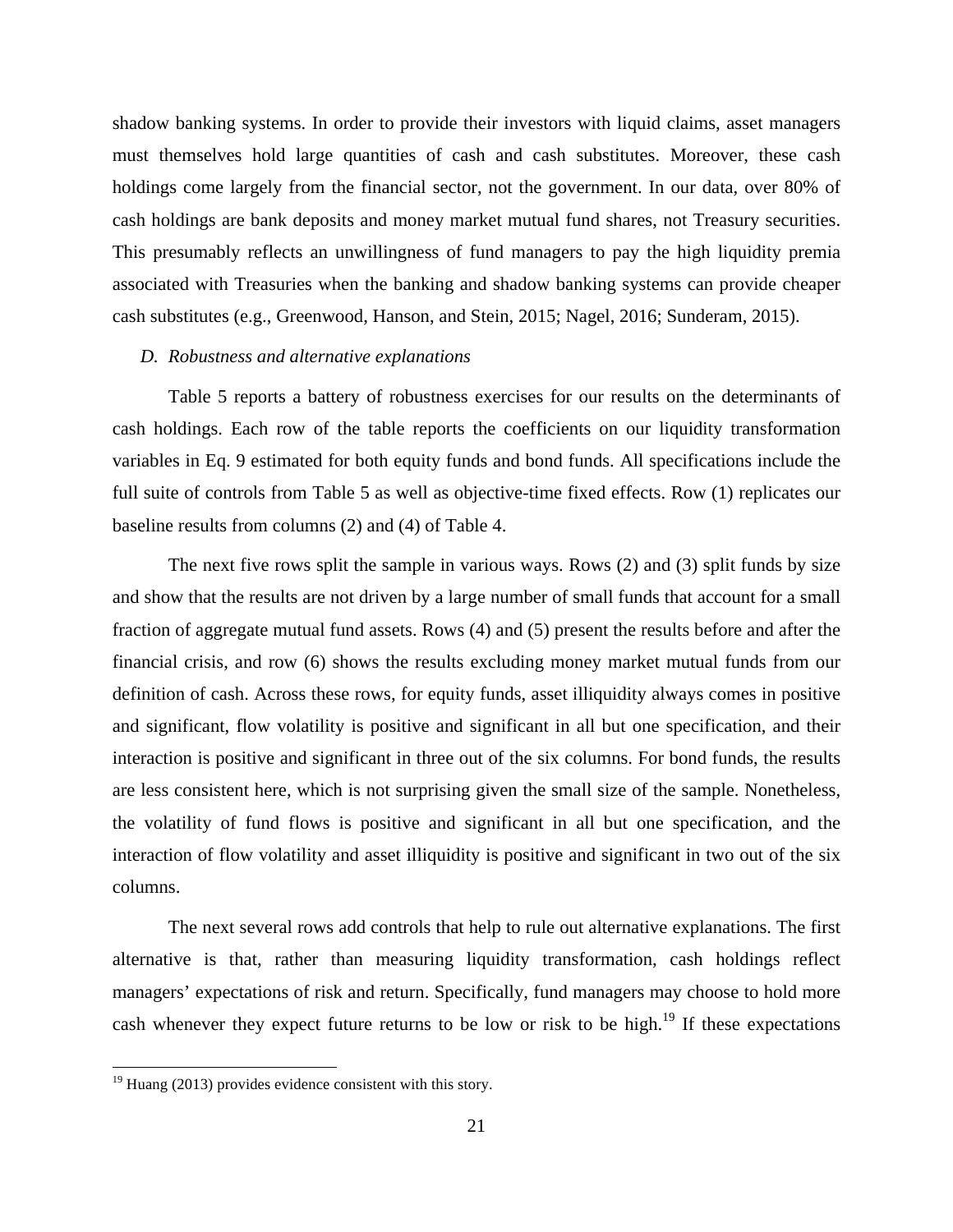correlate with our measures of liquidity transformation, they could explain the results in Table 4. Our inclusion of fund objective cross time fixed effects in Table 4 should absorb most such time variation in risk and expected returns. In rows (7), (8), and (9) of Table 5, we add future fund returns as controls in Eq. (9). Specifically, we analyze fund *i*'s cash holdings at time *t*, controlling for returns between  $t$  and  $t+k$ . The coefficients on our liquidity transformation variables, flow volatility, asset illiquidity, and their interaction, are not impacted, suggesting that they are not being driven by market timing considerations. $^{20}$ 

Another alternative interpretation of the results in Table 4 is that cash holdings are driven by fund investment strategies, not by their liquidity transformation. Specifically, it could be the case that funds hold cash as dry powder to allow them to quickly take advantage of investment opportunities when they arise (Simutin, 2014). If the propensity to hold dry powder is related to the illiquidity of the assets the fund invests in, then the coefficient on asset illiquidity could be capturing the effects of dry powder as opposed to liquidity transformation. In rows (10) and (11) of Table 5, we augment our regression specification in Eq. (9) with proxies for funds that are more likely to want to hold dry powder. Our proxies are based on the idea that funds following such strategies are likely to make relatively large bets. Thus, we use the Herfindahl index of the fund's holdings and the portfolio share of the largest position. Adding these controls for dry powder has almost no effect on the estimated coefficients on the liquidity transformation variables: flow volatility, asset illiquidity, and their interaction.<sup>21</sup> This suggests that our results are in fact capturing the association between cash holdings and liquidity transformation.

A third alternative explanation is that cash holdings are driven by managerial characteristics like risk aversion or skill. If some fund managers are more risk averse than others, and these managers tend to hold more illiquid assets, this could explain the results in Table 4. Similarly, more skilled managers may choose to hold more cash in order to quickly take advantage of new investment opportunities when they arise. In row (12) of Table 5, we control for a variety of managerial characteristics that have been used in the literature as proxies for

<sup>&</sup>lt;sup>20</sup> For equity funds, the coefficients on future returns provide some evidence of market timing. Funds hold more cash when future returns are going to be low.

 $21$  The coefficients on these dry powder proxy variables come in positive and statistically significant as well. A onestandard deviation increase in holdings HHI is associated with 0.97% higher cash-to-assets ratio for equity funds and 1.44% higher cash-to-assets ratio for bond funds. The share of the largest position has a similar effect.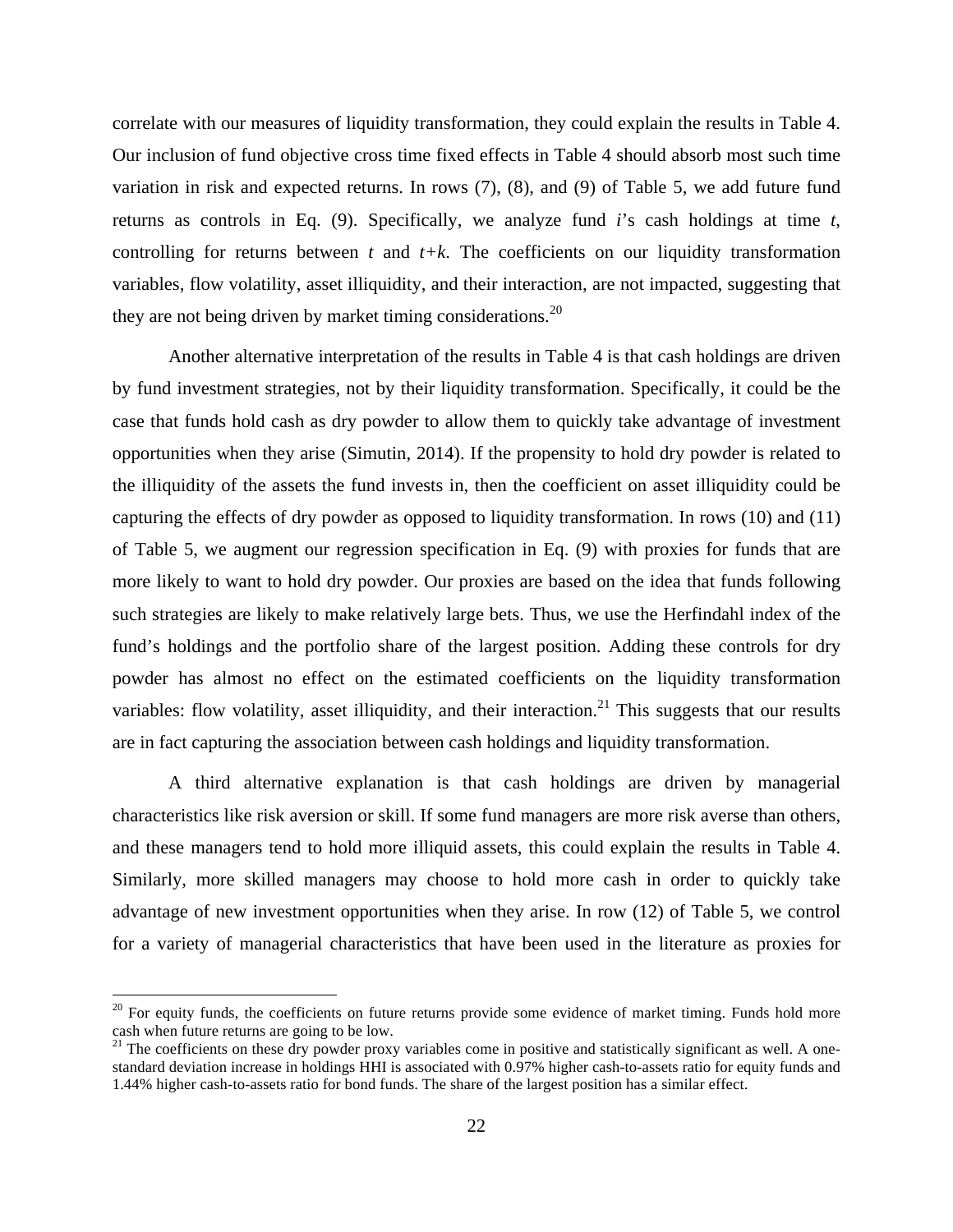ability or risk aversion, including total industry experience, tenure with the current fund, possession of a certified financial analyst (CFA) credential, and ACT score.<sup>22</sup> We report the results for the sample of observations for which we have all explanatory variables. The sample size is reduced by about a third for equity funds and a quarter for bond funds. For both equity funds and bond funds, controlling for these managerial characteristics has virtually no impact on the liquidity transformation variables. Overall, our results are very stable across these specifications aimed at ruling out alternative explanations by adding controls.

#### *E. Matched pairs*

One may still worry that our controls are imperfect and that the results in Tables 4 and 5 are driven by explanations other than liquidity transformation. The ideal experiment to isolate the effect of liquidity transformation would hold fixed fund managers' information and investment opportunity set while varying how much liquidity investors demanded from the fund.

This suggests comparing the portfolio decisions one manager makes for two funds with the same investment objective but different flow volatilities. Variable annuities funds provide a laboratory to approximate this ideal experiment. Variable annuities funds are mutual funds sold as part of an insurance product. These funds are regulated and structured just like regular mutual funds under the Investment Company Act of 1940. Indeed, for many variable annuity funds, there is also a regular mutual fund with the same manager and mandate. For example, American Century VP Income & Growth Fund is a variable annuity fund in our data, and American Century Income & Growth Fund is the corresponding regular mutual fund. The two funds have the same investment goal and investment strategy and are managed by the same team of three portfolio managers. The only difference between the two is that the variable annuity fund "only offers shares through insurance company separate accounts."<sup>23</sup>

Because they are sold as a part of an insurance product, variable annuity funds face less flow volatility than regular mutual funds. In CRSP Mutual Fund Database, the annualized

<sup>&</sup>lt;sup>22</sup> Chevalier and Ellison (1999) and Greenwood and Nagel (2009), among others, use SAT scores as a proxy for ability. We use the average ACT rather than SAT score of students admitted to manager's undergraduate institution because in our data the ACT score is available for a larger number of institutions. Using SAT scores generates similar results.

 $23$  Fund prospectus on Form N-1A:

https://www.sec.gov/Archives/edgar/data/814680/000081468016000172/acvp2016485bpos.htm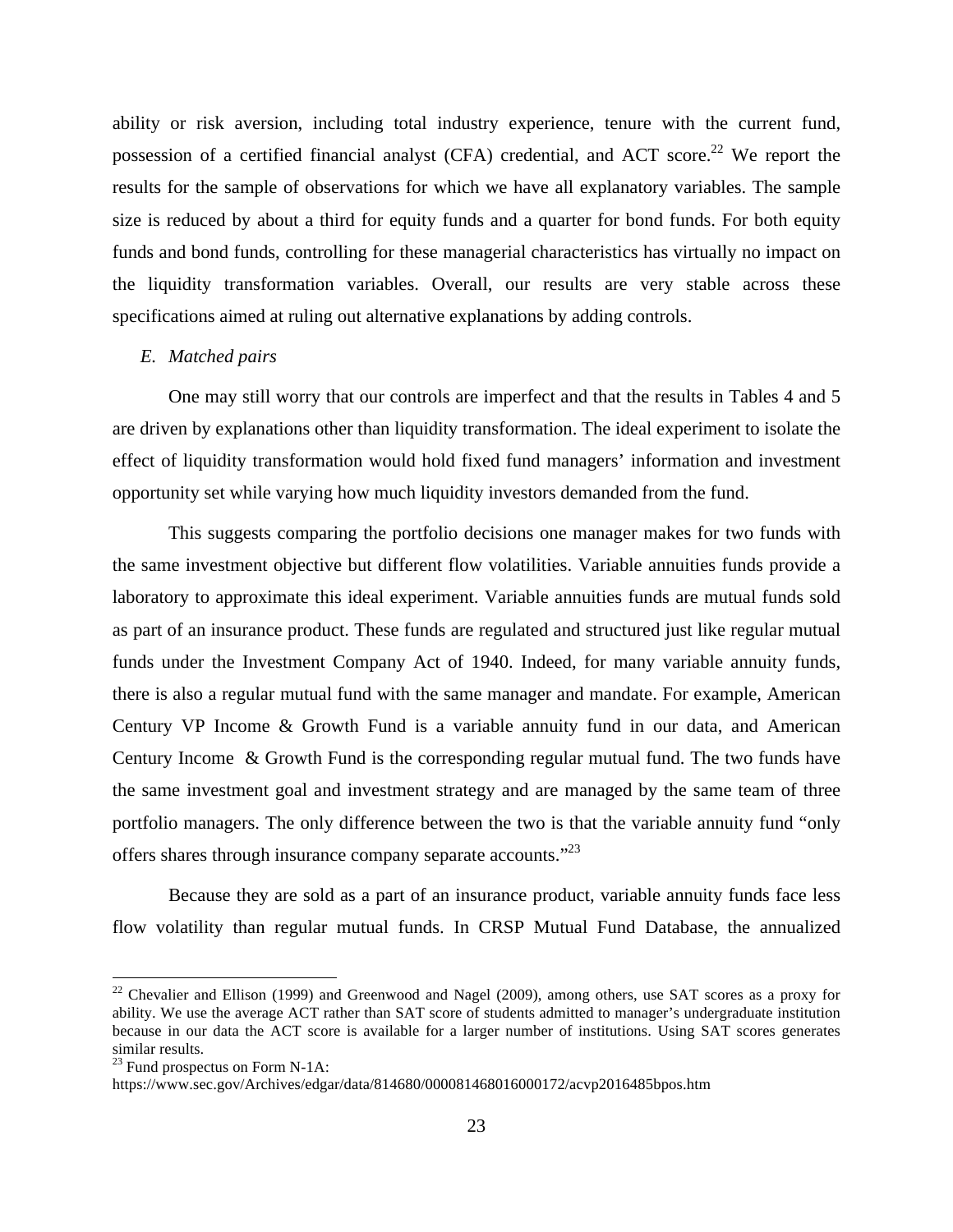volatility of monthly fund flows of variable annuity funds is 4.6% lower than that of comparable regular funds.<sup>24</sup> This effect represents 29% of the mean (16.0%) and 61% of the median (7.5%) volatility.

To study the effects of these differences in flow volatility on cash holdings, we construct a sample of fund pairs with the same investment objective, where one fund is a variable annuity fund, and its paired fund is a regular mutual fund managed by the same portfolio manager. We are able to find 187 pairs, with each pair having on average 8 semi-annual observations.<sup>25</sup>

Table 6 examines cash holdings in this matched sample. The table regresses the cash-toassets ratio of a dummy variable for variable annuity funds, while clustering the standard errors by adviser to account for any correlation across funds managed by the same adviser. In the first column, the coefficient on the variable annuity dummy indicates that variable annuity funds have 0.66 percentage points lower cash-to-assets ratio than matched regular funds. The magnitude of the effect is sizable compared to the average cash-to-assets of regular funds of 5.27%. Columns (2) and (3) analyze the equity and bond funds separately. Though the bond fund sample is too small for statistical significance, the point estimates are similar for bond and equity funds. Finally, columns (4) and (5) split the equity funds in our sample by their asset illiquidity.<sup>26</sup> The difference in cash holdings between variable annuity and regular funds is negative and significant for both groups. As one would expect, however, the magnitude is larger in funds with illiquid assets. Overall, the results of Table 6 strongly support the idea that differences in liquidity transformation drive differences in cash holdings across funds.

In Appendix Table A4, we take another approach to addressing alternative explanations, instrumenting for asset liquidity and flow volatility with the fund's Lipper objective code and its age, respectively. The idea is that funds' asset holdings are constrained by their objective: high-

 $24$  For each fund, we first calculate the volatility of fund flows during each year in the 2009—2015 period when variable annuity funds are included in CRSP. We exclude funds with less than \$10M in lagged net assets and winsorize flow volatility at the  $1<sup>st</sup>$  and  $99<sup>th</sup>$  percentiles. The effect of variable annuity is then estimated from a regression of flow volatility on the variable annuity dummy, while controlling for objective-time fixed effects and fund size.

<sup>&</sup>lt;sup>25</sup> A key constraint on finding matched pairs is that many variable annuity and regular funds have different reporting cycles. Almost all variable annuity funds have their fiscal year end in December, while many regular mutual funds have fiscal year ends in October and November. Such differences in reporting cycles prevent us from being able to observe the fund's cash holdings at the same point in time and force us to discard potential matches.

 $^{26}$  We split fund pairs based on the asset liquidity of the regular fund. We do not have enough bond fund pairs to split them by their liquidity.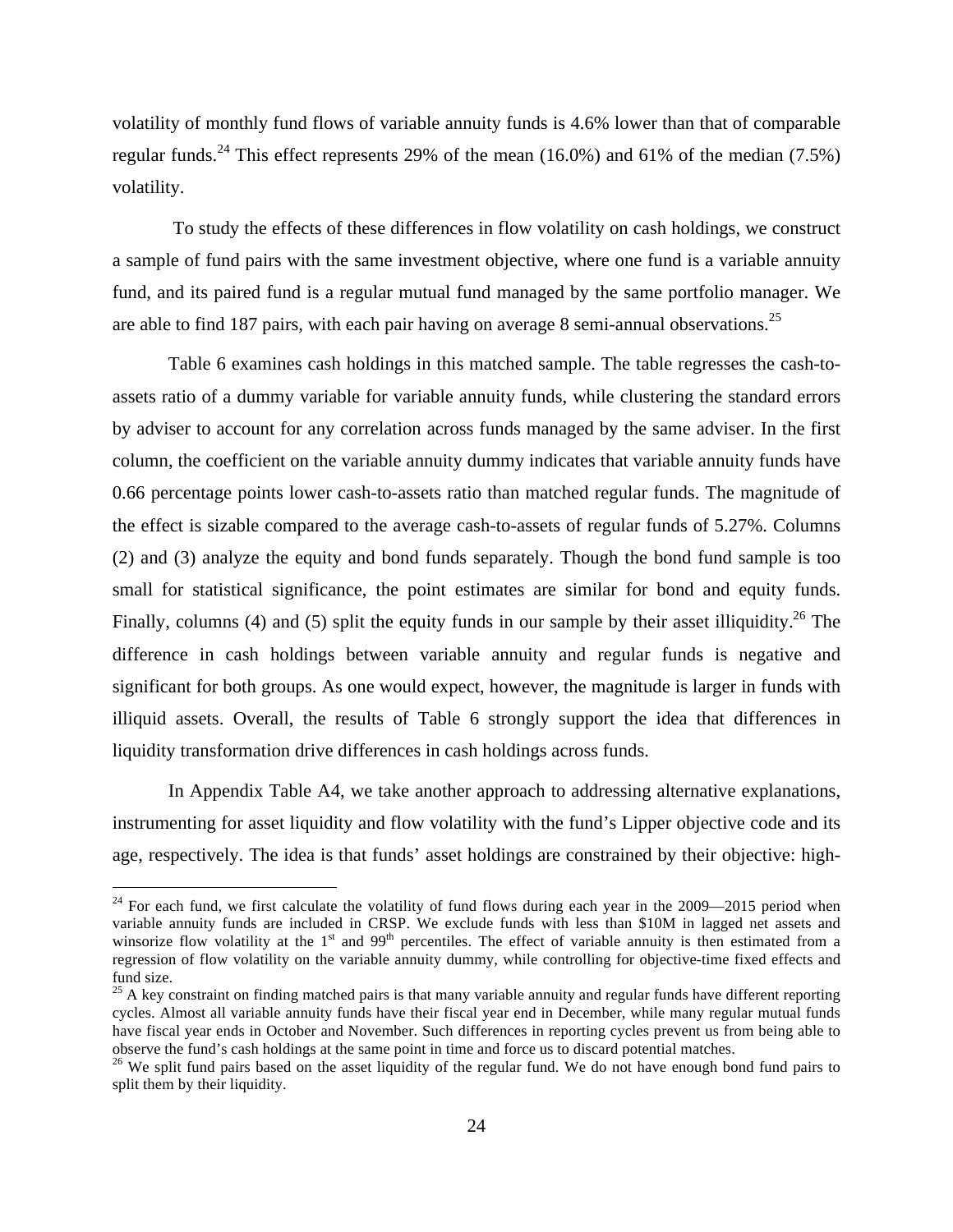yield funds must hold high-yield bonds. Thus, variation in liquidity driven by objective is not an endogenous choice. Similarly, the volatility of fund flows declines with age, because investors have less to learn about a fund with a long history (Chevalier and Ellison, 1997; Berk and Green, 2004).<sup>27</sup> The appendix table shows that our main results go through using this IV strategy.

# **V. Internalizing Price Impact**

#### *A. Fund-level results*

We next examine Prediction 5 from Section II, asking whether mutual fund cash holdings are large enough to fully mitigate the price impact externalities created by the liquidity transformation that funds engage in. In this section, we provide suggestive evidence that they are not. We run two types of tests. The first is based on the idea that monopolists internalize their price impact. As discussed in Section II, this suggests that funds that own a larger fraction of the securities they invest in should internalize more of their price impact and as a result should have higher cash-to-assets ratios.

To examine this prediction, we estimate regressions similar to those in Eq. (9) but augment them with measures of the fund's share of the securities it owns. Specifically, for each security that the fund holds, we first calculate the fund's share of either aggregate mutual fund holdings of that security or of the security's outstanding amount. We then calculate the valueweighted average across all securities in the fund's portfolio. Finally, we standardize the resulting variables so that their coefficients represent the effect of a one-standard deviation change.

Columns (1) and (2) of Table 7 report the results for equity funds. In column 1, the coefficient on the fund's share of the securities it owns as a fraction of aggregate mutual fund holdings is positive and statistically significant. It is also economically meaningful – a one standard deviation higher share of aggregate holdings increases the cash-to-assets ratio by 0.8 percentage points. In column (2), we look at the fund's share of the securities it owns as a

 $27$  Objective code is a somewhat limited instrument because it is time invariant, but it helps rule out alternative explanations based on market timing and managerial risk aversion. Because it could still be the case that certain objectives are more amenable to dry powder strategies, we make sure to directly control for dry powder considerations using holdings HHI. This makes it more likely that the exclusion restriction – a fund's objective affects cash holdings only through the illiquidity of the fund's assets - is satisfied.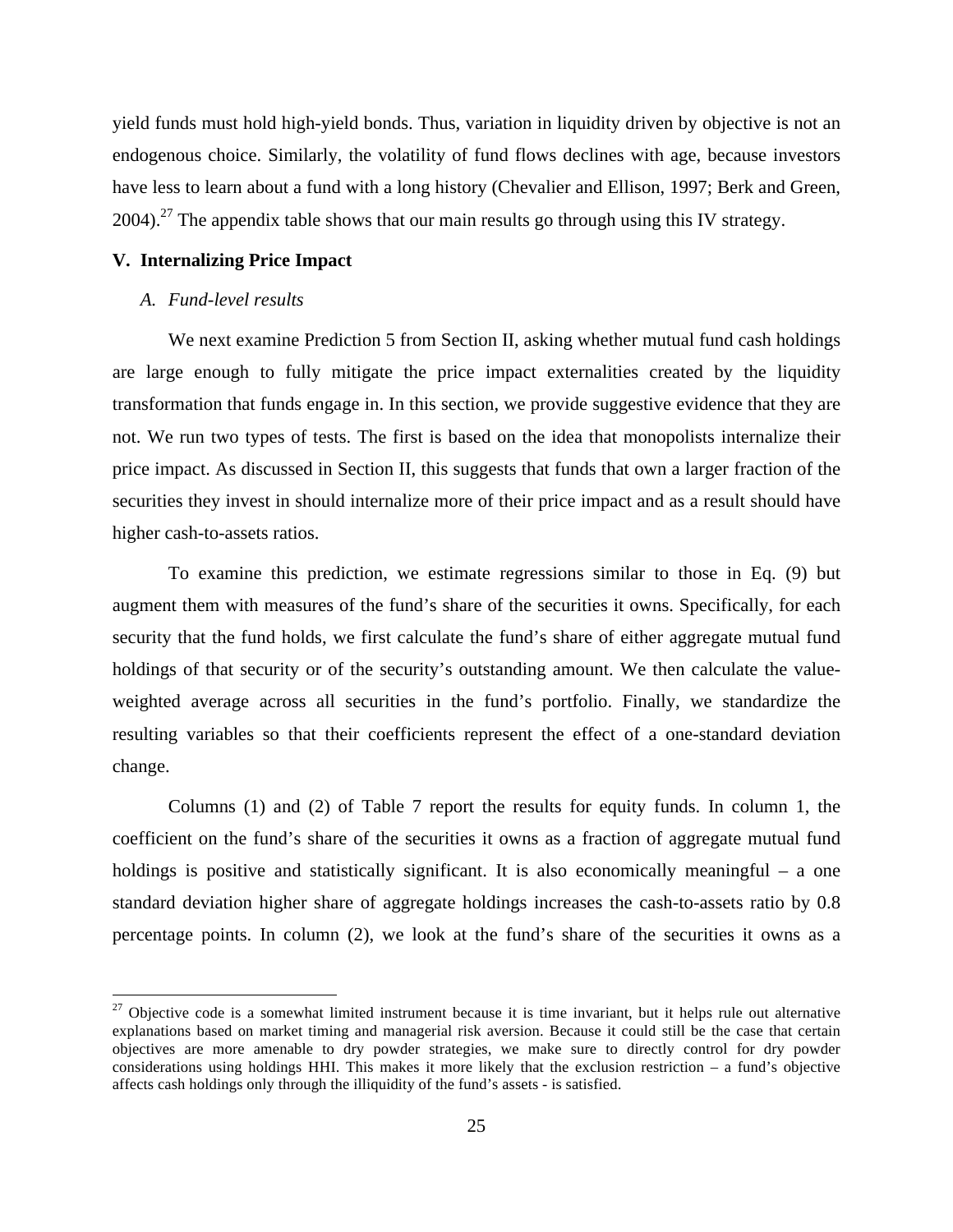fraction of the securities' outstanding amounts. We obtain similar results, though the economic magnitude is smaller.

Our second test of price impact internalization is based on the idea that fund families may at least partially internalize price impact across different funds in the family. Thus, if a fund holds assets that are also held by other funds in the same family, then the fund may be more likely to internalize the price impact of its trading on those funds than on funds outside the fund family. This suggests that funds should hold more cash when there is greater overlap in their holdings with other funds within the fund family. Furthermore, we might expect this effect to be stronger for larger funds. By their sheer size, larger funds might have to dump more assets on the market, resulting in larger price impact than smaller funds (for the same percentage of asset fund flows and asset sales).

To examine this prediction, we estimate panel regressions similar to those in Eq. (9) but augment with them a measure of holdings overlap. For each security that the fund holds, we calculate the share of this security in the aggregate holdings of all other funds within the family. We then calculate the value-weighted average of this measure across all securities in the fund's portfolio. If none of the fund's securities are held by other funds in the same family, the holdings overlap measure will be zero. The more of the fund's securities are held by other funds in the same family, the greater will be the holdings overlap measure.<sup>28</sup>

Column (3) of Table 7 reports the results for equity funds. The coefficient on overlap itself is positive but not statistically significant. However, the coefficient on the interaction of overlap and fund size is positive and statistically significant. This indicates that large funds that have significant overlap in holdings with other funds in the same family hold more cash. This is consistent with the idea that such funds try to mitigate the price impact externalities they would otherwise impose on other funds in the family.

Columns (4), (5) and (6) of Table 7 report the results for bond funds. In columns (4) and (5), the coefficients on the fund's share of the securities it owns are positive but not significant. In column (6), the coefficient on overlap is large, positive, and statistically significant. For bond funds, a one-standard deviation increase in holdings overlap with other family funds is associated

 $28$  In untabulated regressions, we find that holdings overlap is driven by manager overlap. If two funds in the same family share a manager, they are more likely to have similar holdings.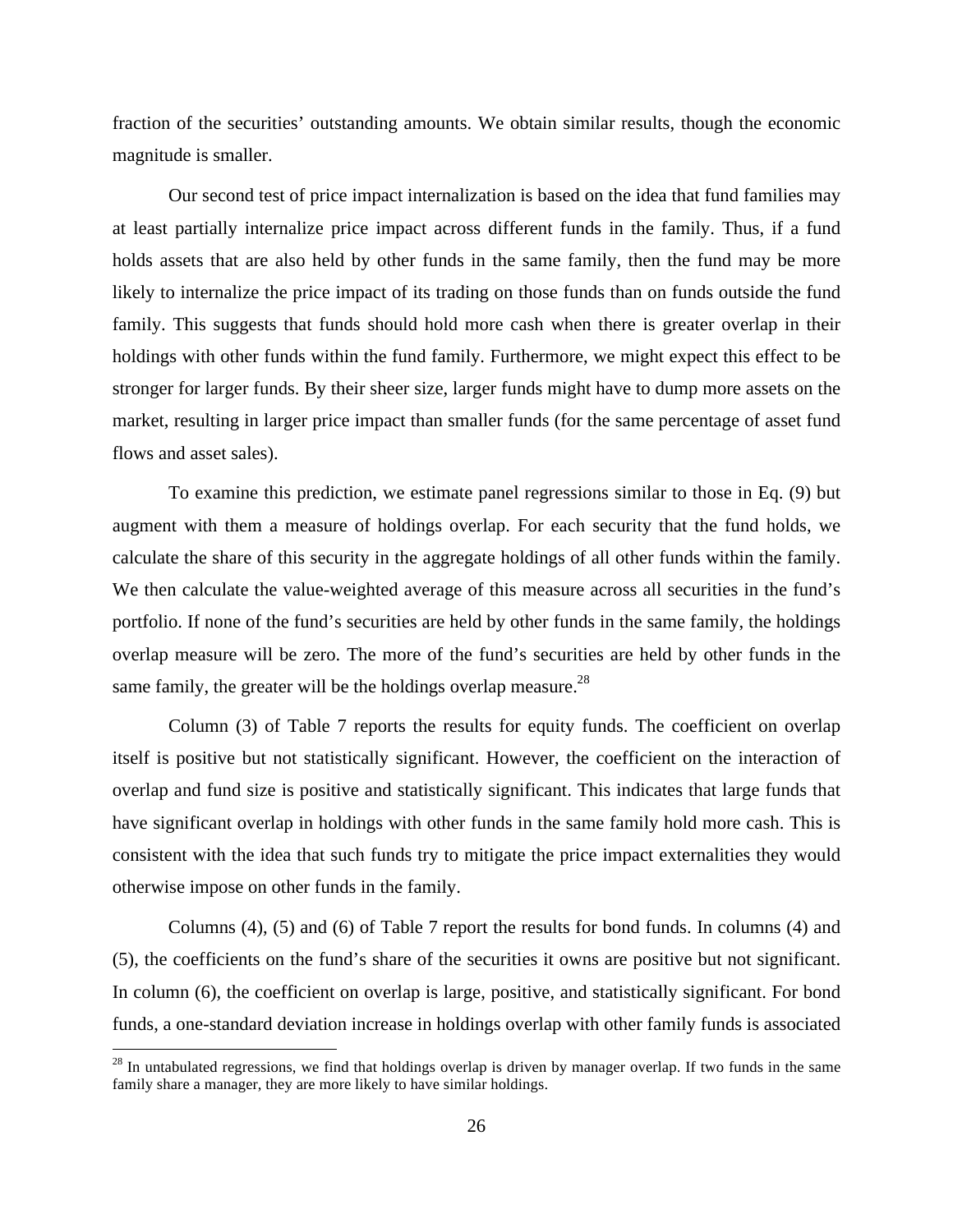with a 0.9 percentage points higher cash-to-assets ratio. The coefficient on the interaction of holdings overlap, and fund size is not statistically significant, however.

## *B. Position-level results*

One concern that arises with the results in Table 7 is that they may simply reflect differences in the characteristics of assets holdings across funds rather than differences in internalization of price impact. For instance, funds that hold a large share of the securities they own might invest primarily in small, illiquid securities. In this case, our finding that such funds hold more cash might simply reflect the fact that our measures of liquidity are imperfect.

We can address this concern using position-level data in Table 8. Specifically, we form a security-fund-time panel and run regressions analogous to those in Table 7. The dependent variable for security *s* held by fund *f* at time *t* is the cash-to-assets ratio of fund *f* at time *t*. The independent variable of interest will be either the fund *f*'s share of the securities it owns at time *t* or fund *f*'s holdings overlap with other funds in the same family at time *t*. Thus, we are effectively running fund-time level regressions within our security-fund-time level dataset.

The key difference between Tables 7 and 8 is that we can include security fixed effects in Table 8. Thus, the results in Table 8 look at variation within security, absorbing variation across securities in the average characteristics of the funds holding that security. Put differently, the results compare two funds that hold the same security, one of which holds a higher share of the securities it owns that the other. To make the results in Table 8 analogous to those in Table 7, we weight the regressions by the portfolio share of each security. Standard errors are clustered by fund-time.

Table 8 shows that we obtain very similar results to Table 7 for equity funds. The share a fund holds of the equities it owns is positively and significantly related to cash holdings, as is the overlap of the fund holdings with other funds in the family (for larger funds).

For bond funds, the results in Table 8 are a bit stronger than those in Table 7. The share a fund holds of the bonds it owns is positively and significantly related to cash holdings. The overlap of the fund holdings with other funds in the family is also positively and significantly related to cash holdings.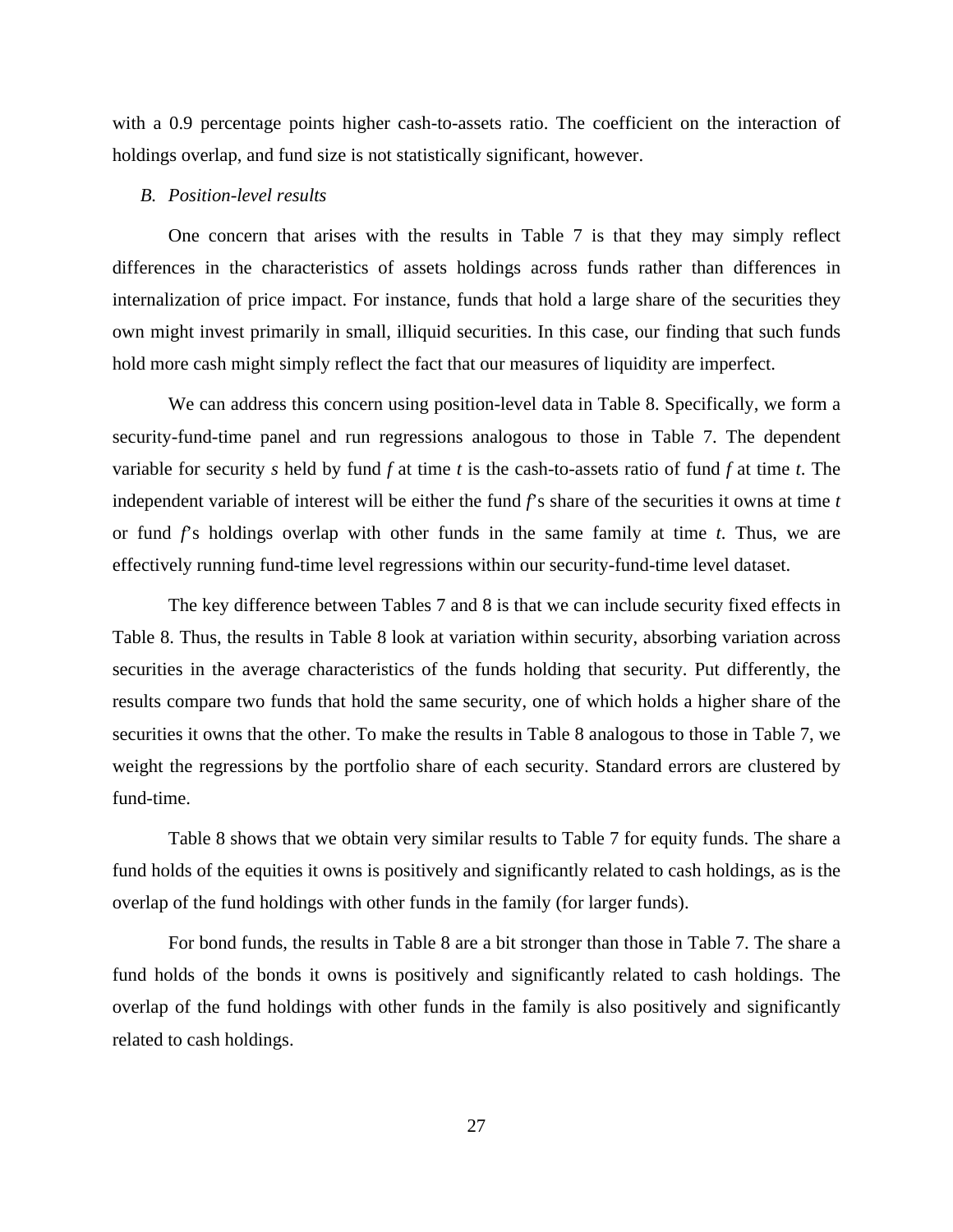Overall, the evidence in this section is consistent with the idea that funds do not fully internalize the price impact of their trading on one another. They suggest that in a counterfactual world in which a single fund owned one hundred percent of the securities it invested in, cash holdings would be substantially higher in order to mitigate price impact associated with liquidity transformation. Similarly, in a counterfactual world where all funds were in the same fund family, cash holdings would be substantially higher.

#### **VI.Alternative Liquidity Management Tools**

In our analysis throughout the paper, we have assumed that cash is the only tool funds have for liquidity management. In this section, we discuss four alternative liquidity management tools that funds have at their disposal. Two of these alternative tools, lines of credit and in-kind redemption options, may be useful for liquidity management in times of stress. The other two, within-family lending programs and redemption fees, may be useful in normal times as well as times of stress. The key takeaway of our analysis is that although funds do have access to alternative liquidity management tools, they appear to use them very little in practice. In equilibrium, cash is still strongly related with liquidity transformation despite the existence of alternative liquidity management tools.

# *A. Lines of credit and in-kind redemption options*

We start by analyzing the two liquidity management tools that may be useful in times of stress: lines of credit and in-kind redemption options. Lines of credit can be used to meet redemption requests without having to sell illiquid assets. They are generally arranged at the fund family level and made available to all funds within the family. Individual funds pay their pro-rata share of any commitment fees and pay interest based on the fund's actual borrowings.

We first examine whether fund families typically have credit lines at all. We read annual reports on form N-CSR and prospectuses on form 485BPOS to collect information on credit lines for the top 150 mutual fund families as of the end of 2014. These fund families account for more than 97% of aggregate mutual fund assets in the CRSP Mutual Fund Database. About 60% of families in the sample report having a line of credit. Because larger families are more likely to have a line of credit, at least 80% of total mutual fund assets is held by families with lines of credit. Lines of credit are generally small relative to the assets of the fund family. The median credit facility is less than 0.44% of the fund family assets.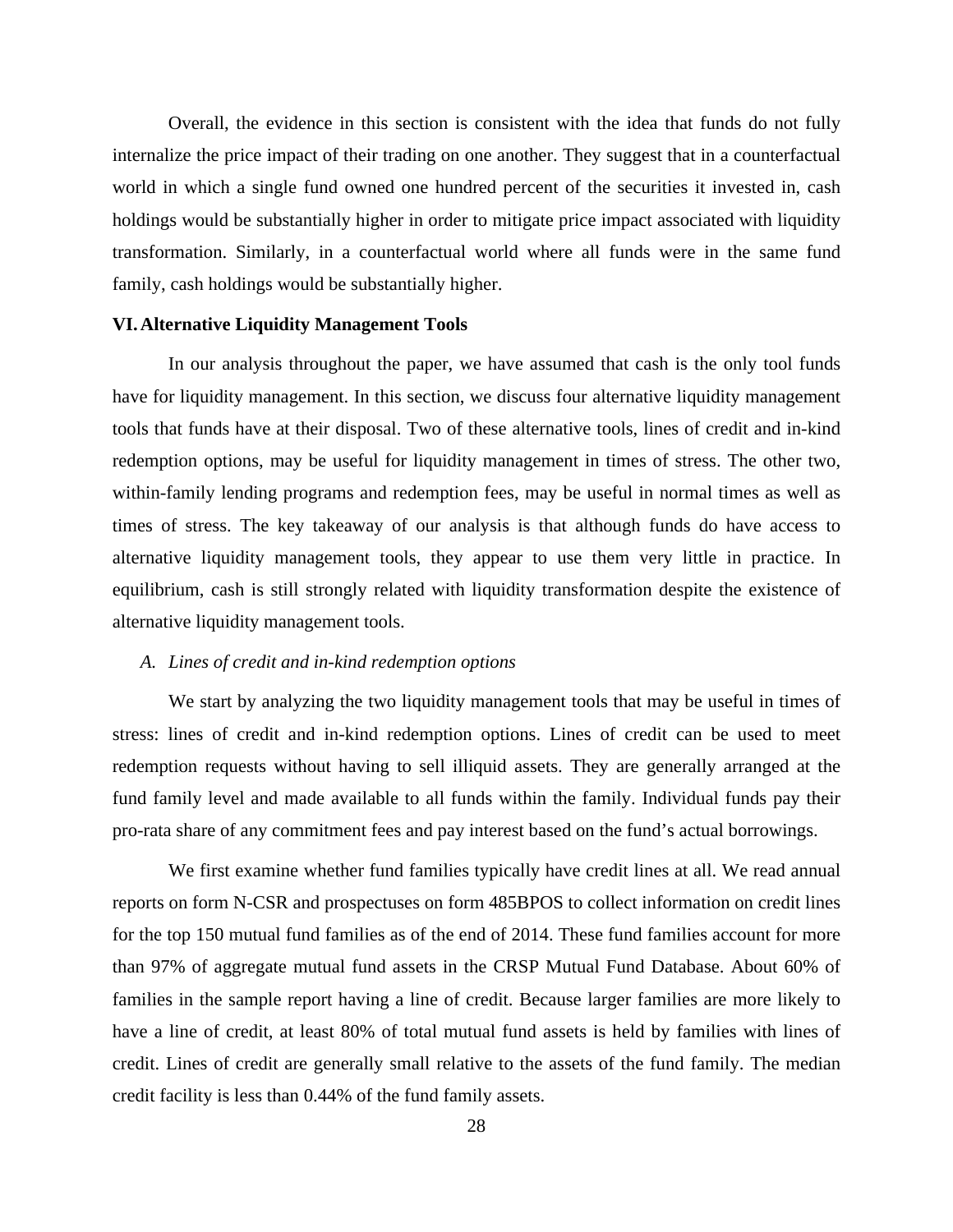Our primary data source, SEC form N-SAR, also gives us a window into drawdowns on lines of credit. Funds report whether, at any point during the six-month reporting period, they had bank loans exceeding 1% of TNA. Fig. 2 reports the fraction of funds that had bank loans exceeding 1% of TNA as a function of fund flows. The figure shows that usage is generally quite low. About 5% (7%) of equity (bond) funds have bank loans exceed 1% of TNA during a typical reporting period. Large outflows are associated with a higher probability of drawing on a line of credit. But even funds experiencing very large outflows are unlikely to draw down their line of credit. The five percent of observations with the largest outflows suffer average outflows of more than 20% of assets. Yet, even for these funds, the probability of having bank loans exceed 1% of TNA is only 15%.

Thus, although most funds do have access to a line of credit, utilization rates are low. This suggests that funds view lines of credit as an imperfect substitute for cash holdings. This is consistent with Acharya, Almeida, and Campello (2013), who argue that nonfinancial firms with greater aggregate liquidity risk should use cash rather than lines of credit. The idea is that because banks pool risks across nonfinancial firms, credit lines are less likely to be a reliable source of liquidity if there is an aggregate liquidity shock, when many firms are likely to draw their lines simultaneously. Thus, for firms more exposed to aggregate liquidity shocks, cash is a safer option. In our case, mutual funds are quite exposed to aggregate liquidity shocks because fund flows are strongly correlated with aggregate market returns. This implies that mutual funds should prefer cash to credit lines as a source of liquidity.

Redeeming in kind – giving investors a pro-rata share of the fund's portfolio instead of cash – is another way for mutual funds to offer less liquidity to investors in times of stress. In normal times, in-kind redemptions are typically both legally and mechanically challenging for mutual funds.<sup>29</sup> However, in times of stress, funds may utilize the option.

We collect data from SEC filings to get a rough estimate of the quantitative importance of in-kind redemptions. Since retail funds are extremely unlikely to redeem in-kind, we focus on

<sup>&</sup>lt;sup>29</sup> Most funds irrevocably commit themselves under Rule 18f-1 to redeem all retail investors in cash. Funds can still redeem in-kind requests from institutional investors, but even the latter might find it costly, if not impossible, to hold certain types of assets. Repurchase agreements and Eurodollar deposits, for example, are over-the-counter contracts that cannot be transferred to multiple investors. There can be restrictions on the funds' ability to transfer syndicated loan participations, as these can require approval from the borrower.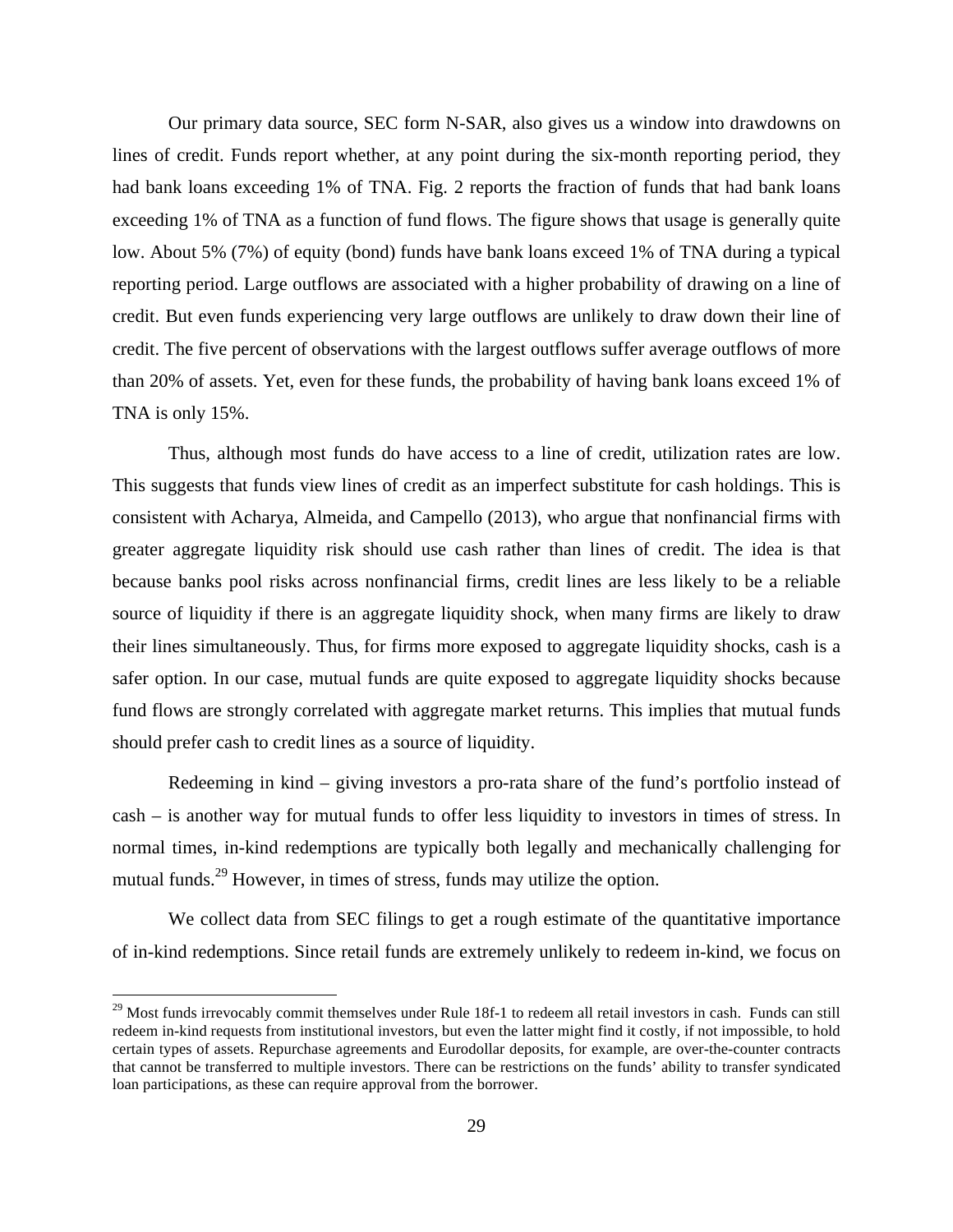institutional funds with at least \$1 billion in assets. For each fund, we choose the quarter the fund experienced its largest dollar outflow and discard the other quarters. We then examine the 50 fund-quarter observations with the largest outflows. Out of these 50 observations, only 3 had inkind redemptions. In value terms, our observations suffered combined net outflows of \$123.3 billion. Out of this, \$7.7 billion, or about 6%, was redeemed in-kind. These results confirm that in-kind redemptions are rare and play a limited role as an alternative liquidity management tool.

# *B. Interfund lending programs and redemption fees*

We next analyze the two liquidity management tools that may be useful in both normal times and times of stress: interfund lending programs, in which funds borrow from other funds in the same family, and redemption fees. Interfund lending is typically forbidden.<sup>30</sup> However, fund families can ask the SEC for exemptive relief if such borrowing is "appropriate in the public interest and consistent with the protection of investors." Agarwal and Zhao (2015) provide more background on interfund lending programs and study the determinants and consequences of such programs. In particular, they find that as of 2013, only thirty fund families had set up interfund lending programs.

In Table 9, we ask whether having an interfund lending program weakens the relationship between cash holdings and liquidity transformation. We run regressions like Eq. (9), splitting the sample into funds with interfund lending programs and funds without them. Columns 1 and 2 report the results for equity funds. The results are broadly similar across the sample split. Although the coefficient on flow volatility for funds with interfund lending programs is not statistically significant, the coefficients on asset illiquidity and its interaction with flow volatility are. Moreover, their magnitudes are actually larger than for funds without an interfund lending program. Columns 5 and 6 report the results of an analogous sample split for bond funds. The sample of bond funds that have an interfund lending program is very small. As a result, none of the liquidity transformation coefficients are statistically significant. Their magnitudes, however, are comparable to the sample of funds without access to an interfund lending program. Overall, the results are consistent with the idea that liquidity transformation plays an equally important role in determining cash holdings, whether a fund has an interfund lending program or not. This

 $30$  Section 17(a) of the Investment Company Act of 1940 prohibits transactions between affiliates, while section 21(b) prohibits funds from lending to any entity under common control.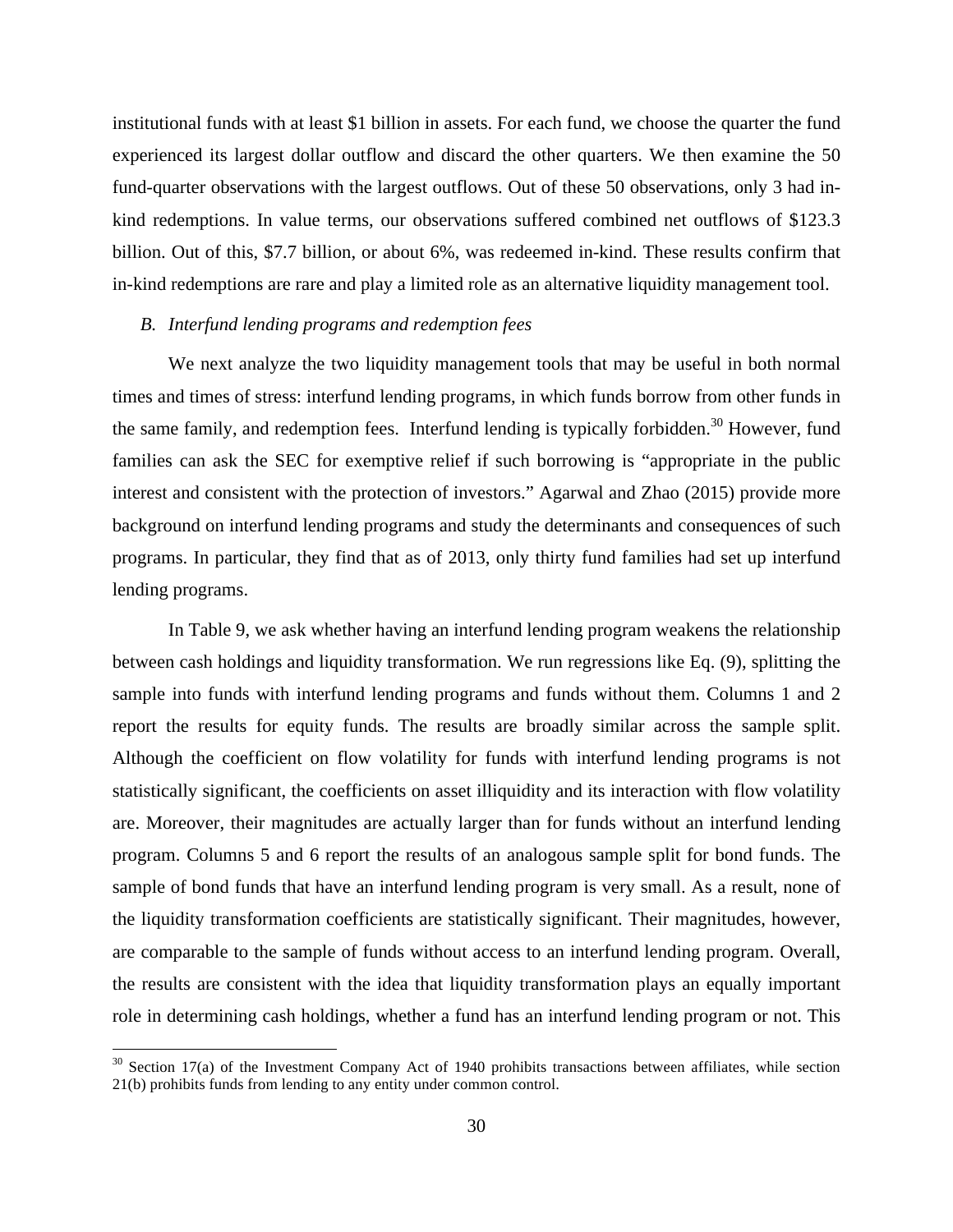suggests that interfund lending programs do not strongly substitute for cash holdings as liquidity management tools.

Finally, we examine redemption fees. Funds that impose redemption fees and deferred sales load charges effectively offer less liquidity to their investors. Only 26% of our equity fund observations and 30% of our bond fund observations have such fees. Are they an effective substitute for liquidity management through cash holdings? In Table 9, we also report the results of estimating Eq. (9) when we split the sample into funds with redemption fees versus funds without such fees. We once again get broadly similar results for both groups of funds, suggesting that even funds that impose redemption fees must rely on cash holdings as their primary liquidity management tool.

Overall, the analysis in this section suggests that funds appear to use their alternative liquidity management tools very little in practice. Cash is the main tool mutual funds use to manage their liquidity. These results validate our insight that cash holdings are a good measure of a fund's liquidity transformation activities.

#### **VII. Conclusion**

We study the cash management strategies of equity and bond mutual funds to shed light on liquidity transformation by asset managers. Our analysis highlights three key features of this liquidity transformation. First, cash management practices suggest it is significant. Mutual funds accommodate a substantial fraction of fund flows through changes in cash holdings as opposed to trading in portfolio securities. For equity funds, a \$1 of fund outflows in month *t* decreases cash holdings by 23 cents. For bond funds, the same \$1 of outflows decreases cash holdings by 33 cents.

Second, the fact that mutual funds accommodate fund flows through changes in cash holdings indicates that liquidity transformation in asset management is highly dependent on liquidity provision by the traditional banking and shadow banking sectors. In order to provide liquidity to end investors, mutual funds must hold substantial amounts of cash, bank deposits, and money market mutual fund shares.

Third, despite their size, cash holdings of mutual funds are not large enough to completely mitigate price impact externalities created by the liquidity transformation that mutual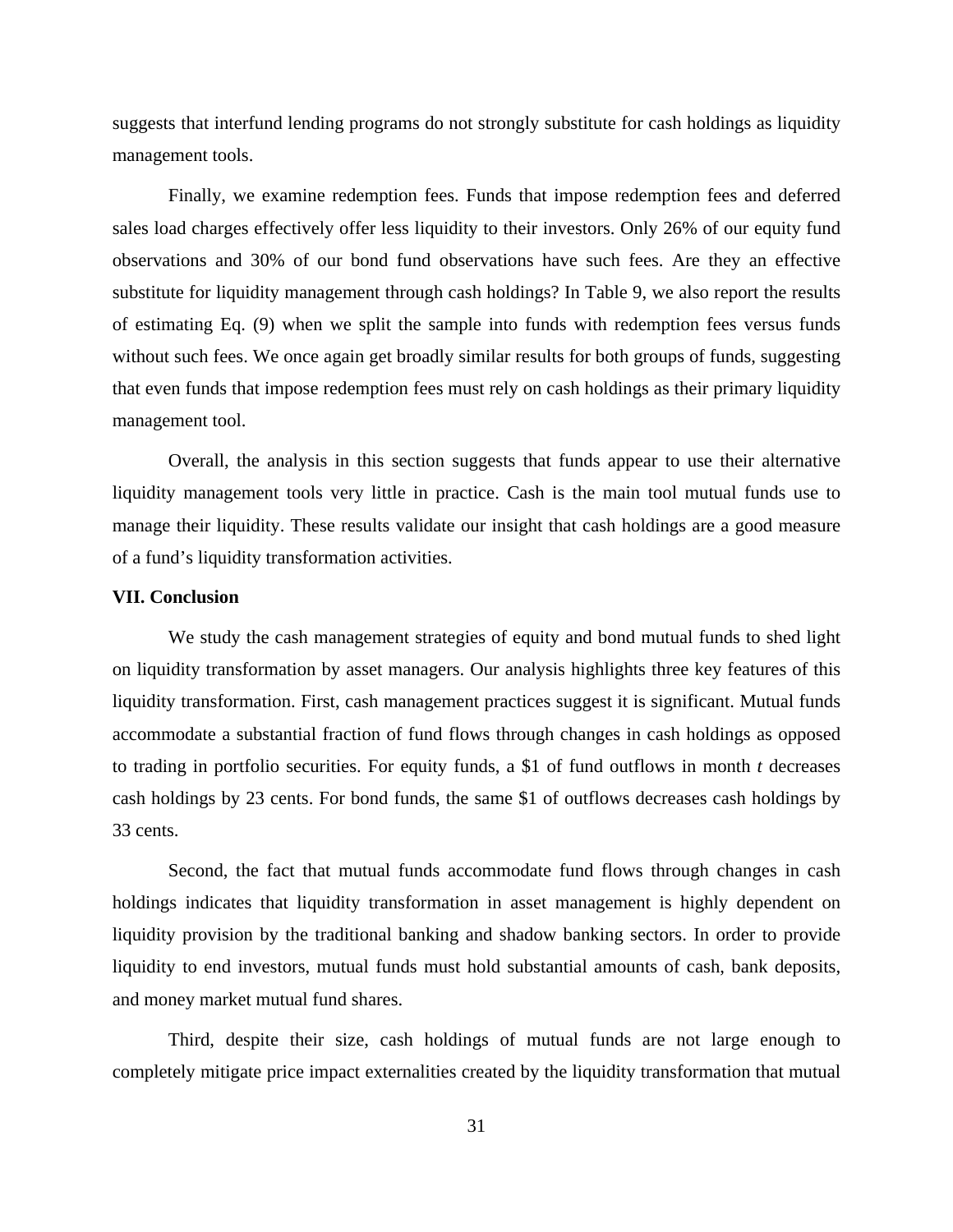funds engage in. Our evidence suggests that funds do not fully internalize the effects that providing investors with daily liquidity have on the prices of the underlying securities.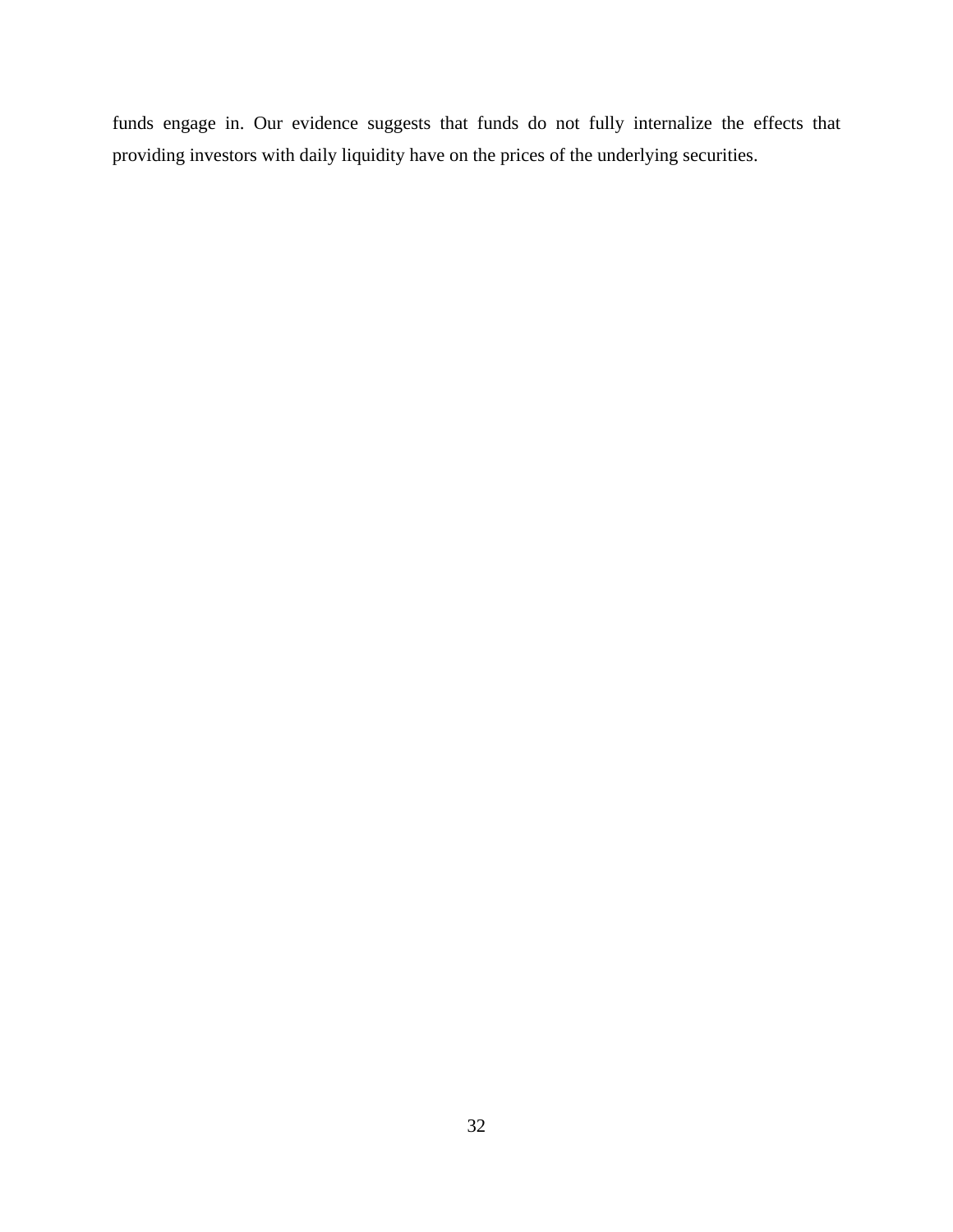# **References**

- Acharya, Viral, and Lasse Pedersen, 2005, Asset Pricing with Liquidity Risk, *Journal of Financial Economics* 77, 375-410.
- Acharya, Viral, Heitor Almeida, and Murillo Campello, 2013, Aggregate Risk and the Choice between Cash and Lines of Credit, *Journal of Finance* 68, 2059–2116.
- Agarwal, Vikas, and Haibei Zhao, 2015, Interfund lending in mutual fund families: Role of internal capital markets.
- Almazan, Andres, Keith C. Brown, Murray Carlson, and David A. Chapman, 2004, Why Constrain Your Mutual Fund Manager? *Journal of Financial Economics* 73, 289-321.
- Amihud, Yakov, 2002, Illiquidity and Stock Returns: Cross-Section and Time Series Effects, *Journal of Financial Markets* 5, 31-56.
- Amihud, Yakov, and Haim Mendelson, 1986, Liquidity and Stock Returns, *Financial Analysts Journal* 42, 43-48.
- Bao, Jack, Jun Pan, and Jiang Wang, 2011, The Illiquidity of Corporate Bonds, *Journal of Finance* 66, 911–946.
- Bates, Thomas W., Kathleen M, Kahle, and Rene Stulz, 2009, Why Do U.S. Firms Hold so Much More Cash than They Used to? *Journal of Finance* 64, 1985-2021.
- Berger, Allen and Christa Bouwman, 2009, Bank liquidity creation, *Review of Financial Studies* 22(9), 3779-3837.
- Berk, Jonathan B. and Richard C. Green, 2004, Mutual fund flows and performance in rational markets, *Journal of Political Economy* 112, 1269-95.
- Bhattacharya, Utpal, Jung H Lee, and Veronika K Pool, 2013, Conflicting family values in mutual fund families, *The Journal of Finance* 68, 173–200.
- Chen, Qi, Itay Goldstein, and Wei Jiang, 2010, Payoff Complementarities and Financial Fragility: Evidence from Mutual Fund Outflows, *Journal of Financial Economics* 97, 239-262.
- Chernenko, Sergey and Adi Sunderam, 2014, Frictions in Shadow Banking: Evidence from the Lending Behavior of Money Market Funds, *Review of Financial Studies*, 27 (6): 1717 1750.
- Chevalier, Judith and Glenn Ellison, 1997, Risk Taking by Mutual Funds as a Response to Incentives, *Journal of Political Economy* 105, 1167-1200.
- Chevalier, Judith and Glenn Ellison, 1999, Are Some Mutual Fund Managers Better Than Others? Cross-Sectional Patterns in Behavior and Performance, *Journal of Finance* 54(3), 875-899.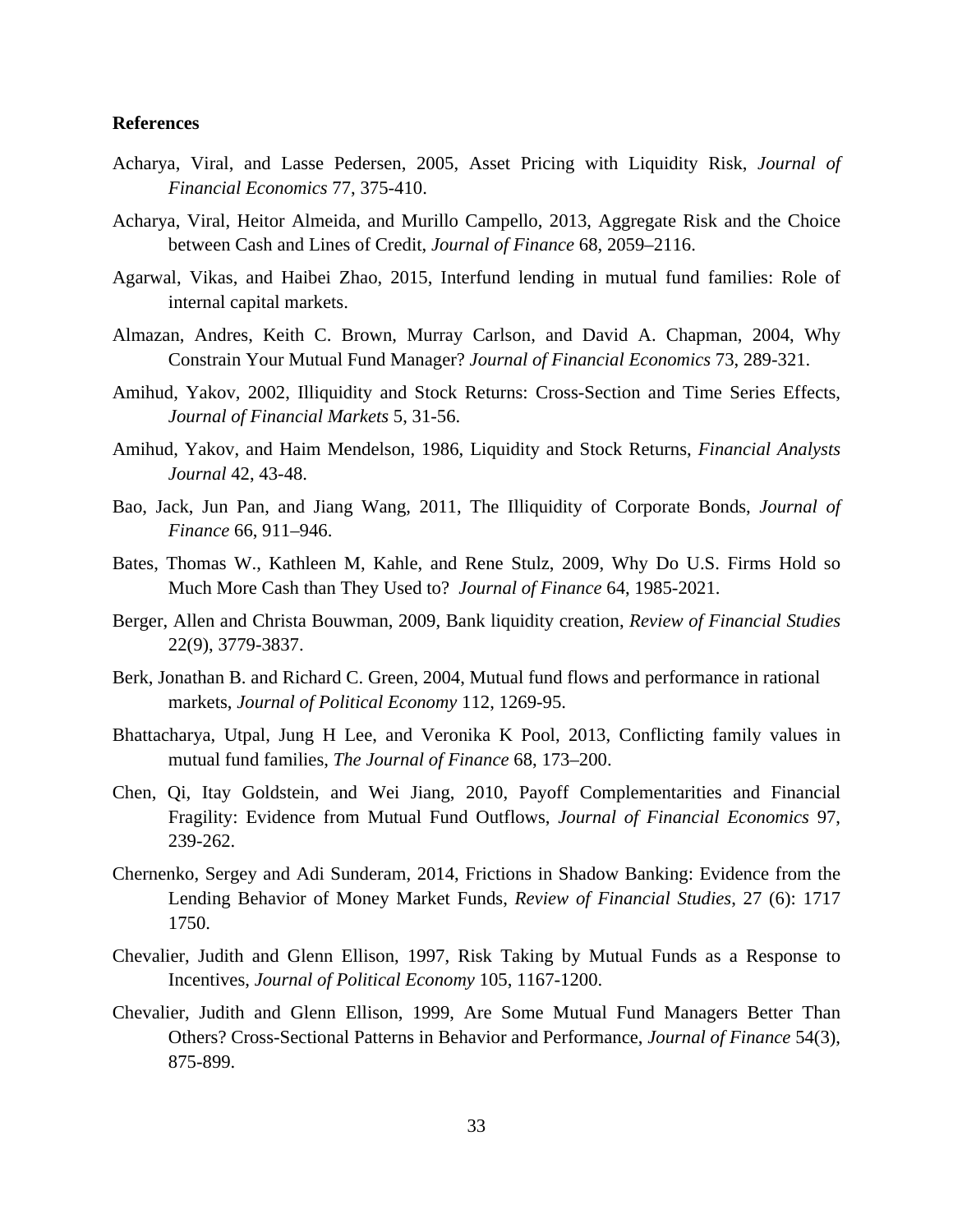- Chordia, Tarun, Richard Roll, and Avanidhar Subrahmanyam, 2001, Market Liquidity and Trading Activity, *Journal of Finance* 56, 501-530.
- Cornett, Marcia, Jamie McNutt, Philip Strahan, and Hassan Tehranian, 2011, Liquidity risk management and credit supply in the financial crisis, *Journal of Financial Economics* 101(2), 297-312.
- Coval, Joshua, and Erik Stafford, 2007, Asset Fire Sales (and Purchases) in Equity Markets, *Journal of Financial Economics* 86, 479-512.
- Diamond, Douglas, and Philip Dybvig, 1983, Bank Runs, Deposit Insurance, and Liquidity, *Journal of Political Economy* 91, 401-419.
- Dick-Nielsen, Jens, Peter Feldhütter, and David Lando, 2012, Corporate Bond Liquidity Before and After the Onset of the Subprime Crisis, *Journal of Financial Economics* 103, 471- 492.
- Edelen, Roger M, 1999, Investor flows and the assessed performance of open-end mutual funds, *Journal of Financial Economics* 53, 439–466.
- Ellul, Andrew, Chotibhak Jotikasthira, and Christian Lundblad, 2011, Regulatory Pressure and Fire Sales in the Corporate Bond Market, *Journal of Financial Economics* 101, 596-620.
- Feldhütter, Peter, 2012, The same bond at different prices: Identifying search frictions and selling pressures, *Review of Financial Studies* 25, 1155–1206.
- Feroli, Michael, Anil Kashyap, Kermit L. Schoenholtz, and Hyun Song Shin, 2014, Market Tantrums and Monetary Policy, U.S. Monetary Policy Forum Report No.8, Initiative on Global Markets, University of Chicago Booth School of Business.
- Financial Stability Oversight Committee, 2014 Annual Report.
- Goldstein, Itay, Hao Jiang, and David Ng, 2015, Investor Flows and Fragility in Corporate Bond Funds, Unpublished working paper.
- Goncalves-Pinto and Breno Schmidt, 2013, Co-Insurance in Mutual Fund Families, Unpublished working paper.
- Gorton, Gary and Andrew Metrick, 2010, Regulating the Shadow Banking System, Brookings Papers on Economic Activity.
- Gorton, Gary and Andrew Metrick, 2012, Securitized banking and the run on repo, *Journal of Financial Economics*, Volume 104, Issue 3, Pages 425–451.
- Gorton, Gary, and George Penacchi, 1990, Financial Intermediaries and Liquidity Creation, *Journal of Finance* 45, 49-72.
- Greenwood, Robin, and Stefan Nagel, 2009, Inexperienced Investors and Bubbles, *Journal of Financial Economics* 93, 239-258.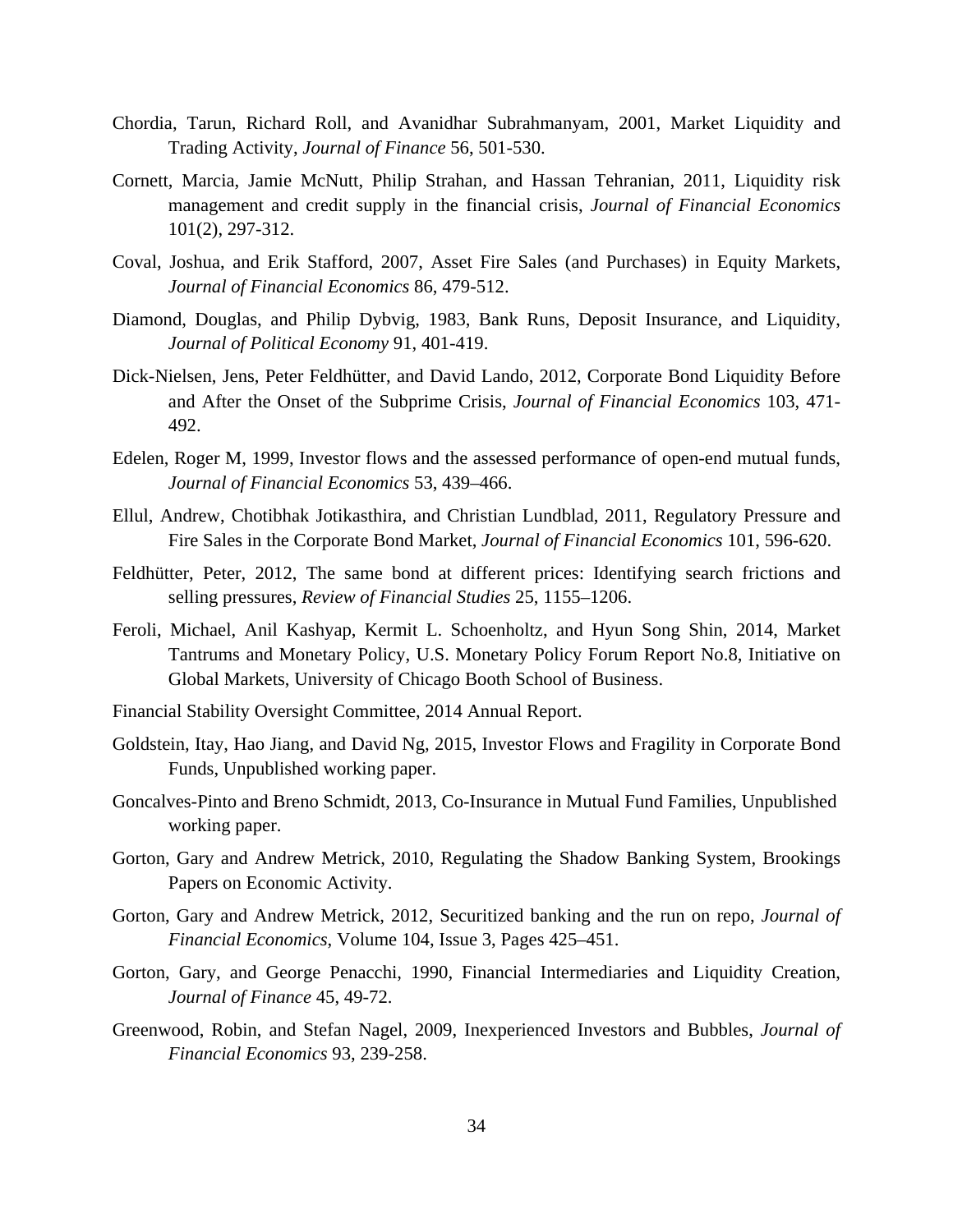- Greenwood, Robin, and David Thesmar, 2011, Stock Price Fragility, *Journal of Financial Economics* 102, 471-490.
- Greenwood, Robin, Samuel G. Hanson, and Jeremy C. Stein, 2015, A Comparative-Advantage Approach to Government Debt Maturity, *Journal of Finance*, forthcoming.
- Hanouna, Paul, Jon Novak, Tim Riley, and Christof Stahel, 2015, Liquidity and Flows of U.S. Mutual Funds, Division of Economic and Risk Analysis White Paper, U.S. Securities and Exchange Commission.
- Huang, Jiekun, 2013, Dynamic Liquidity Preferences of Mutual Funds, working paper.
- Independent Directors Council, 2016, IDC Comments on the SEC's Liquidity Risk Management Proposal.
- International Monetary Fund, 2015, Global Financial Stability Report: Navigating Monetary Policy Challenges and Managing Risks.
- Investment Company Institute, 2016, ICI Comments on the SEC's Liquidity Risk Management Proposal.
- Kacpercyzk, Marcin and Philipp Schnabl, 2010, When safe proved risky, *Journal of Economic Perspectives*, 24(1), 29-50.
- Kacpercyzk, Marcin and Philipp Schnabl, 2013, How safe are money market funds?, *Quarterly Journal of Economics* 128(3), 1073-1122.
- Krishnamurthy, Arvind, and Annette Vissing-Jorgensen, 2015, The Impact of Treasury Supply on Financial Sector Lending and Stability, *Journal of Financial Economics*.
- Krishnamurthy, Arvind, Stefan Nagel, and Dmitry Orlov, 2014, Sizing Up Repo, *Journal of Finance*, 69: 2381–2417.
- Longstaff, Francis A, 2004, The Flight-to-Liquidity Premium in U.S. Treasury Bond Prices, *Journal of Business* 77, 511-526.
- Merrill, Craig B., Taylor D. Nadauld, Shane M. Sherlund, and Rene Stulz, 2012, Did Capital Requirements and Fair Value Accounting Spark Fire Sales in Distressed Mortgage Backed Securities? NBER Working Paper No. 18270.
- Moreira, Alan and Alexi Savov, 2016, The Macroeconomics of Shadow Banking, *Journal of Finance*, forthcoming.
- Nagel, Stefan, 2016, The Liquidity Premium of Near-Money Assets, *Quarterly Journal of Economics*, forthcoming.
- Pastor, Lubos, and Robert F. Stambaugh, 2003, Liquidity Risk and Expected Stock Returns, *Journal of Political Economy* 111, 642-685.
- Pozsar, Zoltan, 2013, Institutional cash pools and the Triffin dilemma of the US banking system, *Financial Markets, Institutions & Instruments* 22, 283-318.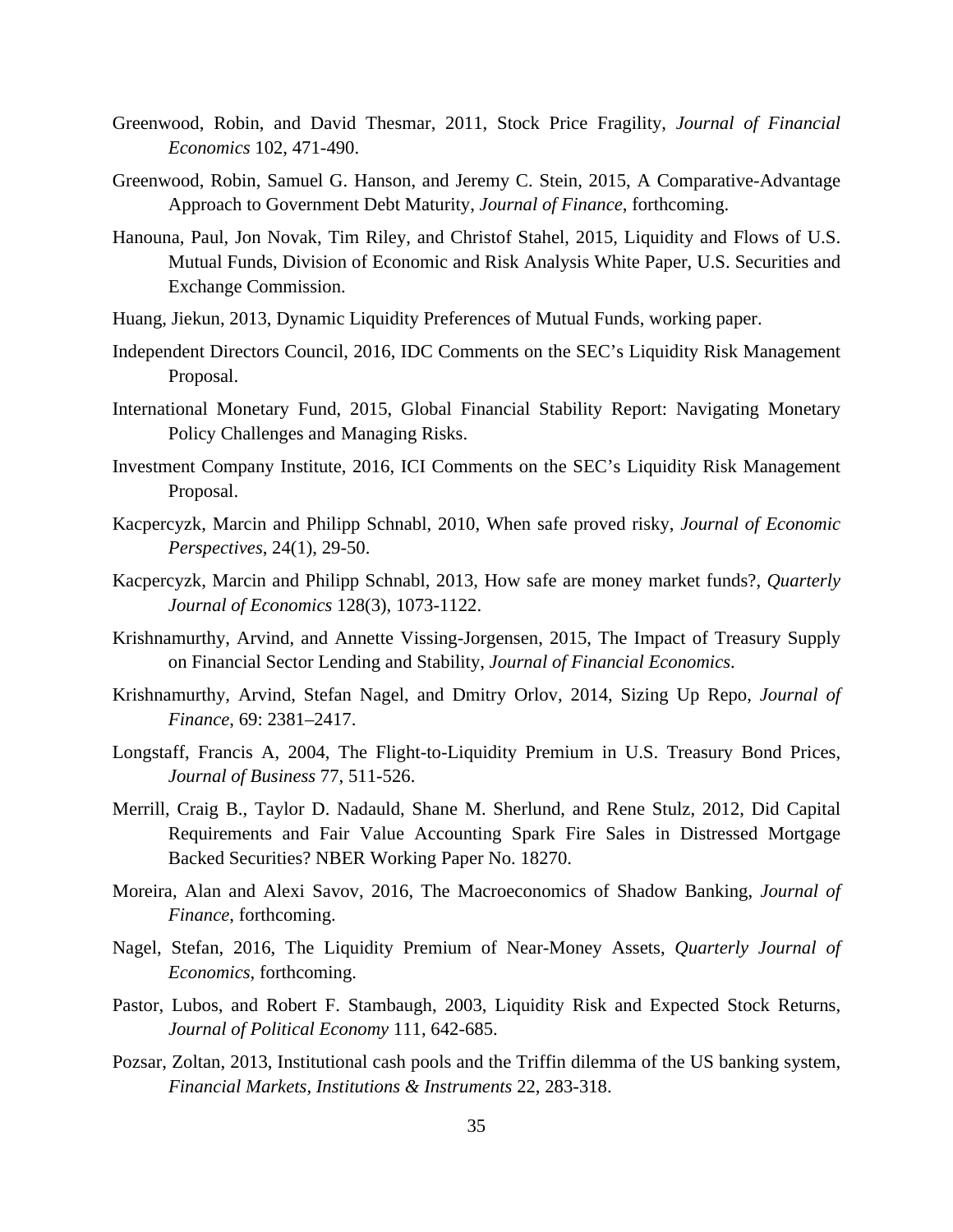- Roll, Richard, 1984, A Simple Implicit Measure of the Effective Bid-Ask Spread in an Efficient Market, *The Journal of Finance* 39, , 1127-1139.
- Schmidt, Lawrence, Allan Timmerman, and Russ Wermers, 2016, Runs on Money Market Mutual Funds, *American Economic Review*, forthcoming.
- Securities and Exchange Commission, 2015. Open-End Fund Liquidity Risk Management Programs, Release No. 33-9922.
- Shleifer, Andrei, and Robert W. Vishny, 1992, Liquidation Values and Debt Capacity: A Market Equilibrium Approach, *Journal of Finance* 47, 1343-1366.
- Shleifer, Andrei, and Robert W. Vishny, 1997, The Limits of Arbitrage, *The Journal of Finance* 52, 35-55.
- Simutin, Mikhail, 2014, Cash Holdings and Mutual Fund Performance, *Review of Finance* 18, 1425-1464.
- Sirri, Erik, and Peter Tufano, 1998, Costly Search and Mutual Fund Flows, *Journal of Finance* 53, 1589-1622.
- Stein, Jeremy, 2012, Monetary Policy as Financial-Stability Regulation, *Quarterly Journal of Economics* 127, 57-95.
- Sunderam, Adi, 2015, Money Creation and the Shadow Banking System, *Review of Financial Studies* 28, 939-977.
- Wang, Jeffrey, 2015, Asset Managers and Financial Instability: Evidence of Run Behavior and Run Incentives in Corporate Bond Funds, Harvard College Senior thesis.
- Yan, Xuemin (Sterling), 2006, The Determinants and Implications of Mutual Fund Cash Holdings, *Financial Management* 35, 67-91.
- Zeng, Yao, 2015, A Dynamic Theory of Mutual Fund Runs and Liquidity Management, Unpublished working paper.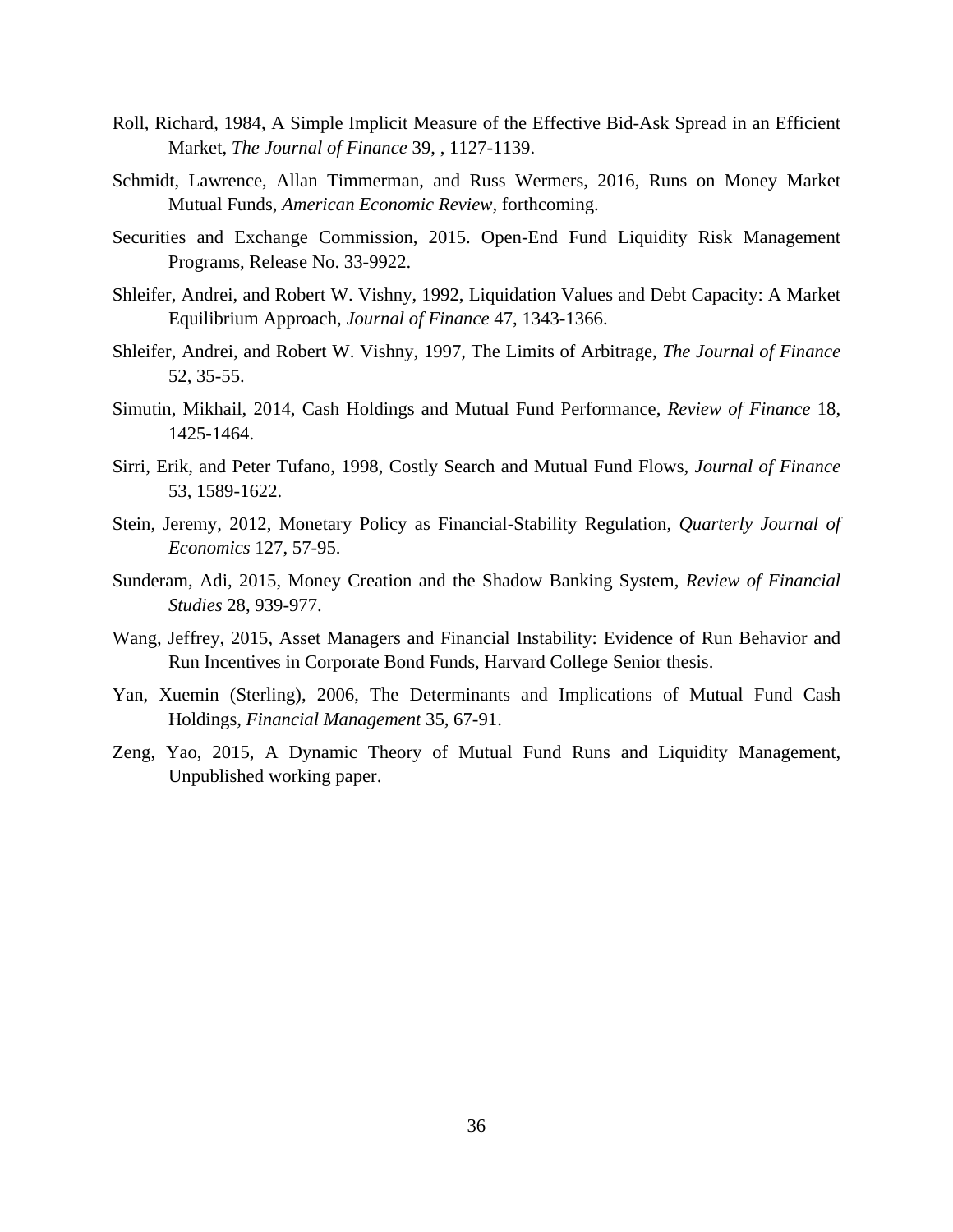# Figure 1 Aggregate cash holdings of equity and bond mutual funds

Aggregate cash holdings of actively managed open-end equity and bond mutual funds reporting on the semi-annual form N-SAR, matched to the CRSP Mutual Fund Database. The sample excludes index, money market, and municipal funds, variable annuities, ETFs, and funds of funds. Cash is cash, repurchase agreements, and short-term debt securities. Cash and substitutes is the sum of cash, repurchase agreements, short-term debt securities, and money market fund shares. See Appendix Table A1 for more details on measurement of cash substitutes.

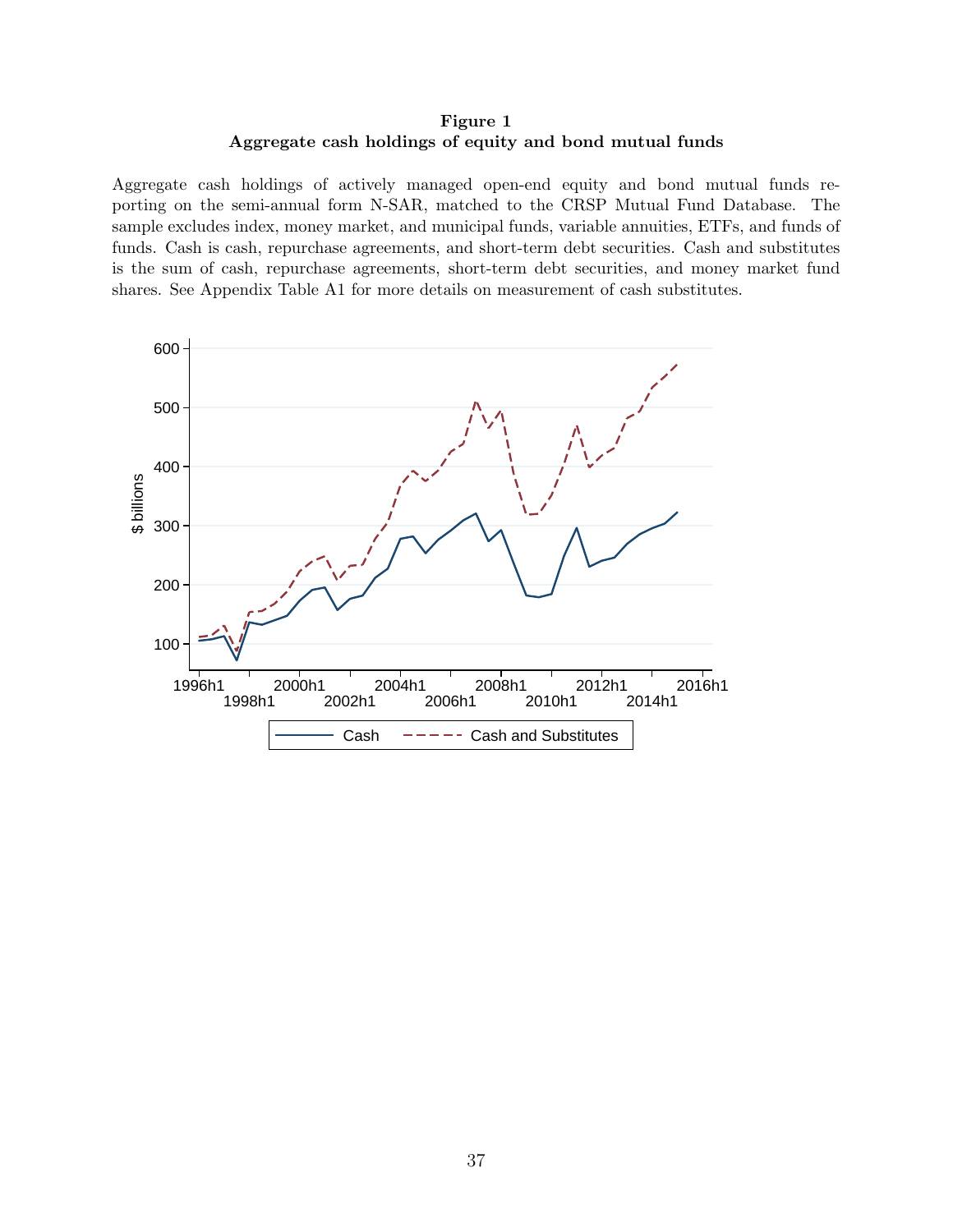# Figure 2 Utilization of lines of credit

This figure shows the relationship between fund flows and utilization of lines of credit. Funds report whether at any point during the semi-annual reporting period they had bank loans exceed 1% of TNA. We sort observations into twenty bins based on their cumulative semi-annual fund flows scaled by lagged assets. For each bin we then calculate the average value of fund flows as well as the fraction of observations with bank loans exceeding 1% of TNA. Each dot represents a single bin that accounts for five percent of the sample.

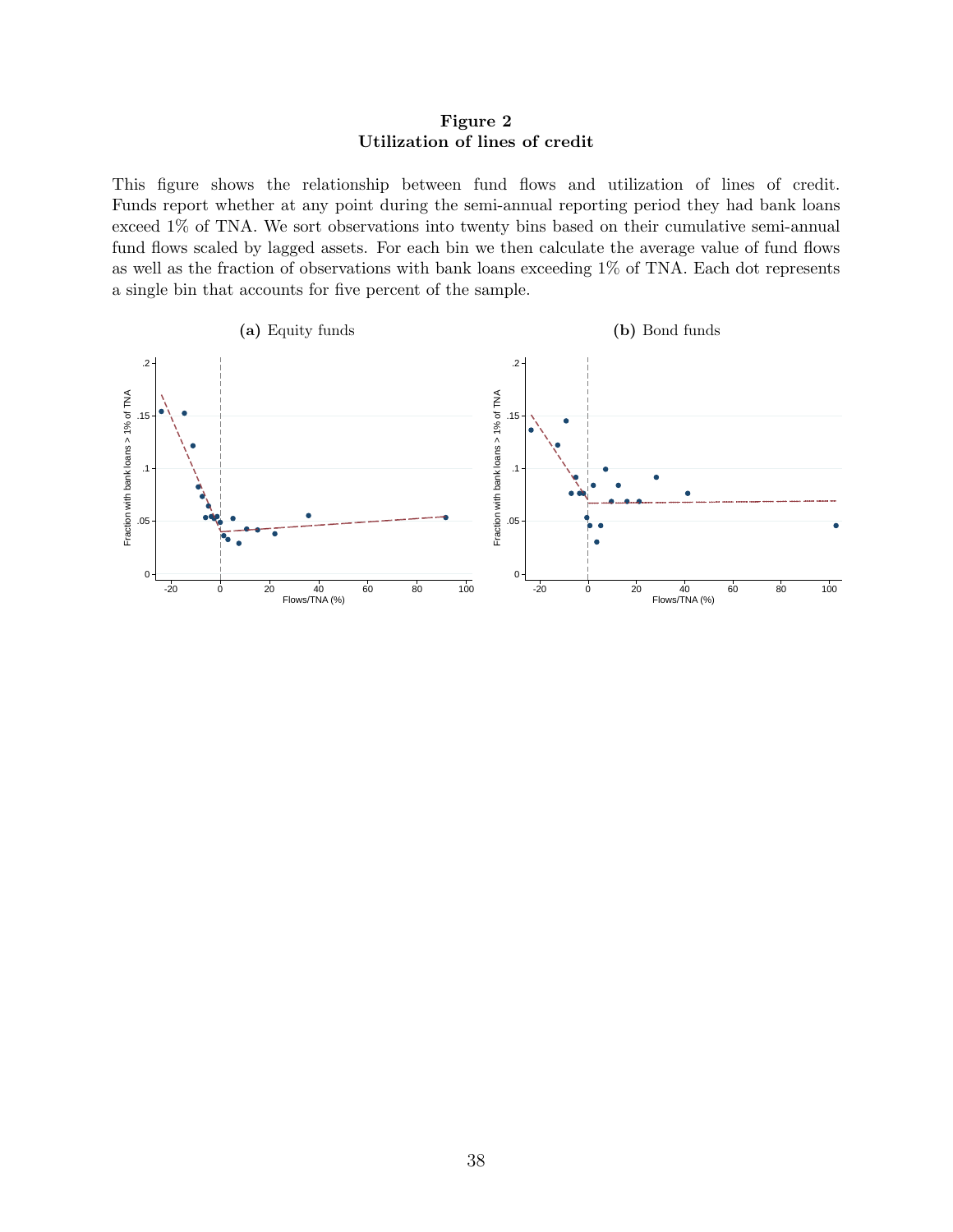# Table 1Summary statistics

This table reports summary statistics for the sample of mutual funds studied in the paper. Actively managed equity and bond open-end funds reporting on the semi-annual form N-SAR are matched to the CRSP Mutual Fund Database. The sample excludes money market funds, index funds, ETFs, variable annuities, and funds with less than \$100 million in TNA (measured in <sup>2012</sup> dollars). The sample of equity funds is limited to domestic equity funds. The sample of bond funds is limited to funds with Lipper objectives A, BBB, HY, IID, MSI, SII that invest at least 50% of their portfolio in corporate bonds. The sample period for equity funds is 2003–2014. The sample period for bond funds is January 2004–June 2012. *Illiq* is Amihud (2002) for equity funds and Dick-Nielsen, Feldhütter, and Lando (2012) for bond funds. *Share of Agg Holdings* is the weighted-average of the fund's holdings of each portfolio security relative to aggregate holdings by all mutual funds in CRSP. *Share of Outstanding* is the weighted-average of the fund's holdings of each portfolio security relative to the security's outstanding amount. *Holdings Overlap* measures overlap in holdings with other funds within the same family. Size is ln(TNA). Family size is ln(family TNA). Flows<sub>i-bk</sub> is net flows from month j to k, scaled by net assets six months ago. Fund flows are winsorized at the 5th and 95th percentiles. *Turnover* is the minimum of purchases and sales, divided by the monthly average size of the portfolio.  $\sigma$ (*Flows*) is the standard deviation of monthly net flows during the semi-annual reporting period. Sec lending/Shorting/Options/Other are indicators for funds that engage in securities lending/shorting/trading of options and other derivatives/and other investment practices specified in question <sup>70</sup> of form N-SAR.

|                              |                  |          |          | Equity funds |            |          |          |         |            | Bond funds      |            |          |
|------------------------------|------------------|----------|----------|--------------|------------|----------|----------|---------|------------|-----------------|------------|----------|
|                              |                  |          |          |              | Percentile |          |          |         |            |                 | Percentile |          |
|                              | $\boldsymbol{N}$ | Mean     | SD       | 25           | 50         | 75       | $\cal N$ | Mean    | ${\rm SD}$ | $\overline{25}$ | 50         | 75       |
| TNA                          | 22,427           | 2064.81  | 5785.14  | 228.59       | 580.14     | 1554.87  | 2,648    | 1435.07 | 2537.71    | 233.76          | 521.29     | 1346.28  |
| <i>Size</i>                  | 22,427           | 6.52     | 1.33     | $5.43\,$     | $6.36\,$   | $7.35\,$ | 2,648    | 6.41    | 1.23       | 5.45            | 6.26       | 7.21     |
| Family size                  | 22,427           | 10.57    | 2.14     | $9.12\,$     | 10.74      | 12.01    | 2,648    | 10.55   | 1.72       | 9.54            | 10.76      | 11.56    |
| Cash/Assets                  | 22,427           | 7.48     | 8.47     | 1.94         | 4.36       | 9.52     | 2,648    | 7.89    | 7.53       | 2.55            | 5.28       | 10.76    |
| $\Delta Cash/Assets$         | 22,427           | 0.67     | 6.60     | $-1.66$      | 0.13       | 2.31     | 2,578    | 0.77    | 7.68       | $-2.54$         | 0.12       | 2.94     |
| $\Delta(Cash/Assets)$        | 22,427           | $-0.14$  | $5.20\,$ | $-1.87$      | $-0.04$    | 1.64     | 2,578    | $-0.19$ | 6.07       | $-2.70$         | $-0.12$    | 2.24     |
| $Flows_{t-5\rightarrow t-3}$ | 22,427           | 2.73     | 13.84    | $-3.55\,$    | $-0.65$    | 4.53     | 2,648    | 4.64    | 14.75      | $-2.38$         | 1.32       | 7.25     |
| $Flows_{t-2\rightarrow t}$   | 22,427           | 2.36     | 12.16    | $-3.47$      | $-0.44$    | 4.76     | 2,648    | 4.61    | 14.51      | $-2.18$         | 1.44       | 7.06     |
| Illiq                        | 22,427           | 0.02     | 0.02     | 0.01         | 0.01       | 0.03     | 2,648    | $-0.21$ | 0.18       | $-0.34$         | $-0.25$    | $-0.12$  |
| <i>Institutional share</i>   | 22,427           | 29.19    | 37.19    | 0.00         | 7.48       | 56.96    | 2,648    | 31.28   | 37.71      | 0.00            | 10.01      | 60.61    |
| Turnover                     | 22,427           | 56.10    | 50.08    | 22.00        | 41.00      | 74.00    | 2,648    | 73.48   | 79.15      | 27.00           | 48.00      | 85.00    |
| $\sigma$ (Flows)             | 22,427           | 8.87     | 11.22    | 2.27         | 4.93       | 10.72    | 2,648    | 10.14   | 11.76      | 3.01            | 6.05       | 12.47    |
| Sec lending                  | 22,427           | 0.50     | 0.50     | 0.00         | 0.00       | 1.00     | 2,648    | 0.41    | 0.49       | 0.00            | 0.00       | 1.00     |
| Shorting                     | 22,427           | $0.02\,$ | 0.16     | 0.00         | 0.00       | 0.00     | 2,648    | 0.04    | 0.19       | 0.00            | 0.00       | $0.00\,$ |
| <i>Options</i>               | 22,427           | 0.03     | 0.06     | 0.00         | 0.00       | 0.00     | 2,648    | 0.05    | 0.10       | 0.00            | 0.00       | 0.12     |
| Other practices              | 22,427           | 0.36     | 0.18     | 0.25         | 0.38       | 0.50     | 2,648    | 0.43    | $0.15\,$   | 0.38            | 0.50       | 0.50     |
| Holdings HHI                 | 22,427           | 0.02     | 0.01     | 0.01         | 0.02       | 0.03     | 2,648    | 0.01    | 0.01       | 0.01            | 0.01       | 0.01     |
| Top share                    | 22,427           | 5.00     | 4.74     | 2.85         | 4.17       | 5.84     | 2,648    | 3.54    | 3.23       | 1.63            | 2.33       | 4.11     |
| Share of Agg Holdings        | 22,427           | 2.36     | 3.84     | 0.25         | 0.81       | 2.69     | 2,648    | 11.35   | 10.88      | 3.87            | 7.50       | 14.66    |
| Share of Outstanding         | 22,427           | 0.45     | 0.72     | 0.05         | 0.16       | 0.50     | 2,648    | 1.45    | 1.92       | 0.34            | 0.72       | 1.57     |
| Holdings Overlap             | 22,427           | 0.37     | 0.48     | 0.07         | 0.25       | 0.48     | 2,648    | 0.15    | 0.33       | 0.01            | 0.05       | 0.15     |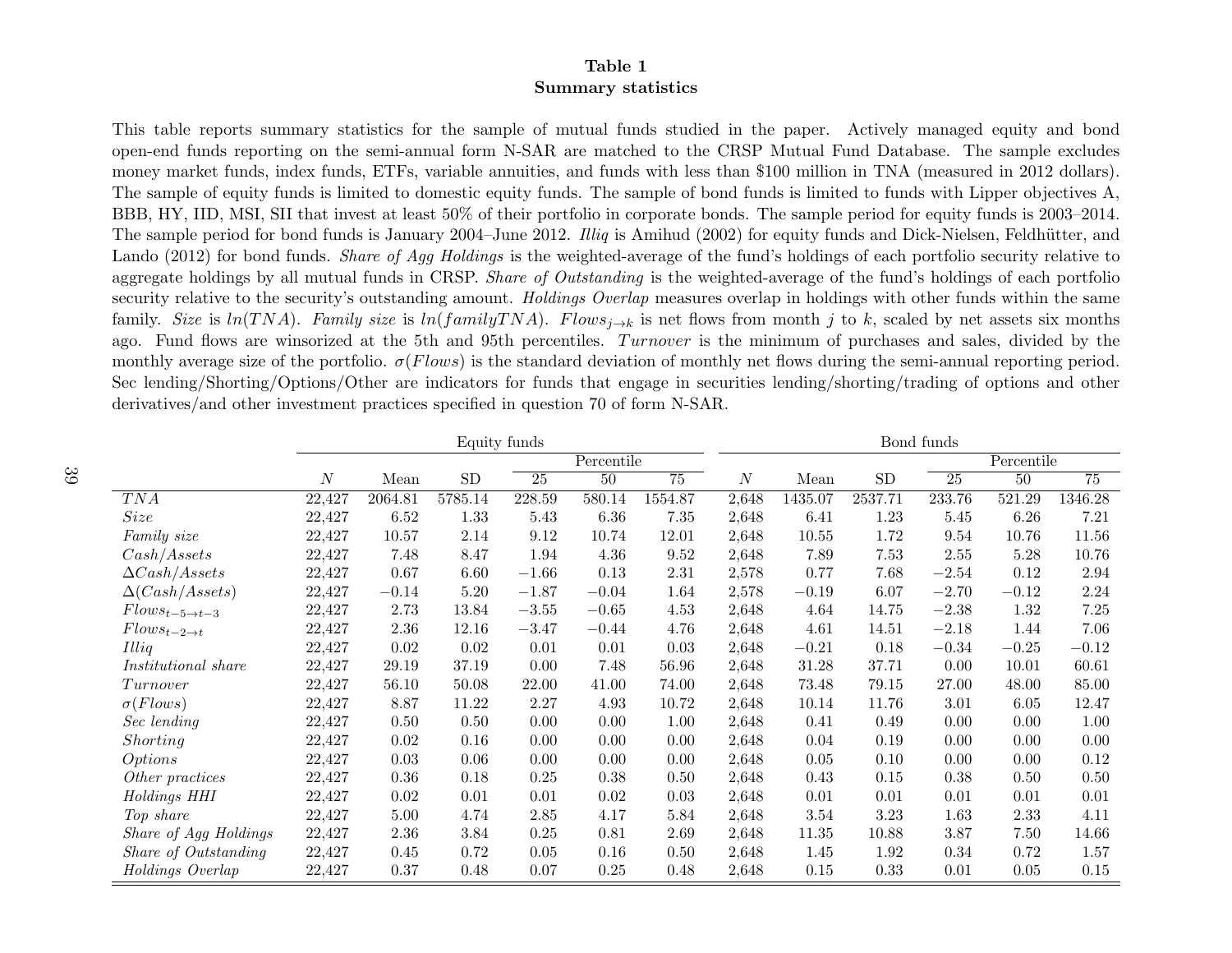# Table 2 Flow management through cash holdings

This table reports the results of regressions of changes in cash holdings on fund flows:

$$
\Delta Cash_{i,t-6 \to t} = \alpha_{obj(i),t} + \sum_{s=0}^{5} \beta_s Flows_{i,t-s} + \varepsilon_{i,t}.
$$

In columns (1) and (3), the dependent variable is the change in cash over a six-month period, scaled by assets six months ago. In columns (2) and (4), the dependent variable is the change in the cash-to-assets ratio over a six-month period. The independent variables are monthly net fund flows, scaled by net assets six months ago. All specifications include objective-time fixed effects. The sample perioid is 2003–2014 for equity funds and January 2004–June 2012 for bond funds. Standard errors are adjusted for clustering by time.  $*, **$ , and  $***$  indicate statistical significance at 10%, 5%, and 1%.

|                  | Equity funds         |                                      |                      | Bond funds                |
|------------------|----------------------|--------------------------------------|----------------------|---------------------------|
|                  | $\Delta Cash$<br>TNA | $\left(\frac{Cash}{TNA}\right)$<br>Δ | $\Delta Cash$<br>TNA | $(\frac{Cash}{TNA})$<br>Δ |
|                  | $\left  \right $     | $\left( 2\right)$                    | $\left( 3\right)$    | $\left(4\right)$          |
| $Flows_{i,t}$    | $0.230***$           | $0.087***$                           | $0.329***$           | $0.124**$                 |
|                  | (0.029)              | (0.019)                              | (0.075)              | (0.052)                   |
| $Flows_{i,t-1}$  | $0.208***$           | 0.047                                | 0.085                | $-0.018$                  |
|                  | (0.035)              | (0.030)                              | (0.050)              | (0.041)                   |
| $Flows_{i,t-2}$  | $0.171***$           | 0.037                                | $0.213**$            | 0.070                     |
|                  | (0.036)              | (0.029)                              | (0.083)              | (0.061)                   |
| $Flows_{i,t-3}$  | $0.136^{***}\,$      | $-0.003$                             | 0.055                | $-0.066$                  |
|                  | (0.025)              | (0.019)                              | (0.074)              | (0.076)                   |
| $Flows_{i,t-4}$  | $0.074***$           | $-0.025$                             | 0.010                | $-0.080$                  |
|                  | (0.026)              | (0.015)                              | (0.071)              | (0.078)                   |
| $Flows_{i,t-5}$  | $-0.039$             | $-0.119***$                          | $0.146*$             | $-0.016$                  |
|                  | (0.029)              | (0.022)                              | (0.070)              | (0.049)                   |
| $\boldsymbol{N}$ | 19,212               | 19,212                               | 2,515                | 2,515                     |
| Adjusted $R^2$   | 0.136                | 0.024                                | 0.099                | 0.012                     |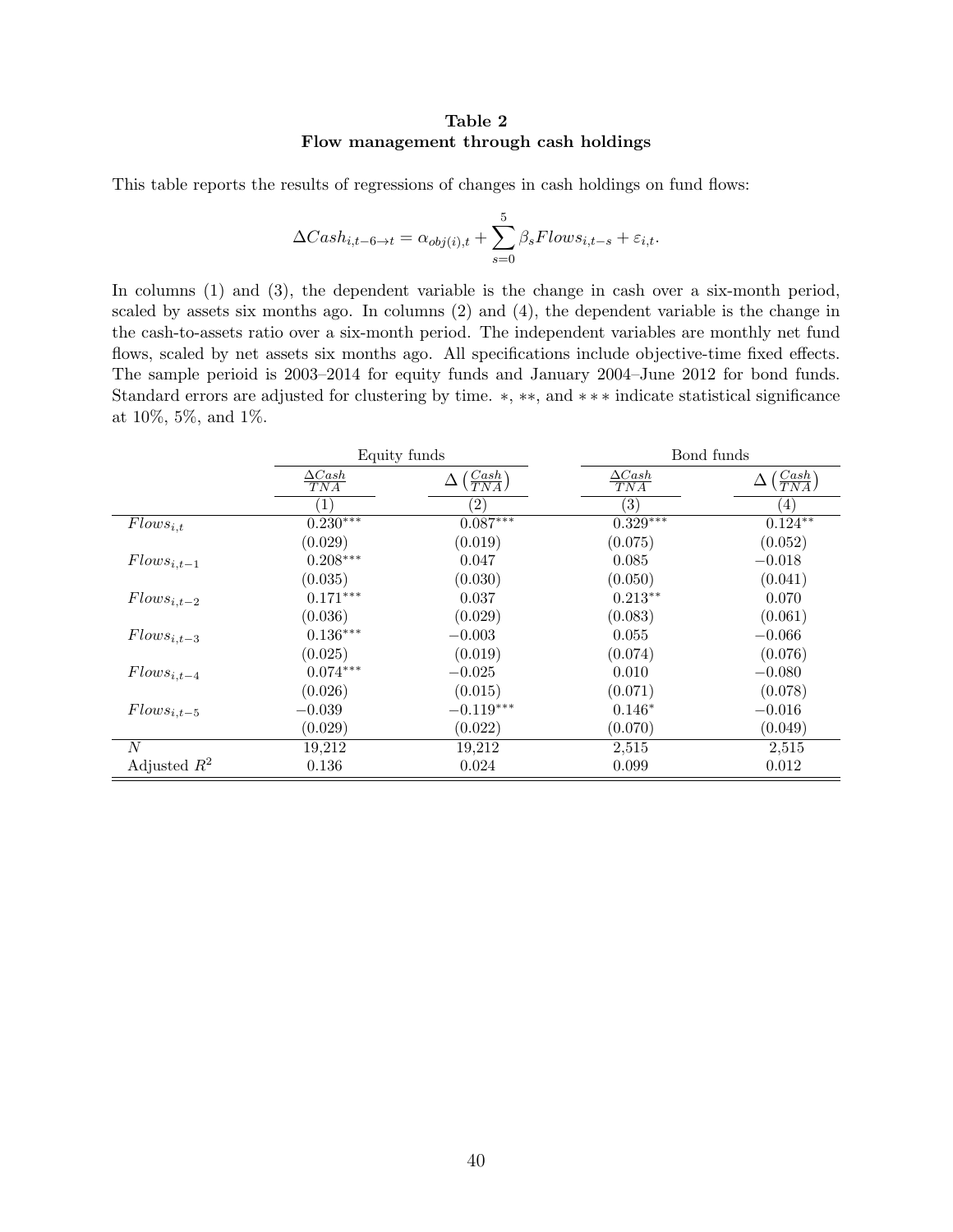# Table 3 Interactions with asset and market illiquidity

This table reports the result of regressions of changes in cash holdings on fund flows interacted with (a) the fund's asset illiquidity and (b) aggregate market illiquidity:

$$
\Delta Cash_{i,t-6 \to t} = \alpha_{obj(i),t} + \beta_1 Flows_{i,t-2 \to t} + \beta_2 Flows_{i,t-2 \to t} \times Illiq_{i,t-6}
$$
  
+ 
$$
\beta_3 Flows_{i,t-5 \to t-3} + \beta_4 Flows_{i,t-5 \to t-3} \times Illiq_{i,t-6} + \beta_5 Illiq_{i,t-6} + \varepsilon_{i,t}.
$$

In columns (1) and (3), the dependent variable is the change in cash over a six-month period, scaled by assets six months ago. In columns  $(2)$  and  $(4)$ , the dependent variable is the change in the cash-to-assets ratio over a six-month period. Asset illiquidity is measured as of the beginning of the six-month period and is standardized so that the coefficients on illiquidity and its interactions represent the effect of a one-standard deviation change in illiquidity. All specifications include objective-time fixed effects. The sample perioid is 2003–2014 for equity funds and January 2004–June 2012 for bond funds. Standard errors are adjusted for clustering by time.  $*, **$ , and  $***$  indicate statistical significance at 10%, 5%, and 1%.

|                                                                        | Equity funds                |                                       | Bond funds                |                                       |
|------------------------------------------------------------------------|-----------------------------|---------------------------------------|---------------------------|---------------------------------------|
|                                                                        | $\frac{\Delta Cash}{TNA}$   | $\Delta\left(\frac{Cash}{TNA}\right)$ | $\frac{\Delta Cash}{TNA}$ | $\Delta\left(\frac{Cash}{TNA}\right)$ |
|                                                                        | $\left( 1\right)$           | $\left( 2\right)$                     | (3)                       | $\left( 4\right)$                     |
|                                                                        | Panel A: Asset illiquidity  |                                       |                           |                                       |
| $Flows_{i,t-2\rightarrow t}$                                           | $0.171***$                  | $0.043***$                            | $0.146***$                | 0.030                                 |
|                                                                        | (0.010)                     | (0.006)                               | (0.030)                   | (0.019)                               |
| $Flows_{i,t-2\rightarrow t} \times Illiq_{i,t-6}$                      | $0.036^{\ast\ast\ast}$      | $0.016*$                              | $0.041*$                  | 0.015                                 |
|                                                                        | (0.012)                     | (0.009)                               | (0.020)                   | (0.016)                               |
| $Flows_{i,t-5\rightarrow t-3}$                                         | $0.082***$                  | $-0.027\mbox{***}$                    | $0.143***$                | $-0.010$                              |
|                                                                        | (0.013)                     | (0.007)                               | (0.035)                   | (0.038)                               |
| $Flows_{i,t-5\rightarrow t-3} \times Illiq_{i,t-6}$                    | 0.016                       | $-0.005$                              | $-0.041$                  | $-0.016$                              |
|                                                                        | (0.010)                     | (0.008)                               | (0.037)                   | (0.025)                               |
| $Illiq_{i,t-6}$                                                        | 0.096                       | $-0.063$                              | $0.398\,$                 | 0.157                                 |
|                                                                        | (0.126)                     | (0.079)                               | (0.357)                   | (0.306)                               |
| $\overline{N}$                                                         | 19,212                      | 19,212                                | 2,515                     | 2,515                                 |
| Adjusted $R^2$                                                         | 0.143                       | $0.022\,$                             | 0.109                     | 0.010                                 |
|                                                                        | Panel B: Market illiquidity |                                       |                           |                                       |
| $Flows_{i,t-2\rightarrow t}$                                           | $0.161***$                  | $0.037***$                            | $0.104**$                 | 0.011                                 |
|                                                                        | (0.013)                     | (0.007)                               | (0.039)                   | (0.022)                               |
| $Flows_{i,t-2\rightarrow t} \times Low \ Agg \ Liq_{t-2\rightarrow t}$ | $0.049**$                   | $0.024*$                              | $0.123**$                 | 0.056                                 |
|                                                                        | (0.022)                     | (0.013)                               | (0.058)                   | (0.039)                               |
| $Flows_{i,t-5\rightarrow t-3}$                                         | $0.082***$                  | $-0.029***$                           | $0.209***$                | $0.056**$                             |
|                                                                        | (0.015)                     | (0.006)                               | (0.039)                   | (0.025)                               |
| $Flows_{i,t-5\rightarrow t-3} \times Low Agg~Liq_{t-5\rightarrow t-3}$ | $0.003\,$                   | $0.001\,$                             | $-0.183**$                | $-0.180**$                            |
|                                                                        | (0.027)                     | (0.017)                               | (0.066)                   | (0.072)                               |
| $\boldsymbol{N}$                                                       | 19,212                      | 19,212                                | 2,515                     | 2,515                                 |
| Adjusted $R^2$                                                         | $0.139\,$                   | $0.022\,$                             | 0.113                     | 0.021                                 |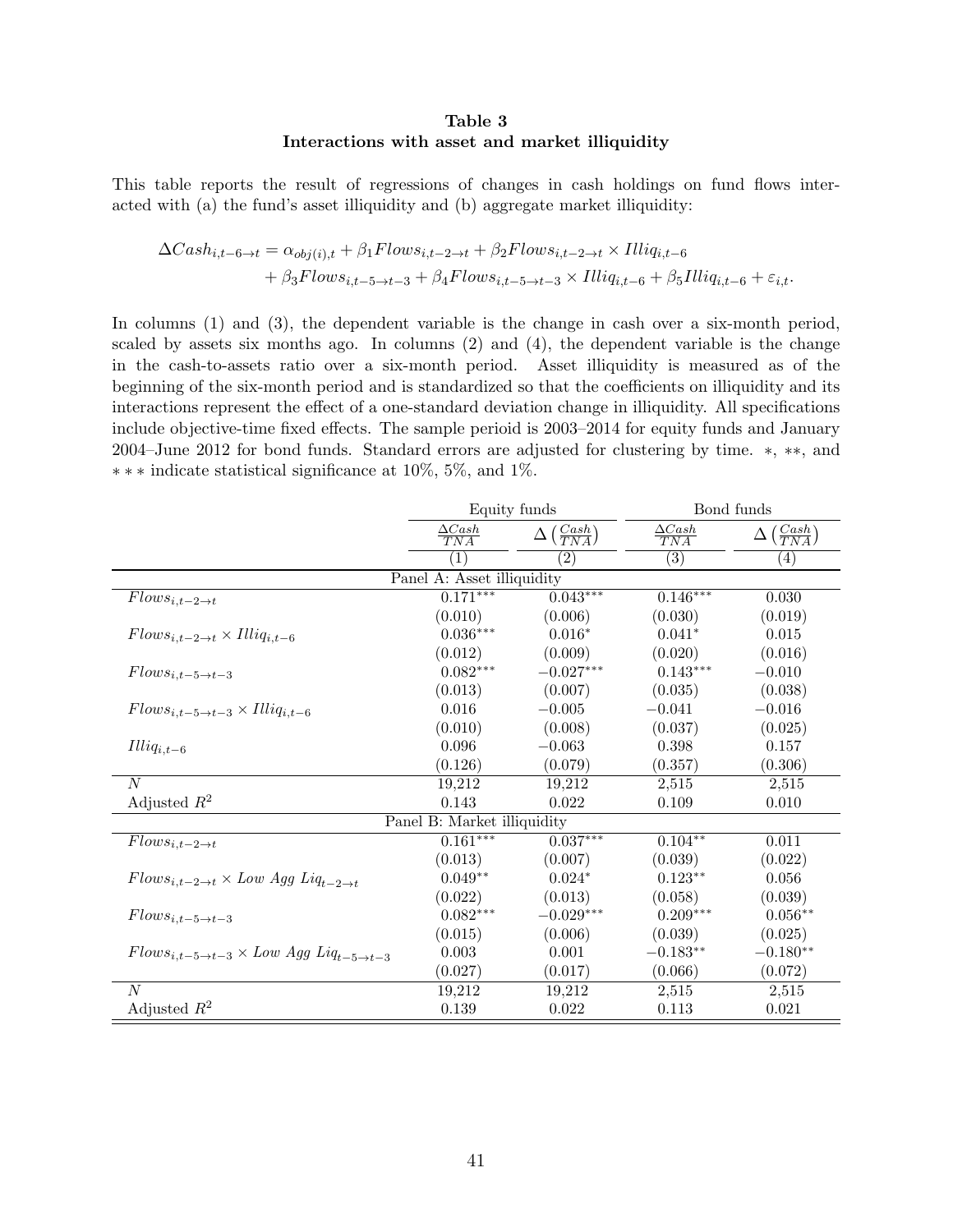# Table 4 Level of cash holdings

<span id="page-43-0"></span>This table reports the results of regressions of the cash-to-assets ratio on fund characteristics:

$$
\begin{aligned} \left(\frac{Cash}{TNA}\right)_{i,t} = \alpha_{obj(i),t} + \beta'_1 \textbf{Liquidity Transformation}_{i,t} + \beta'_2 \textbf{Scale}_{i,t} \\ + \beta'_3 \textbf{InvestorBehavior}_{i,t} + \beta'_4 \textbf{TradingPractices}_{i,t} + \varepsilon_{i,t}. \end{aligned}
$$

All specifications include objective-time fixed effects. For equity funds, *Illiq* is the square-root version of Amihud (2002). For bond funds, *Illiq* is the Dick-Nielsen, Feldhütter, and Lando (2012) measure. All continuous variables are standardized so that their coefficients represent the effect of a one-standard deviation change in each variable. Standard errors are adjusted for clustering by fund family.  $*, **$ , and  $***$  indicate statistical significance at 10%, 5%, and 1%.

|                                           | Equity funds           |                          |                   | Bond funds        |
|-------------------------------------------|------------------------|--------------------------|-------------------|-------------------|
|                                           | $\left( 1\right)$      | $\left( 2\right)$        | $\left( 3\right)$ | $\left( 4\right)$ |
| $\sigma(Flows)_{i,t}$                     | $0.355***$             | $0.\overline{353^{***}}$ | $0.622***$        | $0.584***$        |
|                                           | (0.090)                | (0.089)                  | (0.213)           | (0.209)           |
| $Illiq_{i,t}$                             | $0.988^{\ast\ast\ast}$ | $0.967***$               | $-0.430$          | $-0.441$          |
|                                           | (0.257)                | (0.258)                  | (0.312)           | (0.310)           |
| $Illiq \times \sigma(Flows)_{i,t}$        |                        | $0.171**$                |                   | $0.298**$         |
|                                           |                        | (0.086)                  |                   | (0.144)           |
| $Size_{i,t}$                              | 0.068                  | 0.063                    | 0.206             | 0.207             |
|                                           | (0.193)                | (0.192)                  | (0.348)           | (0.348)           |
| Family $size_{i.t}$                       | $-1.302***$            | $-1.298***$              | $-0.831**$        | $-0.827**$        |
|                                           | (0.313)                | (0.314)                  | (0.344)           | (0.344)           |
| <i>Institutional</i> share <sub>i.t</sub> | 0.383                  | $\,0.391\,$              | $1.032***$        | $1.044***$        |
|                                           | (0.247)                | (0.247)                  | (0.292)           | (0.292)           |
| $Turnover_{i,t}$                          | $-0.025\,$             | $-0.027$                 | $0.354\,$         | 0.358             |
|                                           | (0.146)                | (0.146)                  | (0.432)           | (0.432)           |
| Sec lending <sub>i.t</sub>                | $6.640***$             | $6.641***$               | $5.281***$        | $5.285***$        |
|                                           | (0.620)                | (0.619)                  | (0.756)           | (0.756)           |
| Short selling <sub>it</sub>               | $3.209***$             | $3.194***$               | $-1.434$          | $-1.478$          |
|                                           | (1.152)                | (1.153)                  | (1.055)           | (1.063)           |
| $Options_{i,t}$                           | $5.405*$               | $5.388*$                 | $7.258**$         | $7.250**$         |
|                                           | (2.796)                | (2.799)                  | (3.228)           | (3.238)           |
| Other practices <sub>i.t</sub>            | $-3.256**$             | $-3.241**$               | 2.342             | 2.332             |
|                                           | (1.517)                | (1.518)                  | (1.665)           | (1.664)           |
| $\overline{N}$                            | 22,427                 | 22,427                   | 2,648             | 2,648             |
| Adjusted $R^2$                            | 0.228                  | 0.228                    | 0.196             | 0.198             |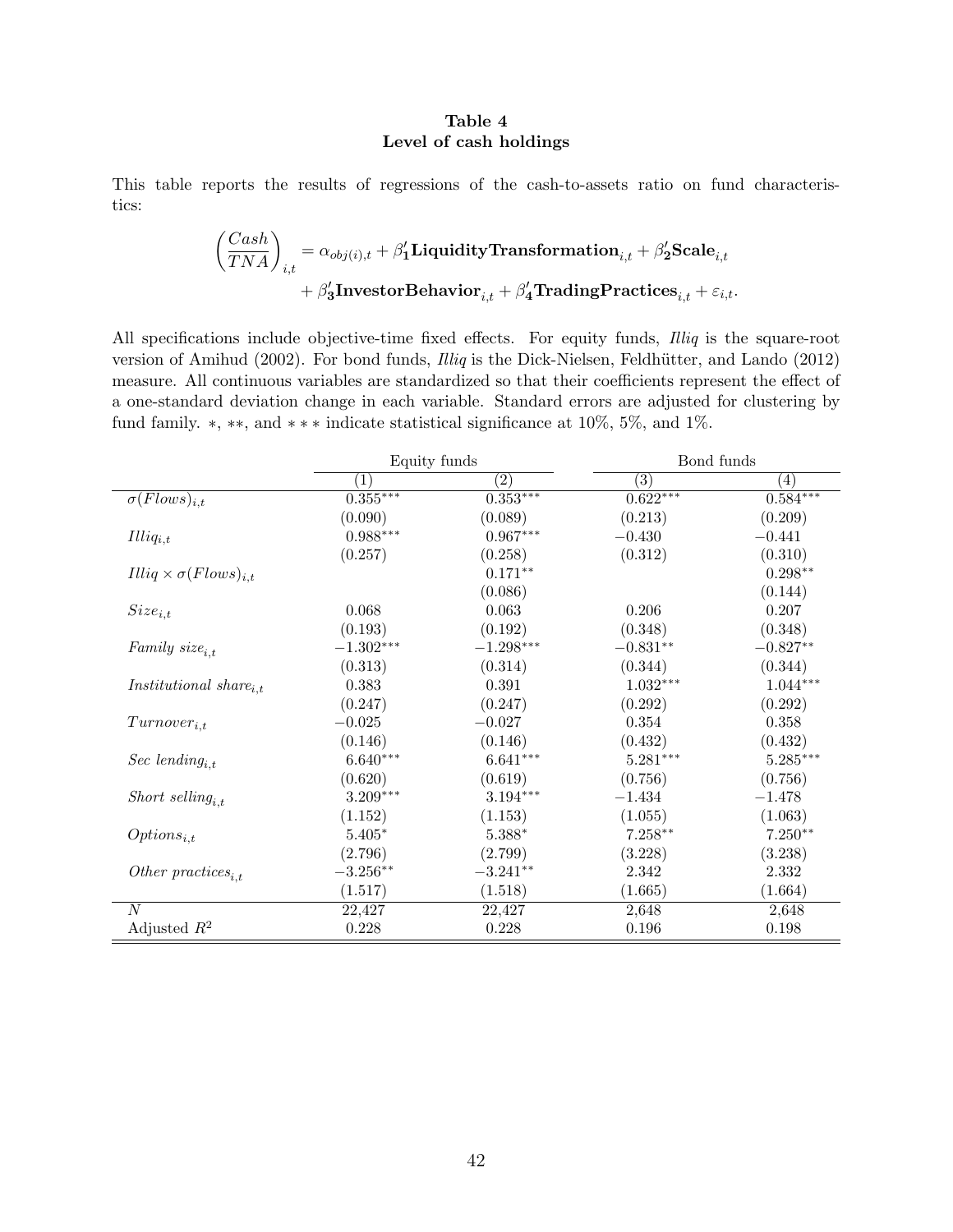|                          | w<br>n |
|--------------------------|--------|
| מו                       |        |
|                          |        |
|                          |        |
|                          |        |
| $\overline{\phantom{0}}$ |        |
|                          |        |

scores of the students admitted to the university from which the manager received his or her undergraduate degree. All specifications include objective-time fixed effects. For equity funds, *Illiq* is the square-root version of Amihud (2002). For bond funds, *Illiq* is the Dick-Nielsen, Feldhütter, and Lando (2012) measure. All continuous variables are standardized so that their coefficients represent the effect of a one-standard deviation change in each variable. Standard errors are adjusted for clustering by fund family. \*, \*\*, and \*\*\* This table shows the robustness of the cash-to-assets ratio regressions to alternative sample splits and controls. Crisis period is 2008H1-2009H1. Models 7-9 control for average monthly returns over the following three, six, and twelve months. Model 10 controls for Holdings HHI: Herfindahl index of the fund's holdings. Model 11 controls for the Top share: portfolio share of the fund's largest position. This table shows the robustness of the cash-to-assets ratio regressions to alternative sample splits and controls. Crisis period is 2008H1–2009H1. Models 7–9 control for average monthly returns over the following three, six, and twelve months. Model 10 controls for Holdings HHI: Herfindahl index of the fund's holdings. Model 11 controls for the Top share: portfolio share of the fund's largest position. Model 12 controls for manager characteristics: years of experince, tenure, team managed dummy, CFA credential, and average ACT Model 12 controls for manager characteristics: years of experince, tenure, team managed dummy, CFA credential, and average ACT scores of the students admitted to the university from which the manager received his or her undergraduate degree. All specifications include objective-time fixed effects. For equity funds, *Illiq* is the square-root version of Amihud (2002). For bond funds, *Illiq* is the Dick-Nielsen, Feldhütter, and Lando (2012) measure. All continuous variables are standardized so that their coefficients represent the effect of a one-standard deviation change in each variable. Standard errors are adjusted for clustering by fund family. \*, \*\*, and \*\* indicate statistical significance at  $10\%$ ,  $5\%$ , and  $1\%$ . indicate statistical significance at 10%, 5%, and 1%.

|                            |        |                           | Equity funds                                                                                                    |                                                                                                                            |       |       |                                                                       | Bond funds                                                                                                                                                                     |                                                                                                    |                      |
|----------------------------|--------|---------------------------|-----------------------------------------------------------------------------------------------------------------|----------------------------------------------------------------------------------------------------------------------------|-------|-------|-----------------------------------------------------------------------|--------------------------------------------------------------------------------------------------------------------------------------------------------------------------------|----------------------------------------------------------------------------------------------------|----------------------|
|                            | $\geq$ | $\beta_{Illiq}$           | $\beta_{\sigma(\underline{Flows})}$                                                                             | $\beta_{\sigma \times IIIig}$                                                                                              | $R^2$ | ≿     | $\beta_{Iliq}$                                                        | $\beta_{\sigma(\underline{Flows})}$                                                                                                                                            | $\beta_{\sigma\times I}$ lliq                                                                      | $\overline{R}{}^{2}$ |
| $(1)$ Baseline             | 22,427 | $.967***$<br>ö            | $0.35\overline{3***}$                                                                                           | $0.171**$                                                                                                                  | 0.228 | 2,648 | $-0.441$                                                              | $0.584***$                                                                                                                                                                     | $0.298*$                                                                                           | 0.198                |
|                            |        | 258)<br>S                 | (0.089)                                                                                                         | (0.086)                                                                                                                    |       |       | (0.310)                                                               | (0.209)                                                                                                                                                                        | (0.144)                                                                                            |                      |
| Sample restrictions:       |        |                           |                                                                                                                 |                                                                                                                            |       |       |                                                                       |                                                                                                                                                                                |                                                                                                    |                      |
| $(2)$ Small funds          | 11,208 | $.664***$                 | $0.480***$                                                                                                      |                                                                                                                            | 0.258 | 1,321 | 0.084                                                                 | $0.948***$                                                                                                                                                                     | 0.056                                                                                              | 0.244                |
|                            |        | .242)                     |                                                                                                                 | $(0.118)$<br>$(0.099)$                                                                                                     |       |       | (0.365)                                                               | (0.239)                                                                                                                                                                        |                                                                                                    |                      |
| (3) Large funds            | 11,219 | $727***$                  |                                                                                                                 |                                                                                                                            | 0.212 | 1,327 | $-0.740$                                                              |                                                                                                                                                                                |                                                                                                    | 0.202                |
|                            |        | 510)<br><u>غ</u> -        | $\begin{array}{c} (0.112)\\0.190^{*}\\0.110)\\0.410^{**}\\0.45^{**}\\0.000\\0.235^{**}\\0.235^{**} \end{array}$ |                                                                                                                            |       |       | (0.498)                                                               |                                                                                                                                                                                |                                                                                                    |                      |
| $(4)$ Before crisis        | 8,036  | $.200***$                 |                                                                                                                 |                                                                                                                            | 0.248 | 1,264 | $-0.773$<br>$(0.604)$<br>$-0.567$                                     |                                                                                                                                                                                |                                                                                                    | 0.233                |
|                            |        | 390)<br>S                 |                                                                                                                 |                                                                                                                            |       |       |                                                                       |                                                                                                                                                                                |                                                                                                    |                      |
| (5) After crisis           | 11,382 | $.085***$                 |                                                                                                                 | $\begin{array}{c} 0.481^{**} \\ (0.183) \\ 0.018 \\ (0.123) \\ (0.123) \\ (0.062 \\ (0.118) \\ (0.136^{**} \\ \end{array}$ | 0.172 | 963   |                                                                       | $\begin{array}{c} 0.070 \\ (0.370) \\ 0.555^* \\ (0.298) \\ 0.989^{***} \end{array}$                                                                                           | $\begin{array}{c} (0.176)\\0.745^{**}\\0.344)\\0.547^{***}\\0.547^{***}\\0.195)\\0.905\end{array}$ | 0.196                |
|                            |        | 352)<br>S                 | $\begin{array}{c} (0.112) \\ 0.135 \end{array}$                                                                 |                                                                                                                            |       |       | (0.490)                                                               | (0.315)                                                                                                                                                                        | $(0.468)$<br>$0.135$                                                                               |                      |
| (6) Exclude MMMF holdings  | 22,427 | $504***$<br>$\dot{\circ}$ |                                                                                                                 |                                                                                                                            | 0.129 | 2,648 | $-0.542**$                                                            | $0.309*$                                                                                                                                                                       |                                                                                                    | 0.109                |
|                            |        | 181)<br>S                 | (0.087)                                                                                                         | (0.064)                                                                                                                    |       |       | (0.268)                                                               | (0.182)                                                                                                                                                                        | (0.138)                                                                                            |                      |
| Additional controls for:   |        |                           |                                                                                                                 |                                                                                                                            |       |       |                                                                       |                                                                                                                                                                                |                                                                                                    |                      |
| $(7)$ $r_{i,t+1 \to t+3}$  | 22,269 | $974***$<br>Ċ             | $0.346***$                                                                                                      | $0.172**$                                                                                                                  | 0.228 | 2,625 | $-0.440$                                                              | $0.584***$                                                                                                                                                                     | $0.289***$                                                                                         | 197                  |
|                            |        | .261)<br>S 0.             | $(0.090)$<br>0.345***                                                                                           | $(0.087)$<br>0.174**                                                                                                       |       |       | $\begin{array}{c} (0.316) \\ -0.450 \\ (0.321) \\ -0.407 \end{array}$ |                                                                                                                                                                                | (0.146)                                                                                            |                      |
| (8) $r_{i,t+1 \to t+6}$    | 22,051 | $.994***$                 |                                                                                                                 |                                                                                                                            | 0.229 | 2,602 |                                                                       |                                                                                                                                                                                |                                                                                                    | 0.198                |
|                            |        | .262)<br>⊙ ⊣              |                                                                                                                 |                                                                                                                            |       |       |                                                                       |                                                                                                                                                                                |                                                                                                    |                      |
| $(9)$ $r_{i,t+1 \to t+12}$ | 21,649 | $.004***$                 | $(0.091)$<br>0.337***                                                                                           | $\begin{array}{c} (0.087) \ 0.176** \ 0.088) \end{array}$                                                                  | 0.229 | 2,553 |                                                                       |                                                                                                                                                                                | $\overset{\ast}{0.302}{}_{0.148}^{**}$<br>(0.148)<br>0.340**                                       | 0.193                |
|                            |        | .266)<br>_ خ              | (0.092)                                                                                                         |                                                                                                                            |       |       | (0.345)                                                               |                                                                                                                                                                                |                                                                                                    |                      |
| (10) Holdings HH           | 22,427 | $.022***$                 | $0.288***$                                                                                                      |                                                                                                                            | 0.236 | 2,648 | $-0.376$                                                              |                                                                                                                                                                                |                                                                                                    | 0.224                |
|                            |        | 253)<br>o o               | $(0.088)$<br>0.328***                                                                                           | $(0.166^{*}$<br>(0.085)                                                                                                    |       |       | $(0.318)$<br>-0.420                                                   | $\begin{array}{l} (0.212)\\ 0.596^{***}\\ 0.646^{***}\\ (0.216)\\ 0.527^{**}\\ (0.209)\\ 0.562^{***}\\ (0.204)\\ (0.204)\\ (0.562^{***}\\ (0.207)\\ (0.173^{**}\\ \end{array}$ | $(0.147)$<br>$0.295**$<br>$(0.145)$                                                                |                      |
| $(11)$ Top share           | 22,427 | $.976***$                 |                                                                                                                 | $0.168***$                                                                                                                 | 0.230 | 2,648 |                                                                       |                                                                                                                                                                                | $0.306**$                                                                                          | 0.221                |
|                            |        | 257)<br>S 9               | $(0.086)$<br>0.368***                                                                                           | $(0.086)$<br>0.204**                                                                                                       |       |       | $(0.312)$<br>-0.488                                                   |                                                                                                                                                                                | $(0.145)$<br>0.355**                                                                               |                      |
| (12) Manager chars         | 14,653 | $.964***$                 |                                                                                                                 |                                                                                                                            | 0.245 | 1,989 |                                                                       |                                                                                                                                                                                |                                                                                                    | 0.195                |
|                            |        | 283<br>S                  | (0.111)                                                                                                         | (0.094)                                                                                                                    |       |       | (0.344)                                                               | (0.225)                                                                                                                                                                        | (0.157)                                                                                            |                      |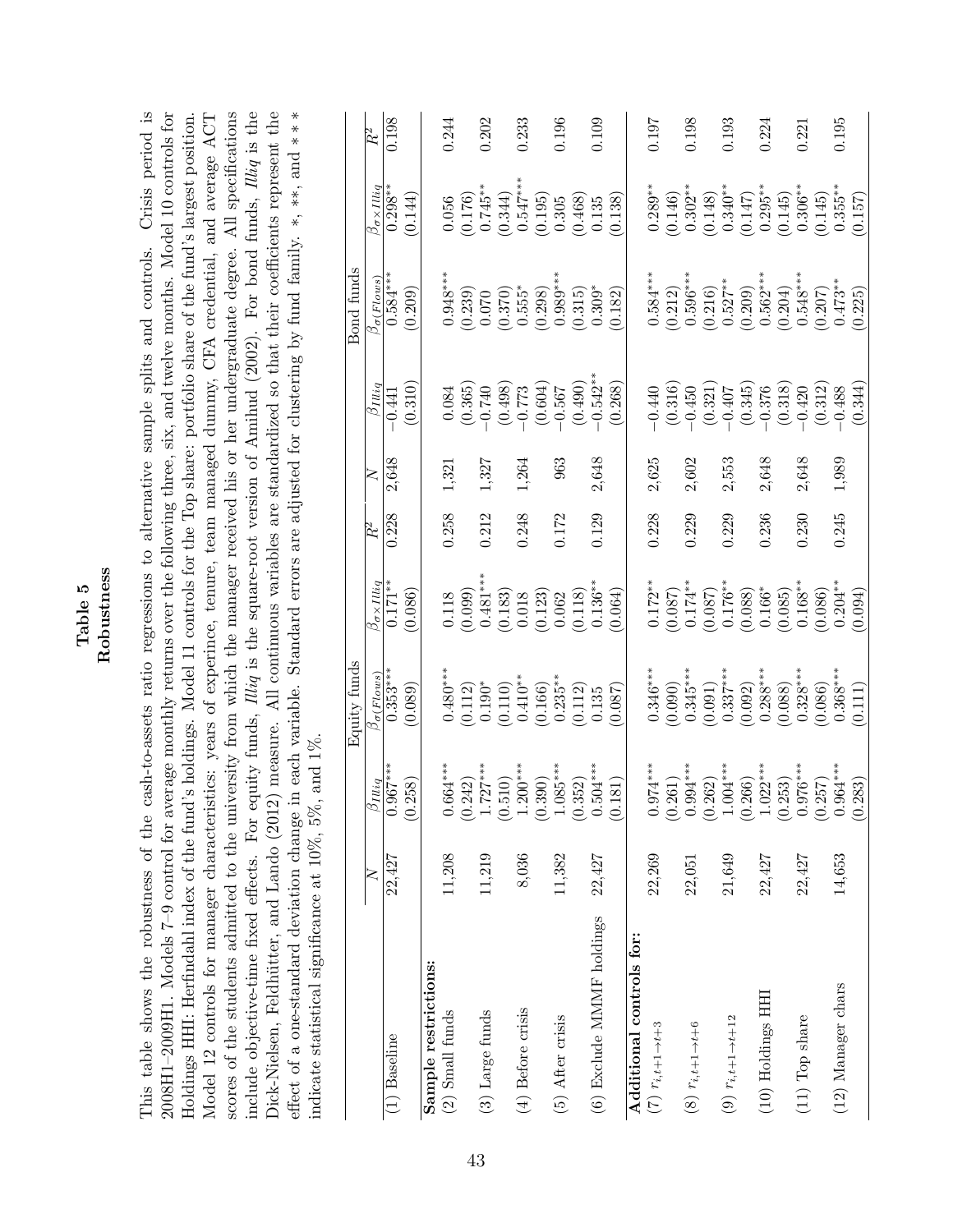# Table 6 Cash holdings of matched variable annuity and regular mutual funds

This table reports the regressions of the cash-to-assets ratio on the variable annuity dummy in the matched sample of variable annuity and regular mutual funds:

$$
\left(\frac{Cash}{TNA}\right)_{i,t} = \alpha + \beta \text{Variable annuity}_{i,t} + \varepsilon_{i,t}.
$$

The matched sample consists of 187 fund pairs in which both funds have the same objective, are advised by the same firm, and have the same semi-annual reporting period. Funds with TNA smaller than \$10 million are excluded. The sample period is 2003–2014. Columns (4) and (5) split funds based on their asset illiquidity. Specifically, we split funds into two equal-sized groups based on the asset illiquidity of the regular mutual fund. The sample is limited to equity funds, with asset illiquidity measured as the square root of Amihud (2002). Cash holdings are adjusted for cash collateral received for securities on loan. Standard errors are adjusted for clustering by adviser. \*, **\*\***, and  $**\ast$  indicate statistical significance at 10%, 5%, and 1%.

|                  |            | By fund type |           |            | By asset liquidity |
|------------------|------------|--------------|-----------|------------|--------------------|
|                  |            | Equity       | Bond      | Liquid     | Illiquid           |
|                  |            |              | (3)       | 4.         | (5)                |
| Variable annuity | $-0.657**$ | $-0.725**$   | $-0.235$  | $-0.688**$ | $-0.913**$         |
|                  | (0.264)    | (0.293)      | (0.529)   | (0.316)    | (0.412)            |
| Constant         | $5.272***$ | $4.601***$   | $9.401**$ | $4.125***$ | $5.056***$         |
|                  | (0.753)    | (0.417)      | (3.670)   | (0.467)    | (0.621)            |
| N                | 3,002      | 2,582        | 420       | 1,160      | 1,162              |
| $\mathbb{R}^2$   | 0.002      | 0.006        | 0.000     | 0.008      | 0.008              |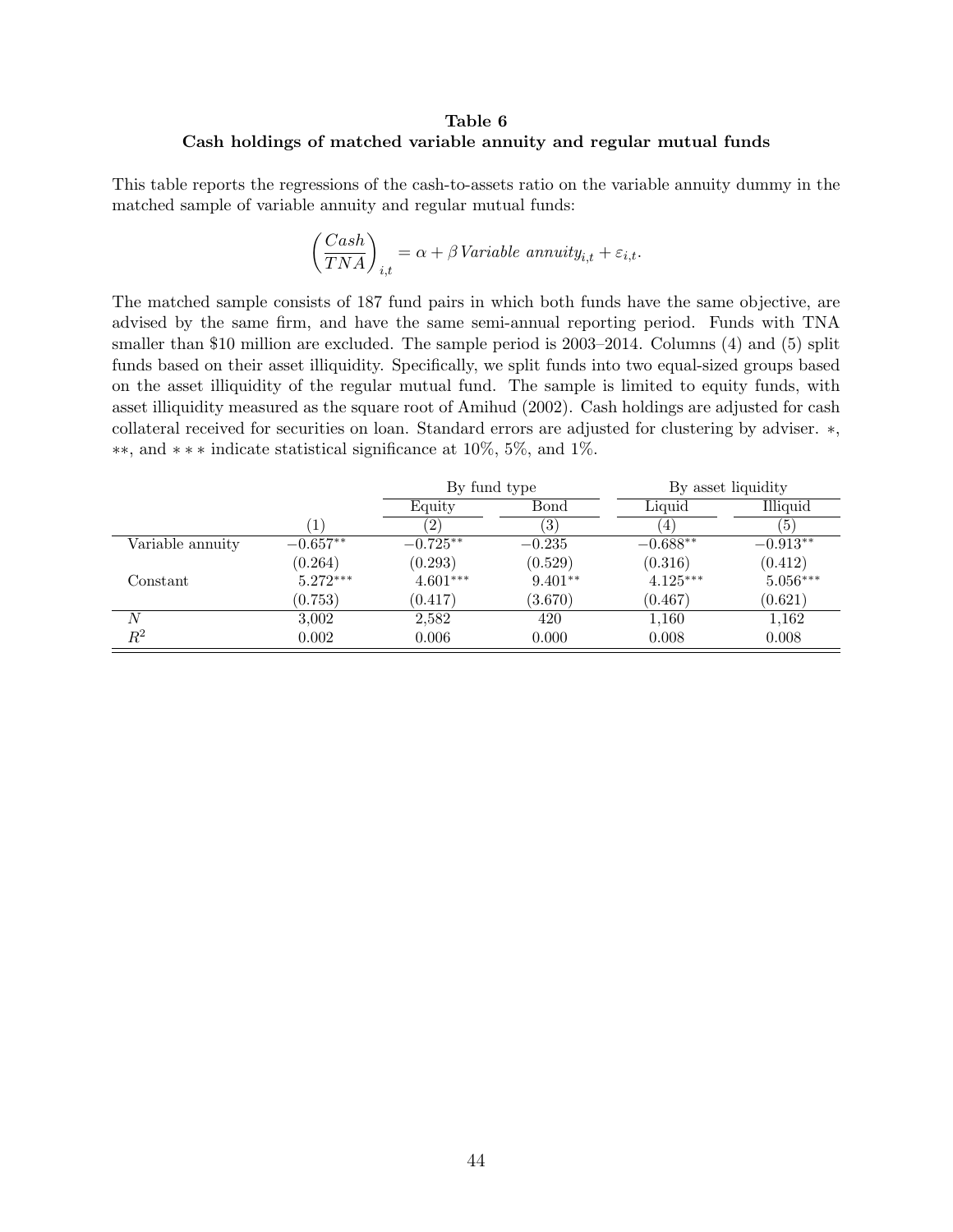# Table 7 Internalizing price impact: Fund level analysis

This table reports the results of regressions of the cash-to-assets ratio on fund characteristics:  $\sqrt{a}$ <sup>1</sup>

$$
\left(\frac{Cash}{TNA}\right)_{i,t} = \alpha_{obj(i),t} + \beta Internalize_{i,t} + \gamma' \mathbf{X}_{i,t} + \varepsilon_{i,t}.
$$

All specifications include objective-time fixed effects and the full suite of controls included in Table [4.](#page-43-0) For equity funds, *Illiq* is the square-root version of Amihud (2002). For bond funds, *Illiq* is the Dick-Nielsen, Feldhütter, and Lando (2012) measure. All continuous variables are standardized so that their coefficients represent the effect of a one-standard deviation change in each variable. Standard errors are adjusted for clustering by fund family.  $*, **$ , and  $***$  indicate statistical significance at 10%, 5%, and 1%.

|                                      |                  | Equity funds      |                   |                   | Bond funds        |                   |
|--------------------------------------|------------------|-------------------|-------------------|-------------------|-------------------|-------------------|
|                                      | $\left(1\right)$ | $\left( 2\right)$ | $\left( 3\right)$ | $\left( 4\right)$ | $\left( 5\right)$ | $\left( 6\right)$ |
| Share of agg holdings <sub>i,t</sub> | $0.795***$       |                   |                   | 0.116             |                   |                   |
|                                      | (0.230)          |                   |                   | (0.463)           |                   |                   |
| Share of outstanding <sub>it</sub>   |                  | $0.467**$         |                   |                   | 0.212             |                   |
|                                      |                  | (0.219)           |                   |                   | (0.433)           |                   |
| $Overlap_{i,t}$                      |                  |                   | 0.129             |                   |                   | $0.878***$        |
|                                      |                  |                   | (0.298)           |                   |                   | (0.319)           |
| $Overlap \times Size_{i,t}$          |                  |                   | $0.311**$         |                   |                   | $-0.024$          |
|                                      |                  |                   | (0.152)           |                   |                   | (0.147)           |
| $\sigma(Flows)_{i,t}$                | $0.331***$       | $0.344^{***}\,$   | $0.349***$        | $0.585***$        | $0.588***$        | $0.532**$         |
|                                      | (0.089)          | (0.088)           | (0.089)           | (0.209)           | (0.208)           | (0.207)           |
| $Illiq_{i,t}$                        | $0.531**$        | $0.775***$        | $0.993***$        | $-0.461$          | $-0.469$          | $-0.560*$         |
|                                      | (0.252)          | (0.252)           | (0.259)           | (0.319)           | (0.313)           | (0.330)           |
| $Illiq \times \sigma(Flows)_{i,t}$   | $0.180**$        | $0.192**$         | $0.161*$          | $0.299**$         | $0.301**$         | $0.289**$         |
|                                      | (0.086)          | (0.085)           | (0.086)           | (0.145)           | (0.145)           | (0.140)           |
| N                                    | 22,427           | 22,427            | 22,427            | 2,648             | 2,648             | 2,648             |
| Adjusted $R^2$                       | 0.232            | 0.229             | 0.230             | 0.198             | 0.198             | 0.209             |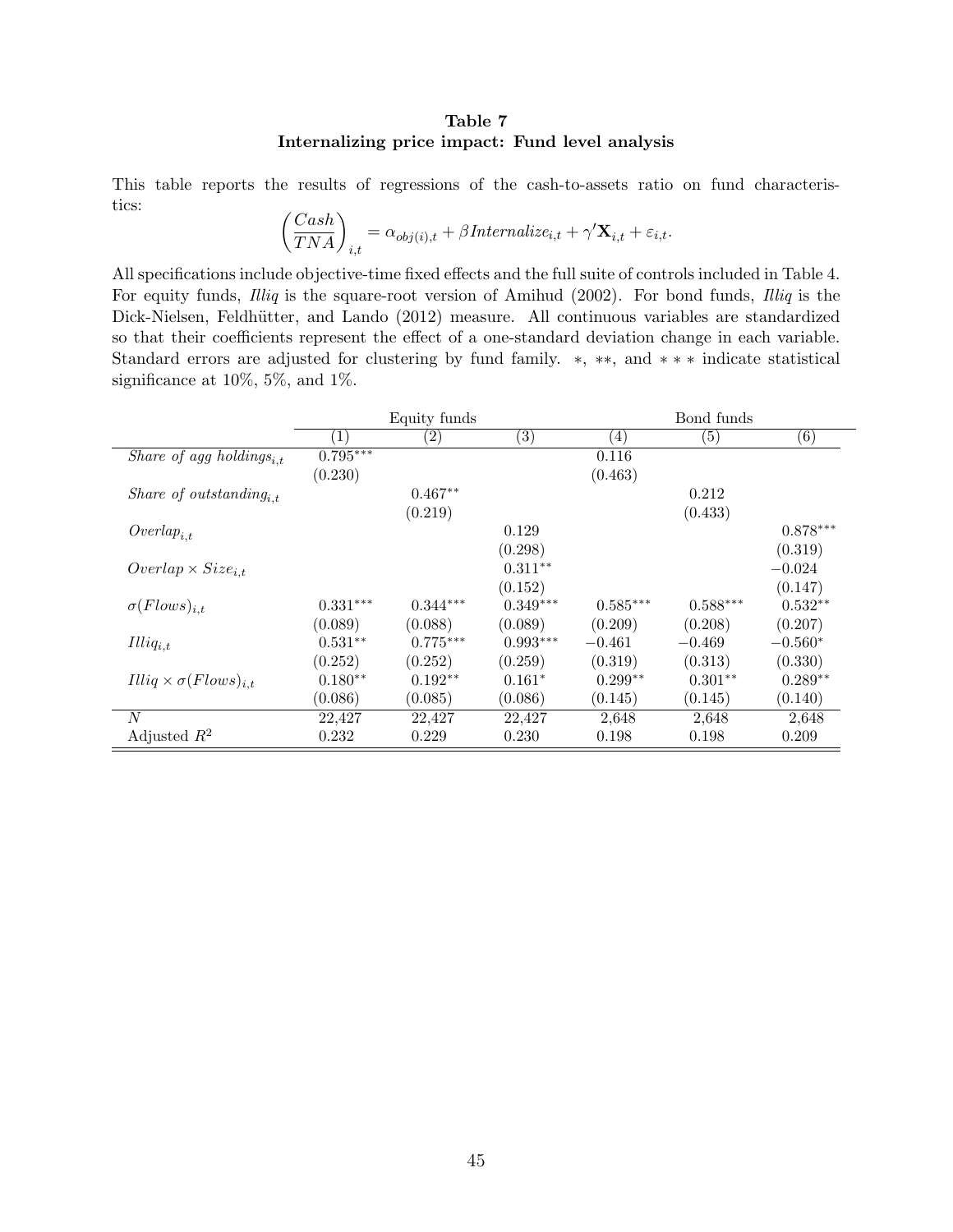# Table 8 Internalizing price impact: Position level analysis

This table reports the results of the regressions of the cash-to-assets ratio on fund characteristics: ✓*Cash*

$$
\left(\frac{Cash}{TNA}\right)_{i,s,t} = \alpha_{s,t} + \alpha_{obj(i),t} + \beta Internalize_{i,t} + \gamma' \mathbf{X}_{i,t} + \varepsilon_{i,s,t},
$$

where *i* indexes funds, *s* indexes securities, and *t* indexes time. All specifications include security-time and objective-time fixed effects, as well as the full suite of controls included in Table [4.](#page-43-0) For equity funds, *Illiq* is the square-root version of Amihud (2002). For bond funds, *Illiq* is the Dick-Nielsen, Feldhütter, and Lando (2012) measure. All continuous variables are standardized so that their coefficients represent the effect of a one-standard deviation change in each variable. Standard errors are adjusted for clustering by fund-time.  $*, **$ , and  $***$  indicate statistical significance at 10%, 5%, and 1%.

| $\overline{(3)}$<br>$\overline{(5)}$<br>$\overline{(6)}$<br>$\overline{(1)}$<br>$\overline{(2)}$<br>$\overline{(4)}$<br>$0.488***$<br>$0.499**$<br>Share of agg holdings <sub>i.t</sub><br>(0.079)<br>(0.206)<br>$0.199***$<br>$0.300*$<br>Share of outstanding <sub>it</sub><br>(0.070)<br>(0.179)<br>$0.764***$<br>0.053<br>$\operatorname{Overlap}_{i,t}$<br>(0.061)<br>(0.245)<br>$0.242***$<br>$-0.122$<br>$Overlap \times Size_{i,t}$<br>(0.106)<br>(0.052)<br>$0.809***$<br>$-0.318$<br>$0.545***$<br>$0.709***$<br>$-0.357$<br>$-0.300$<br>$Illiq_{i,t}$<br>(0.252)<br>(0.252)<br>(0.120)<br>(0.112)<br>(0.252)<br>(0.115)<br>$0.359***$<br>$0.504***$<br>$0.357***$<br>$0.361***$<br>$0.544***$<br>$0.547***$<br>$\sigma(Flows)_{i,t}$<br>(0.061)<br>(0.148)<br>(0.147)<br>(0.061)<br>(0.061)<br>(0.148)<br>$0.349***$<br>$0.352***$<br>$0.354***$<br>0.080<br>0.077<br>$0.055\,$<br>(0.066)<br>(0.066)<br>(0.066)<br>(0.120)<br>(0.121)<br>(0.123)<br>$-0.251***$<br>$-0.081$<br>$-0.015$<br>0.172<br>$-0.140*$<br>$-0.077$<br>$Size_{i,t}$<br>(0.071)<br>(0.058)<br>(0.190)<br>(0.218)<br>(0.144)<br>(0.076)<br>$-1.269***$<br>$-1.295***$<br>$-1.292***$<br>$-0.851***$<br>$-0.890***$<br>$-0.975***$<br>Family $size_{i,t}$<br>(0.067)<br>(0.152)<br>(0.066)<br>(0.067)<br>(0.154)<br>(0.156)<br>$0.396***$<br>$0.379***$<br>$0.367***$<br>$0.963***$<br>$0.941***$<br>$0.863***$<br><i>Institutional</i> share $_{i,t}$<br>(0.056)<br>(0.056)<br>(0.134)<br>(0.056)<br>(0.139)<br>(0.136)<br>0.009<br>0.003<br>$-0.013$<br>$0.295*$<br>0.264<br>$0.280*$<br>$Turnover_{i,t}$<br>(0.061)<br>(0.060)<br>(0.168)<br>(0.168)<br>(0.162)<br>(0.061)<br>$6.647***$<br>$6.626***$<br>$6.636***$<br>$5.039***$<br>$5.037***$<br>$5.028***$<br>Sec lending <sub>i,t</sub><br>(0.123)<br>(0.124)<br>(0.123)<br>(0.304)<br>(0.304)<br>(0.302)<br>$2.603***$<br>2.596***<br>$-1.633**$<br>$2.514***$<br>$-1.538**$<br>$-1.492*$<br>Short selling <sub>i,t</sub><br>(0.443)<br>(0.776)<br>(0.783)<br>(0.447)<br>(0.445)<br>(0.774)<br>$6.030***$<br>$6.055***$<br>$6.030***$<br>$6.168***$<br>$6.234***$<br>$5.670***$<br>$Options_{i,t}$<br>(0.953)<br>(0.955)<br>(0.952)<br>(1.554)<br>(1.571)<br>(1.562)<br>$-2.629***$<br>$-2.547***$<br>$2.800***$<br>2.719***<br>$2.162**$<br>$-2.574***$<br>Other practices <sub>i,t</sub><br>(0.333)<br>(0.333)<br>(0.333)<br>(0.972)<br>(0.966)<br>(0.962)<br>$\overline{N}$<br>2,115,821<br>2,115,821<br>2,115,821<br>449,609<br>449,609<br>449,609 |                                    |       | Equity funds |       |       | Bond funds |       |
|------------------------------------------------------------------------------------------------------------------------------------------------------------------------------------------------------------------------------------------------------------------------------------------------------------------------------------------------------------------------------------------------------------------------------------------------------------------------------------------------------------------------------------------------------------------------------------------------------------------------------------------------------------------------------------------------------------------------------------------------------------------------------------------------------------------------------------------------------------------------------------------------------------------------------------------------------------------------------------------------------------------------------------------------------------------------------------------------------------------------------------------------------------------------------------------------------------------------------------------------------------------------------------------------------------------------------------------------------------------------------------------------------------------------------------------------------------------------------------------------------------------------------------------------------------------------------------------------------------------------------------------------------------------------------------------------------------------------------------------------------------------------------------------------------------------------------------------------------------------------------------------------------------------------------------------------------------------------------------------------------------------------------------------------------------------------------------------------------------------------------------------------------------------------------------------------------------------------------------------------------------------------------------------------------------------------------------------------------------------------------------------------------------------------------------------------------------------------------------------------|------------------------------------|-------|--------------|-------|-------|------------|-------|
|                                                                                                                                                                                                                                                                                                                                                                                                                                                                                                                                                                                                                                                                                                                                                                                                                                                                                                                                                                                                                                                                                                                                                                                                                                                                                                                                                                                                                                                                                                                                                                                                                                                                                                                                                                                                                                                                                                                                                                                                                                                                                                                                                                                                                                                                                                                                                                                                                                                                                                |                                    |       |              |       |       |            |       |
|                                                                                                                                                                                                                                                                                                                                                                                                                                                                                                                                                                                                                                                                                                                                                                                                                                                                                                                                                                                                                                                                                                                                                                                                                                                                                                                                                                                                                                                                                                                                                                                                                                                                                                                                                                                                                                                                                                                                                                                                                                                                                                                                                                                                                                                                                                                                                                                                                                                                                                |                                    |       |              |       |       |            |       |
|                                                                                                                                                                                                                                                                                                                                                                                                                                                                                                                                                                                                                                                                                                                                                                                                                                                                                                                                                                                                                                                                                                                                                                                                                                                                                                                                                                                                                                                                                                                                                                                                                                                                                                                                                                                                                                                                                                                                                                                                                                                                                                                                                                                                                                                                                                                                                                                                                                                                                                |                                    |       |              |       |       |            |       |
|                                                                                                                                                                                                                                                                                                                                                                                                                                                                                                                                                                                                                                                                                                                                                                                                                                                                                                                                                                                                                                                                                                                                                                                                                                                                                                                                                                                                                                                                                                                                                                                                                                                                                                                                                                                                                                                                                                                                                                                                                                                                                                                                                                                                                                                                                                                                                                                                                                                                                                |                                    |       |              |       |       |            |       |
|                                                                                                                                                                                                                                                                                                                                                                                                                                                                                                                                                                                                                                                                                                                                                                                                                                                                                                                                                                                                                                                                                                                                                                                                                                                                                                                                                                                                                                                                                                                                                                                                                                                                                                                                                                                                                                                                                                                                                                                                                                                                                                                                                                                                                                                                                                                                                                                                                                                                                                |                                    |       |              |       |       |            |       |
|                                                                                                                                                                                                                                                                                                                                                                                                                                                                                                                                                                                                                                                                                                                                                                                                                                                                                                                                                                                                                                                                                                                                                                                                                                                                                                                                                                                                                                                                                                                                                                                                                                                                                                                                                                                                                                                                                                                                                                                                                                                                                                                                                                                                                                                                                                                                                                                                                                                                                                |                                    |       |              |       |       |            |       |
|                                                                                                                                                                                                                                                                                                                                                                                                                                                                                                                                                                                                                                                                                                                                                                                                                                                                                                                                                                                                                                                                                                                                                                                                                                                                                                                                                                                                                                                                                                                                                                                                                                                                                                                                                                                                                                                                                                                                                                                                                                                                                                                                                                                                                                                                                                                                                                                                                                                                                                |                                    |       |              |       |       |            |       |
|                                                                                                                                                                                                                                                                                                                                                                                                                                                                                                                                                                                                                                                                                                                                                                                                                                                                                                                                                                                                                                                                                                                                                                                                                                                                                                                                                                                                                                                                                                                                                                                                                                                                                                                                                                                                                                                                                                                                                                                                                                                                                                                                                                                                                                                                                                                                                                                                                                                                                                |                                    |       |              |       |       |            |       |
|                                                                                                                                                                                                                                                                                                                                                                                                                                                                                                                                                                                                                                                                                                                                                                                                                                                                                                                                                                                                                                                                                                                                                                                                                                                                                                                                                                                                                                                                                                                                                                                                                                                                                                                                                                                                                                                                                                                                                                                                                                                                                                                                                                                                                                                                                                                                                                                                                                                                                                |                                    |       |              |       |       |            |       |
|                                                                                                                                                                                                                                                                                                                                                                                                                                                                                                                                                                                                                                                                                                                                                                                                                                                                                                                                                                                                                                                                                                                                                                                                                                                                                                                                                                                                                                                                                                                                                                                                                                                                                                                                                                                                                                                                                                                                                                                                                                                                                                                                                                                                                                                                                                                                                                                                                                                                                                |                                    |       |              |       |       |            |       |
|                                                                                                                                                                                                                                                                                                                                                                                                                                                                                                                                                                                                                                                                                                                                                                                                                                                                                                                                                                                                                                                                                                                                                                                                                                                                                                                                                                                                                                                                                                                                                                                                                                                                                                                                                                                                                                                                                                                                                                                                                                                                                                                                                                                                                                                                                                                                                                                                                                                                                                |                                    |       |              |       |       |            |       |
|                                                                                                                                                                                                                                                                                                                                                                                                                                                                                                                                                                                                                                                                                                                                                                                                                                                                                                                                                                                                                                                                                                                                                                                                                                                                                                                                                                                                                                                                                                                                                                                                                                                                                                                                                                                                                                                                                                                                                                                                                                                                                                                                                                                                                                                                                                                                                                                                                                                                                                |                                    |       |              |       |       |            |       |
|                                                                                                                                                                                                                                                                                                                                                                                                                                                                                                                                                                                                                                                                                                                                                                                                                                                                                                                                                                                                                                                                                                                                                                                                                                                                                                                                                                                                                                                                                                                                                                                                                                                                                                                                                                                                                                                                                                                                                                                                                                                                                                                                                                                                                                                                                                                                                                                                                                                                                                |                                    |       |              |       |       |            |       |
|                                                                                                                                                                                                                                                                                                                                                                                                                                                                                                                                                                                                                                                                                                                                                                                                                                                                                                                                                                                                                                                                                                                                                                                                                                                                                                                                                                                                                                                                                                                                                                                                                                                                                                                                                                                                                                                                                                                                                                                                                                                                                                                                                                                                                                                                                                                                                                                                                                                                                                | $Illiq \times \sigma(Flows)_{i,t}$ |       |              |       |       |            |       |
|                                                                                                                                                                                                                                                                                                                                                                                                                                                                                                                                                                                                                                                                                                                                                                                                                                                                                                                                                                                                                                                                                                                                                                                                                                                                                                                                                                                                                                                                                                                                                                                                                                                                                                                                                                                                                                                                                                                                                                                                                                                                                                                                                                                                                                                                                                                                                                                                                                                                                                |                                    |       |              |       |       |            |       |
|                                                                                                                                                                                                                                                                                                                                                                                                                                                                                                                                                                                                                                                                                                                                                                                                                                                                                                                                                                                                                                                                                                                                                                                                                                                                                                                                                                                                                                                                                                                                                                                                                                                                                                                                                                                                                                                                                                                                                                                                                                                                                                                                                                                                                                                                                                                                                                                                                                                                                                |                                    |       |              |       |       |            |       |
|                                                                                                                                                                                                                                                                                                                                                                                                                                                                                                                                                                                                                                                                                                                                                                                                                                                                                                                                                                                                                                                                                                                                                                                                                                                                                                                                                                                                                                                                                                                                                                                                                                                                                                                                                                                                                                                                                                                                                                                                                                                                                                                                                                                                                                                                                                                                                                                                                                                                                                |                                    |       |              |       |       |            |       |
|                                                                                                                                                                                                                                                                                                                                                                                                                                                                                                                                                                                                                                                                                                                                                                                                                                                                                                                                                                                                                                                                                                                                                                                                                                                                                                                                                                                                                                                                                                                                                                                                                                                                                                                                                                                                                                                                                                                                                                                                                                                                                                                                                                                                                                                                                                                                                                                                                                                                                                |                                    |       |              |       |       |            |       |
|                                                                                                                                                                                                                                                                                                                                                                                                                                                                                                                                                                                                                                                                                                                                                                                                                                                                                                                                                                                                                                                                                                                                                                                                                                                                                                                                                                                                                                                                                                                                                                                                                                                                                                                                                                                                                                                                                                                                                                                                                                                                                                                                                                                                                                                                                                                                                                                                                                                                                                |                                    |       |              |       |       |            |       |
|                                                                                                                                                                                                                                                                                                                                                                                                                                                                                                                                                                                                                                                                                                                                                                                                                                                                                                                                                                                                                                                                                                                                                                                                                                                                                                                                                                                                                                                                                                                                                                                                                                                                                                                                                                                                                                                                                                                                                                                                                                                                                                                                                                                                                                                                                                                                                                                                                                                                                                |                                    |       |              |       |       |            |       |
|                                                                                                                                                                                                                                                                                                                                                                                                                                                                                                                                                                                                                                                                                                                                                                                                                                                                                                                                                                                                                                                                                                                                                                                                                                                                                                                                                                                                                                                                                                                                                                                                                                                                                                                                                                                                                                                                                                                                                                                                                                                                                                                                                                                                                                                                                                                                                                                                                                                                                                |                                    |       |              |       |       |            |       |
|                                                                                                                                                                                                                                                                                                                                                                                                                                                                                                                                                                                                                                                                                                                                                                                                                                                                                                                                                                                                                                                                                                                                                                                                                                                                                                                                                                                                                                                                                                                                                                                                                                                                                                                                                                                                                                                                                                                                                                                                                                                                                                                                                                                                                                                                                                                                                                                                                                                                                                |                                    |       |              |       |       |            |       |
|                                                                                                                                                                                                                                                                                                                                                                                                                                                                                                                                                                                                                                                                                                                                                                                                                                                                                                                                                                                                                                                                                                                                                                                                                                                                                                                                                                                                                                                                                                                                                                                                                                                                                                                                                                                                                                                                                                                                                                                                                                                                                                                                                                                                                                                                                                                                                                                                                                                                                                |                                    |       |              |       |       |            |       |
|                                                                                                                                                                                                                                                                                                                                                                                                                                                                                                                                                                                                                                                                                                                                                                                                                                                                                                                                                                                                                                                                                                                                                                                                                                                                                                                                                                                                                                                                                                                                                                                                                                                                                                                                                                                                                                                                                                                                                                                                                                                                                                                                                                                                                                                                                                                                                                                                                                                                                                |                                    |       |              |       |       |            |       |
|                                                                                                                                                                                                                                                                                                                                                                                                                                                                                                                                                                                                                                                                                                                                                                                                                                                                                                                                                                                                                                                                                                                                                                                                                                                                                                                                                                                                                                                                                                                                                                                                                                                                                                                                                                                                                                                                                                                                                                                                                                                                                                                                                                                                                                                                                                                                                                                                                                                                                                |                                    |       |              |       |       |            |       |
|                                                                                                                                                                                                                                                                                                                                                                                                                                                                                                                                                                                                                                                                                                                                                                                                                                                                                                                                                                                                                                                                                                                                                                                                                                                                                                                                                                                                                                                                                                                                                                                                                                                                                                                                                                                                                                                                                                                                                                                                                                                                                                                                                                                                                                                                                                                                                                                                                                                                                                |                                    |       |              |       |       |            |       |
|                                                                                                                                                                                                                                                                                                                                                                                                                                                                                                                                                                                                                                                                                                                                                                                                                                                                                                                                                                                                                                                                                                                                                                                                                                                                                                                                                                                                                                                                                                                                                                                                                                                                                                                                                                                                                                                                                                                                                                                                                                                                                                                                                                                                                                                                                                                                                                                                                                                                                                |                                    |       |              |       |       |            |       |
|                                                                                                                                                                                                                                                                                                                                                                                                                                                                                                                                                                                                                                                                                                                                                                                                                                                                                                                                                                                                                                                                                                                                                                                                                                                                                                                                                                                                                                                                                                                                                                                                                                                                                                                                                                                                                                                                                                                                                                                                                                                                                                                                                                                                                                                                                                                                                                                                                                                                                                |                                    |       |              |       |       |            |       |
|                                                                                                                                                                                                                                                                                                                                                                                                                                                                                                                                                                                                                                                                                                                                                                                                                                                                                                                                                                                                                                                                                                                                                                                                                                                                                                                                                                                                                                                                                                                                                                                                                                                                                                                                                                                                                                                                                                                                                                                                                                                                                                                                                                                                                                                                                                                                                                                                                                                                                                |                                    |       |              |       |       |            |       |
|                                                                                                                                                                                                                                                                                                                                                                                                                                                                                                                                                                                                                                                                                                                                                                                                                                                                                                                                                                                                                                                                                                                                                                                                                                                                                                                                                                                                                                                                                                                                                                                                                                                                                                                                                                                                                                                                                                                                                                                                                                                                                                                                                                                                                                                                                                                                                                                                                                                                                                |                                    |       |              |       |       |            |       |
|                                                                                                                                                                                                                                                                                                                                                                                                                                                                                                                                                                                                                                                                                                                                                                                                                                                                                                                                                                                                                                                                                                                                                                                                                                                                                                                                                                                                                                                                                                                                                                                                                                                                                                                                                                                                                                                                                                                                                                                                                                                                                                                                                                                                                                                                                                                                                                                                                                                                                                |                                    |       |              |       |       |            |       |
|                                                                                                                                                                                                                                                                                                                                                                                                                                                                                                                                                                                                                                                                                                                                                                                                                                                                                                                                                                                                                                                                                                                                                                                                                                                                                                                                                                                                                                                                                                                                                                                                                                                                                                                                                                                                                                                                                                                                                                                                                                                                                                                                                                                                                                                                                                                                                                                                                                                                                                |                                    |       |              |       |       |            |       |
|                                                                                                                                                                                                                                                                                                                                                                                                                                                                                                                                                                                                                                                                                                                                                                                                                                                                                                                                                                                                                                                                                                                                                                                                                                                                                                                                                                                                                                                                                                                                                                                                                                                                                                                                                                                                                                                                                                                                                                                                                                                                                                                                                                                                                                                                                                                                                                                                                                                                                                | Adjusted $R^2$                     | 0.352 | 0.351        | 0.352 | 0.403 | 0.402      | 0.408 |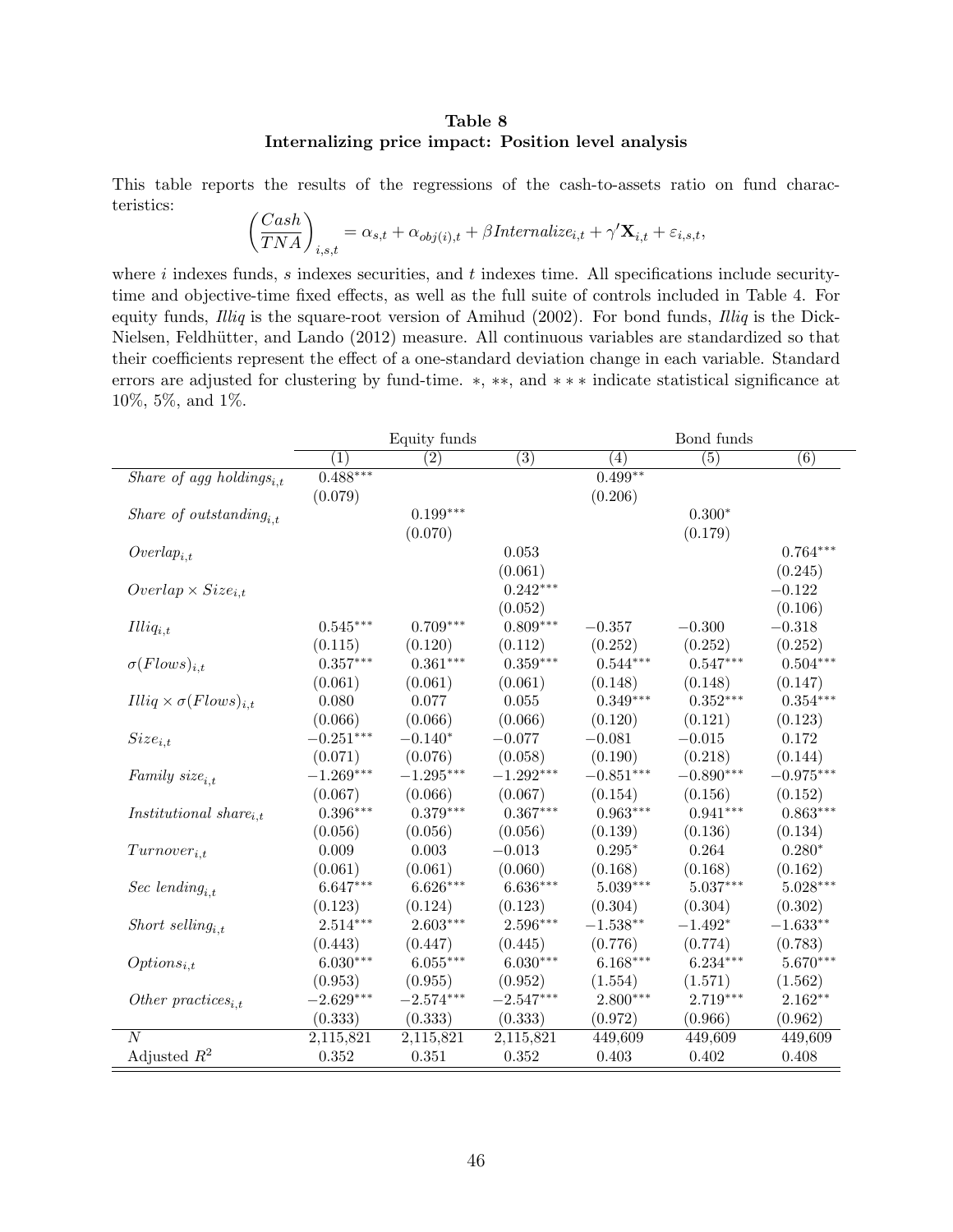|                                                                                                                                                                                                                                                                                                                                                                                                                                                                                                                                                                                                                        |        |                       |                                                                                                | Table 9                       |       |           |                     |                                                                                                                                                                                        |                              |       |
|------------------------------------------------------------------------------------------------------------------------------------------------------------------------------------------------------------------------------------------------------------------------------------------------------------------------------------------------------------------------------------------------------------------------------------------------------------------------------------------------------------------------------------------------------------------------------------------------------------------------|--------|-----------------------|------------------------------------------------------------------------------------------------|-------------------------------|-------|-----------|---------------------|----------------------------------------------------------------------------------------------------------------------------------------------------------------------------------------|------------------------------|-------|
| This table reports the results of regressions                                                                                                                                                                                                                                                                                                                                                                                                                                                                                                                                                                          |        |                       | of the cash-to-assets ratio on fund characteristics:<br>Alternative liquidity management tools |                               |       |           |                     |                                                                                                                                                                                        |                              |       |
| $\sqrt{TNA}\,/\,{}_{i,t}$<br>$\langle \textit{Cash} \rangle$                                                                                                                                                                                                                                                                                                                                                                                                                                                                                                                                                           |        |                       |                                                                                                |                               |       |           |                     | $\alpha=\alpha_{obj(i),t}+\beta'_1$ LiquidityTransformation $_{i,t}+\beta'_2$ Scal $e_{i,t}+\beta'_3$ InvestorBehavior $_{i,t}+\beta'_4$ TradingPractices $_{i,t}+\varepsilon_{i,t}$ . |                              |       |
| Models 2 and 3 split funds into the ones with interfund lending programs versus the ones without such programs. Models 4 and 5 split<br>funds into the ones with redemption fees or deferred sales loads versus the ones without such fees. For equity funds, <i>Illiq</i> is the square-root<br>version of Amihud (2002). For bond funds, <i>Illiq</i> is the Dick-Nielsen, Feldhütter, and Lando (2012) measure. All continuous variables<br>adjusted for clustering by fund family. *, **, and *** indicate statistical significance at $10\%$ , $5\%$ , and $1\%$ .<br>are standardized so that their coefficients |        |                       |                                                                                                |                               |       |           |                     | represent the effect of a one-standard deviation change in each variable. Standard errors are                                                                                          |                              |       |
|                                                                                                                                                                                                                                                                                                                                                                                                                                                                                                                                                                                                                        |        |                       | Equity funds                                                                                   |                               |       |           |                     | Bond funds                                                                                                                                                                             |                              |       |
|                                                                                                                                                                                                                                                                                                                                                                                                                                                                                                                                                                                                                        |        | $\beta_{Illiq}$       | $\beta_{\sigma(\mathit{Flows})}$                                                               | $\beta_{\sigma \times Illiq}$ | $R^2$ | ≿         | $\beta_{Illiq}$     | $\beta_{\sigma (Flows)}$                                                                                                                                                               | $\beta_{\sigma\times Illiq}$ | $R^2$ |
| (1) Baseline                                                                                                                                                                                                                                                                                                                                                                                                                                                                                                                                                                                                           | 22,427 | $0.967***$<br>(0.258) | $0.353***$<br>(0.089)                                                                          | $0.171***$<br>(0.086)         | 0.228 | 2,648     | (0.310)<br>$-0.441$ | $0.584***$<br>(0.209)                                                                                                                                                                  | $0.298***$<br>(0.144)        | 0.198 |
| Interfund lending:                                                                                                                                                                                                                                                                                                                                                                                                                                                                                                                                                                                                     |        |                       |                                                                                                |                               |       |           |                     |                                                                                                                                                                                        |                              |       |
| $(2)$ No                                                                                                                                                                                                                                                                                                                                                                                                                                                                                                                                                                                                               | 17,637 | $1.039***$<br>(0.258) | $0.444***$<br>(0.105)                                                                          | $0.170^{\ast}$<br>(0.100)     | 0.231 | 2,212     | (0.333)<br>$-0.538$ | $0.628***$<br>(0.221)                                                                                                                                                                  | (0.157)<br>0.152             | 0.196 |
| $(3)$ Yes                                                                                                                                                                                                                                                                                                                                                                                                                                                                                                                                                                                                              | 4,085  | $1.560***$<br>(0.716) | (0.249)<br>0.228                                                                               | $0.416**$<br>(0.170)          | 0.347 | 306       | (1.392)<br>$-0.705$ | (0.645)<br>0.306                                                                                                                                                                       | (0.498)<br>0.342             | 0.347 |
| Redemption fees:                                                                                                                                                                                                                                                                                                                                                                                                                                                                                                                                                                                                       |        |                       |                                                                                                |                               |       |           |                     |                                                                                                                                                                                        |                              |       |
| (4) No                                                                                                                                                                                                                                                                                                                                                                                                                                                                                                                                                                                                                 | 16,406 | $1.028***$            | $0.271***$                                                                                     | 0.036                         | 0.259 | $1,\!864$ | $-0.896***$         | $0.603***$                                                                                                                                                                             | $0.288*$                     | 0.212 |
|                                                                                                                                                                                                                                                                                                                                                                                                                                                                                                                                                                                                                        |        | (0.318)               | (0.096)                                                                                        | (0.069)                       |       |           | (0.391)             | (0.232)                                                                                                                                                                                | (0.170)                      |       |
| $(5)$ Yes                                                                                                                                                                                                                                                                                                                                                                                                                                                                                                                                                                                                              | 5,755  | $0.768***$<br>(0.377) | $0.585***$<br>(0.167)                                                                          | $0.450**$<br>(0.194)          | 0.186 | 762       | (0.474)<br>0.768    | (0.376)<br>0.492                                                                                                                                                                       | $0.543***$<br>(0.256)        | 0.266 |
|                                                                                                                                                                                                                                                                                                                                                                                                                                                                                                                                                                                                                        |        |                       |                                                                                                |                               |       |           |                     |                                                                                                                                                                                        |                              |       |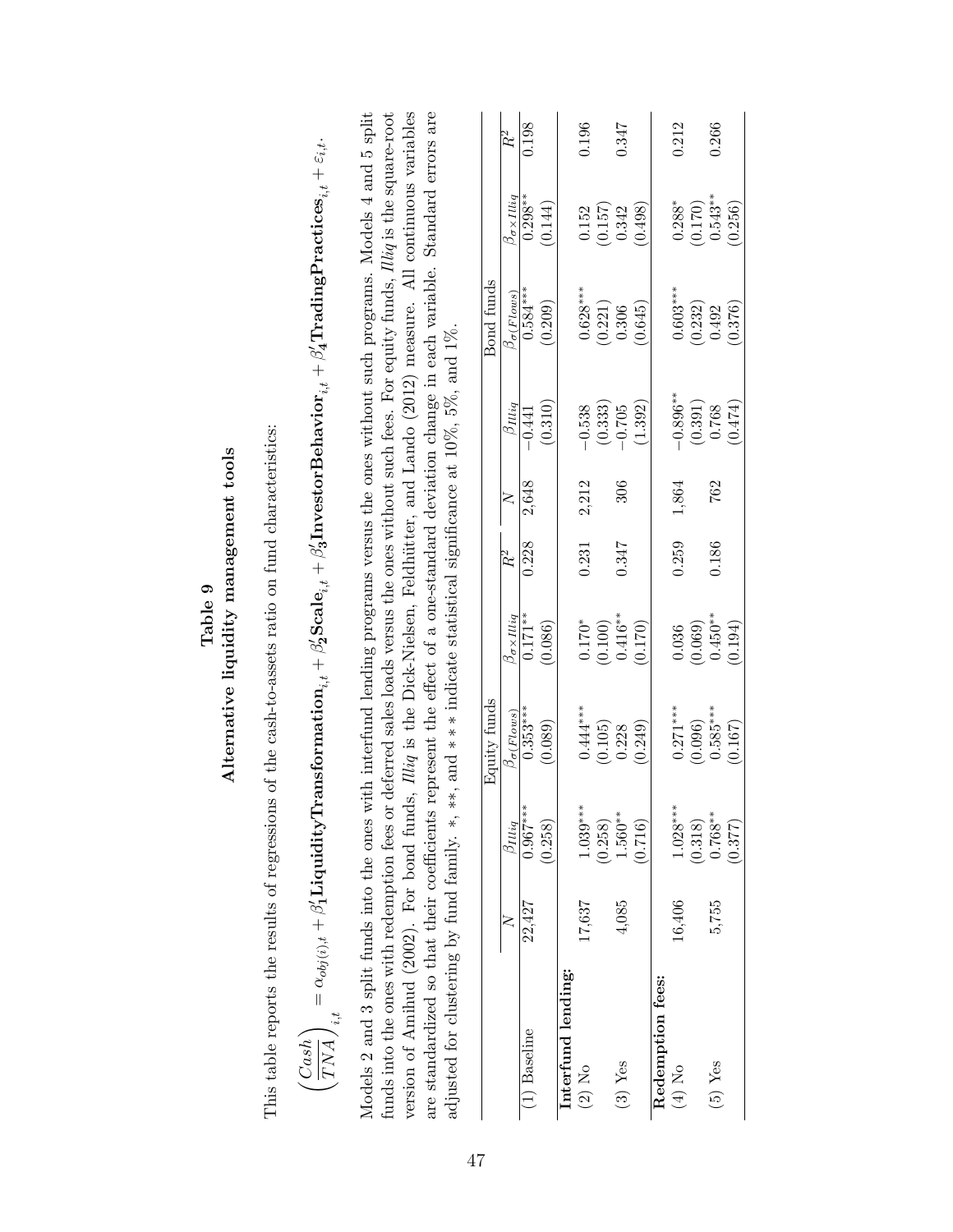# Appendix

# Table A1 Variable definitions

| $\frac{Cash}{TNA}$                                          | Cash is cash $(74A)$ + repurchase agreements $(74B)$ + short-term debt<br>securities other than repurchase agreements $(74C) +$ other investments |
|-------------------------------------------------------------|---------------------------------------------------------------------------------------------------------------------------------------------------|
|                                                             | (74I). Other investments consist mostly of money market mutual funds                                                                              |
|                                                             | but sometimes include holdings of long-term mutual funds. We subtract                                                                             |
|                                                             | the latter based on security-level holdings data from CRSP Mutual                                                                                 |
|                                                             | Fund Database (for equity funds) and Morningstar (for bond funds).                                                                                |
|                                                             | Cash is scaled by total net assets (74T). Winsorized at the 1st and 99th                                                                          |
|                                                             | percentiles.                                                                                                                                      |
| $\frac{\Delta Cash_{i,t-6 \rightarrow t}}{TNA_{i,t-6}}$     | Change in cash between two semi-annual reporting periods divided by                                                                               |
|                                                             | TNA as of the previous semi-annual reporting period. Winsorized at                                                                                |
|                                                             | the 1st and 99th percentiles.                                                                                                                     |
| $\Delta\left(\frac{Cash}{TNA}\right)_{i,t-6 \rightarrow t}$ | Change in the cash-to-assets ratio between two semi-annual reporting                                                                              |
|                                                             | periods. Winsorized at the 1st and 99th percentiles.                                                                                              |
| <i>Flows</i>                                                | Net fund flows during each of the preceding six months (28) are scaled                                                                            |
|                                                             | by TNA at the end of the previous semi-annual reporting period. Win-                                                                              |
|                                                             | sorized at the 5th and 95th percentiles. Appendix Table A2 reports the                                                                            |
|                                                             | results of robustness checks using fund flows winsorized at the 1st and                                                                           |
|                                                             | 99th percentiles.                                                                                                                                 |
| Illiq                                                       | <b>Equity funds:</b> We first calculate the square-root version of Amihud                                                                         |
|                                                             | (2002) liquidity measure for each stock in a funds portfolio. We use                                                                              |
|                                                             | daily data for the preceding six months. We then calculate the value-                                                                             |
|                                                             | weighted average across all stocks held by a given mutual fund. Equity                                                                            |
|                                                             | fund portfolio holdings are from the CRSP Mutual Fund Database.                                                                                   |
|                                                             | Winsorized at the 1st and 99th percentiles.                                                                                                       |
|                                                             | Bond funds: We first calculate Dick-Nielsen, Feldhütter, and Lando                                                                                |
|                                                             | $(2012)$ $\lambda$ measure for each bond in a fund's portfolio. We then cal-                                                                      |
|                                                             | culate the value-weighted average across all corporate bonds held by                                                                              |
|                                                             | a given mutual fund. Portfolio holdings are from Morningstar. Bond                                                                                |
|                                                             | transaction data are from Enhanced TRACE.                                                                                                         |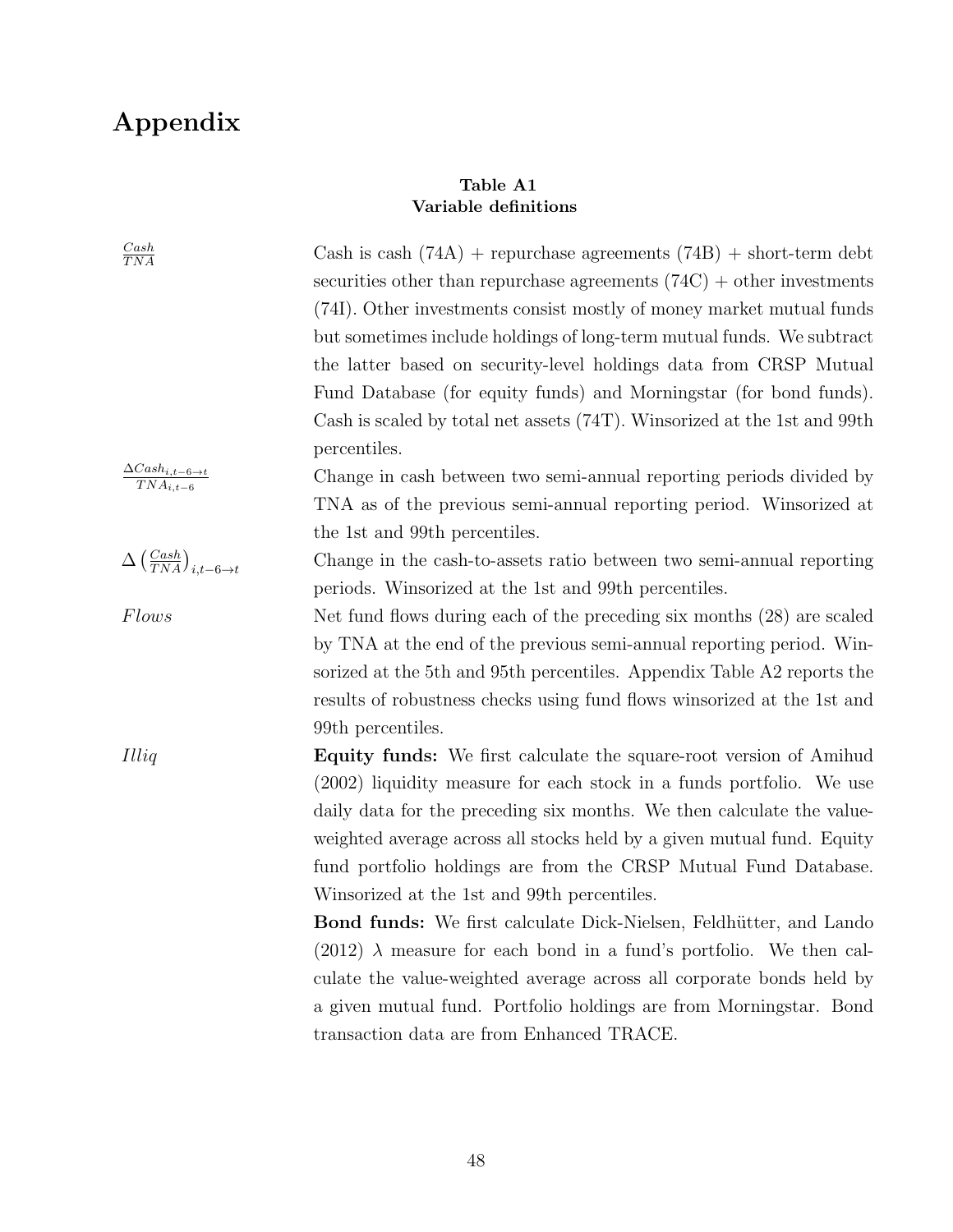# Table A1—*Continued*

| Low Agg Liq                | For equity funds, we use the Pastor and Stambaugh (2003) measure                                |
|----------------------------|-------------------------------------------------------------------------------------------------|
|                            | of market liquidity. For bond funds, we use the aggregate version of                            |
|                            | Dick-Nielsen, Feldhütter, and Lando (2012). Periods of low aggregate                            |
|                            | liquidity are defined as those in the bottom tercile of the distribution                        |
|                            | of aggregate market liquidity within our sample.                                                |
| Family size                | Log of aggregate TNA across all CRSP mutual funds within the same                               |
|                            | family.                                                                                         |
| $\sigma$ (Flows)           | Standard deviation of monthly fund flows (28) over the preceeding six                           |
|                            | months. Fund flows are scaled by TNA as of the beginning of the                                 |
|                            | semi-annual reporting period.                                                                   |
| <i>Institutional share</i> | Fraction of institutional share classes, identified following Chen, Gold-                       |
|                            | stein, and Jiang (2010). A share class is considered to be institutional                        |
|                            | if a) CRSPs institutional dummy is equal to $Y$ and retail dummy is                             |
|                            | equal to N, or b) fund name includes the word institutional or its ab-                          |
|                            | breviation, or c) class name includes one of the following suffixes: $I$ ,                      |
|                            | X, Y, or Z. Share classes with the word retirement in their name or                             |
|                            | suffixes J, K, and R are considered to be retail.                                               |
| Turnover                   | Portfolio turnover for the current semi-annual reporting period (71D).                          |
|                            | Portfolio turnover is the minimum of purchases and sales (including                             |
|                            | all maturities), divided by the monthly average value of the portfolio.                         |
|                            | Portfolio turnover is winsorized at the 1st and 99th percentiles.                               |
| Sec lending                | Binary variable equal to one for funds that engage in loaning portfolio<br>securities $(70N)$ . |
| Short selling              | Binary variable equal to one for funds that engage in short selling (70R).                      |
| <i>Options</i>             | Average of 8 binary variables, each equal to one if a fund engages                              |
|                            | in writing or investing in 1) options on equities $(70B)$ , 2) options on                       |
|                            | debt securities $(70C)$ , 3) options on stock indices $(70D)$ , 4) interest                     |
|                            | rate futures $(70E)$ , 5) stock index futures $(70F)$ , 6) options on futures                   |
|                            | $(70G), 7$ options on stock index futures $(70H),$ and 8) other commodity                       |
|                            | futures $(70I)$ .                                                                               |
|                            |                                                                                                 |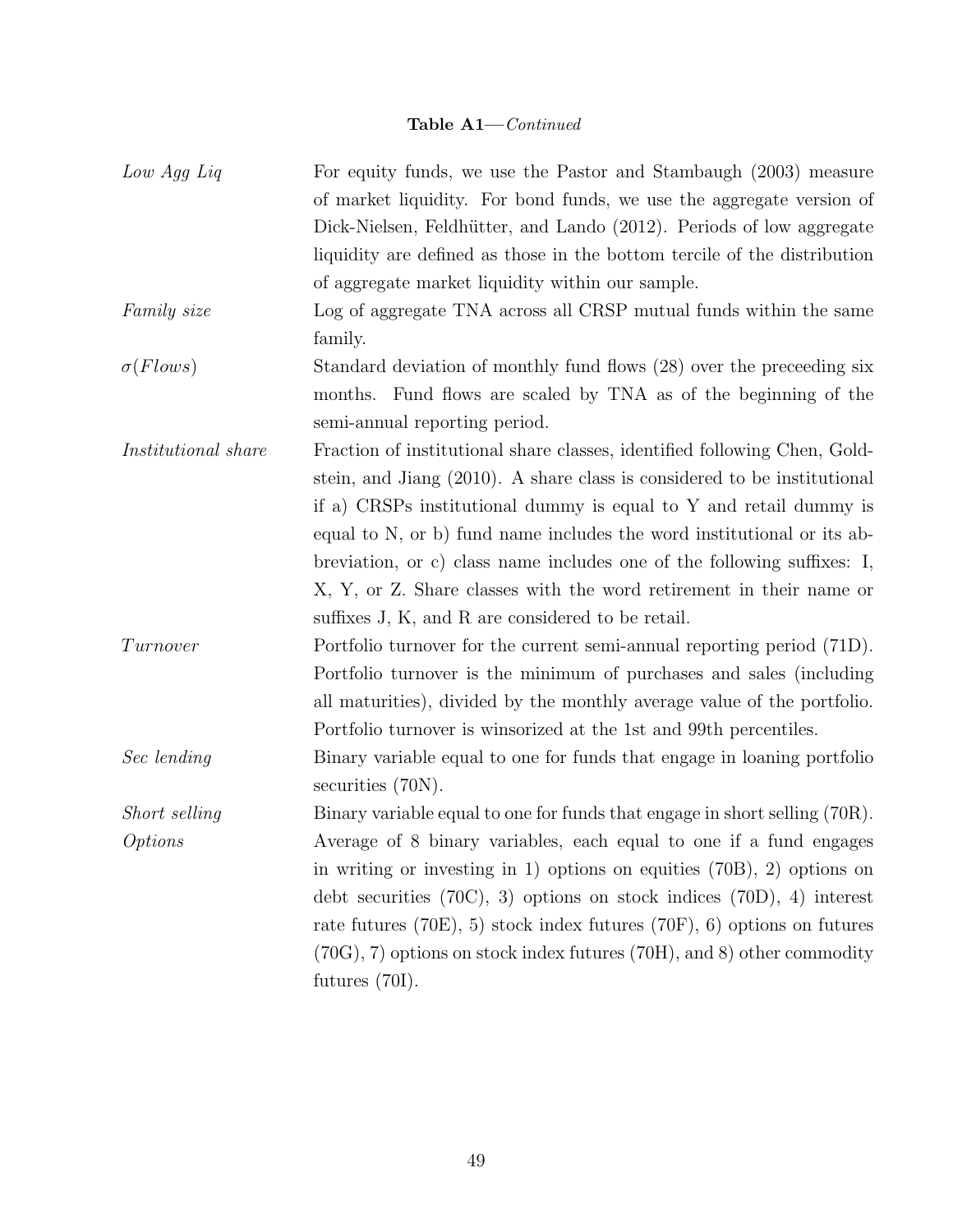#### Table A1—*Continued*

*Other practices* Average of 7 binary variables for engaging in the following investment practices: 1) investment in restricted securities (70J), 2) investment in shares of other investment companies (70K), 3) investments in securities of foreign issuers (70L), 4) currency exchange transactions (70M), 5) borrowing of money (70O), 6) purchases/sales by certain exempted affiliated persons  $(70P)$ , 7) margin purchases  $(70Q)$ . *Redemption fees* Binary variable equal to one for funds that impose a deferred or contingent deferred sales load (34) or a redemption fee other than a deferred or contingent sales load (37). *Share of agg holdings* Weighted-average of the funds holdings of each security relative to aggregate holdings by all mutual funds:  $\sum_{s}$ *Vf,s*  $\frac{V_{f,s}}{S V_{f,s}} \times \frac{V_{f,s}}{\sum_{f} V_{f,s}},$  where *f* indexes funds and *s* indexes securities. For equities (bonds), aggregate fund holdings are calculated using CSRP (Morningstar). *Share of outstanding* Weighted-average of the funds holdings of each portfolio security relative to the security's outstanding amount:  $\sum_{s}$ *Vf,s*  $\frac{V_{f,s}}{S} \times \frac{V_{f,s}}{Outstanding_s},$ where f indexes funds and *s* indexes securities. For stocks, the outstanding is the market capitalization, calculated using the price and number of shares reported in CRSP. For bonds, outstanding is the face value at issuance. *Overlap* For each security *s* held by fund *f*, we calculate aggregate holdings of security *s* by all other funds that belong to the same family and divide this by the aggregate TNA of family funds, excluding fund *f*. We then take the value-weighted average across all securities held by fund *f*. Specifically,  $\text{Overlap}_f = \sum_s \frac{1}{\sum_a^s}$  $V_{f,s}$  $\frac{J,5}{sV_{f,s}} \times$  $\frac{\sum_{j \in family(f), j \neq f}}{\sum_{j \in f, j \neq j} f_j(f)}$  $V_{f,s}$  $\frac{f_{j \in family(f), j \neq f} \cdot f_{j,s}}{f_{j \in family(f), j \neq f} \cdot T N A_{j}}$ , where *f* and *j* index funds and *s* indexes securities. *Tenure* Number of years managing the fund. For team managed funds, *Tenure* is the average across individual managers. Manager identities and characteristics are from Morningstar and cover the period through September 2013. *Experience* Number of years managing any mutual funds. *ACT* Average ACT score of the students admitted to the university from which the fund manager received his or her undergraduate degree. ACT scores are for the 2001–2002 incoming class. Source: [National Center](http://nces.ed.gov/ipeds/datacenter/Ranking.aspx) [for Education Statistics, IPEDS Data Center.](http://nces.ed.gov/ipeds/datacenter/Ranking.aspx)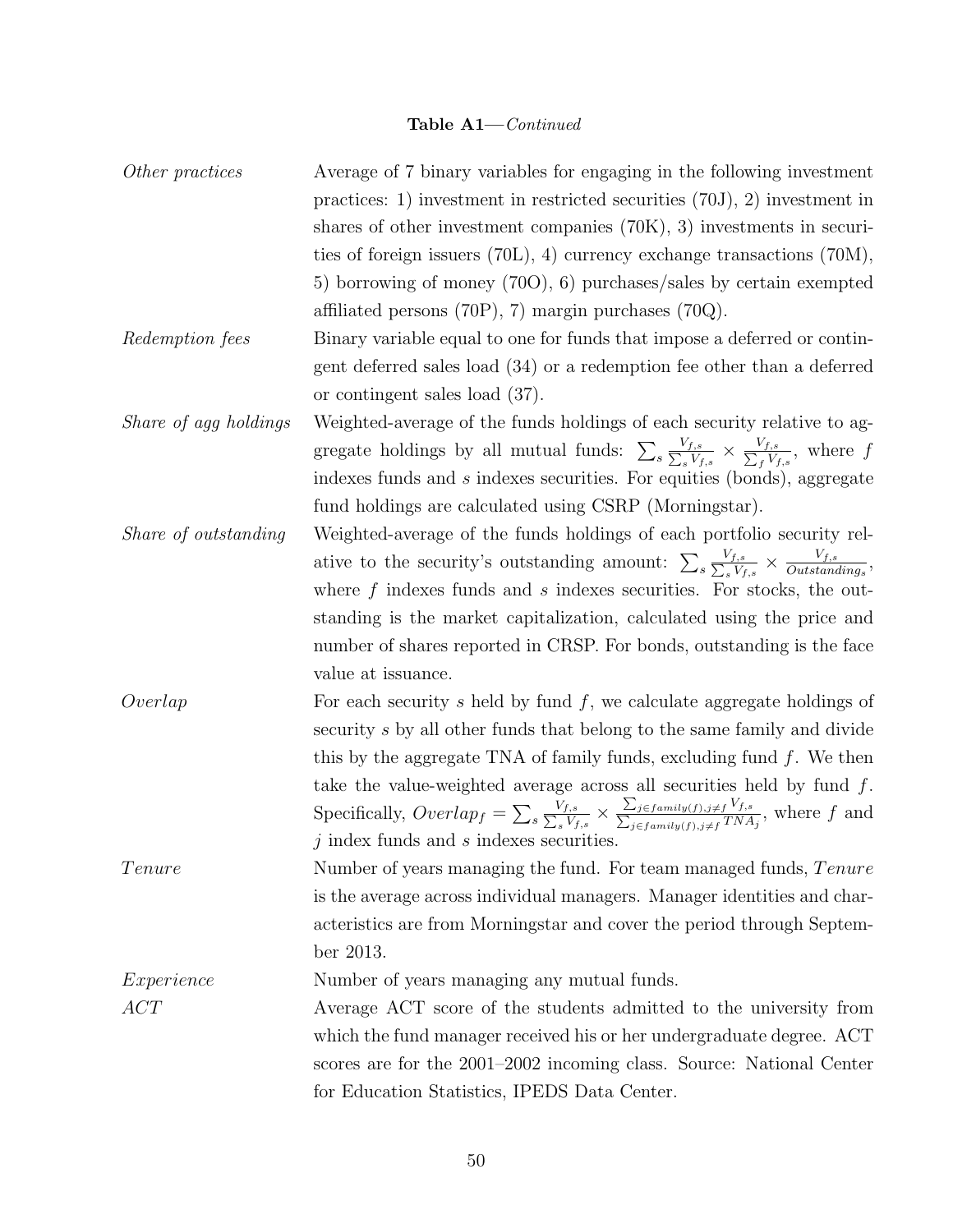# <span id="page-52-0"></span>Table A2 Flow management through cash holdings: Alternative winsorization

This table shows the robustness of the flow management results to winsorizing fund flows at the 1st and 99th percentiles In columns (1) and (3), the dependent variable is the change in cash over a six-month period, scaled by assets six months ago. In columns (2) and (4), the dependent variable is the change in the cash-to-assets ratio over a six-month period. The independent variables are monthly net fund flows, scaled by net assets six months ago. Standard errors are adjusted for clustering by time.  $*, **$ , and  $***$  indicate statistical significance at 10%, 5%, and 1%.

|                 | Equity funds         |                                      | Bond funds                |                                  |
|-----------------|----------------------|--------------------------------------|---------------------------|----------------------------------|
|                 | $\Delta Cash$<br>TNA | $\left(\frac{Cash}{TNA}\right)$<br>Δ | $\frac{\Delta Cash}{TNA}$ | $\left( \frac{Cash}{TNA}\right)$ |
|                 | $\left(1\right)$     | $\left( 2\right)$                    | $\left( 3\right)$         | (4)                              |
| $Flows_{i,t}$   | $0.178***$           | $0.060***$                           | $0.243***$                | $0.091***$                       |
|                 | (0.017)              | (0.011)                              | (0.046)                   | (0.028)                          |
| $Flows_{i,t-1}$ | $0.135***$           | 0.017                                | 0.016                     | $-0.048$                         |
|                 | (0.023)              | (0.015)                              | (0.042)                   | (0.031)                          |
| $Flows_{i,t-2}$ | $0.113***$           | 0.018                                | $0.186**$                 | 0.079                            |
|                 | (0.024)              | (0.017)                              | (0.071)                   | (0.053)                          |
| $Flows_{i,t-3}$ | $0.097***$           | $-0.010$                             | 0.038                     | $-0.065$                         |
|                 | (0.020)              | (0.010)                              | (0.069)                   | (0.062)                          |
| $Flows_{i,t-4}$ | $0.061***$           | $-0.012$                             | 0.040                     | $-0.038$                         |
|                 | (0.021)              | (0.010)                              | (0.053)                   | (0.056)                          |
| $Flows_{i,t-5}$ | 0.003                | $-0.065***$                          | $0.145**$                 | 0.002                            |
|                 | (0.024)              | (0.015)                              | (0.064)                   | (0.033)                          |
| N               | 19,212               | 19,212                               | 2,515                     | 2,515                            |
| Adjusted $R^2$  | 0.160                | 0.024                                | 0.129                     | 0.015                            |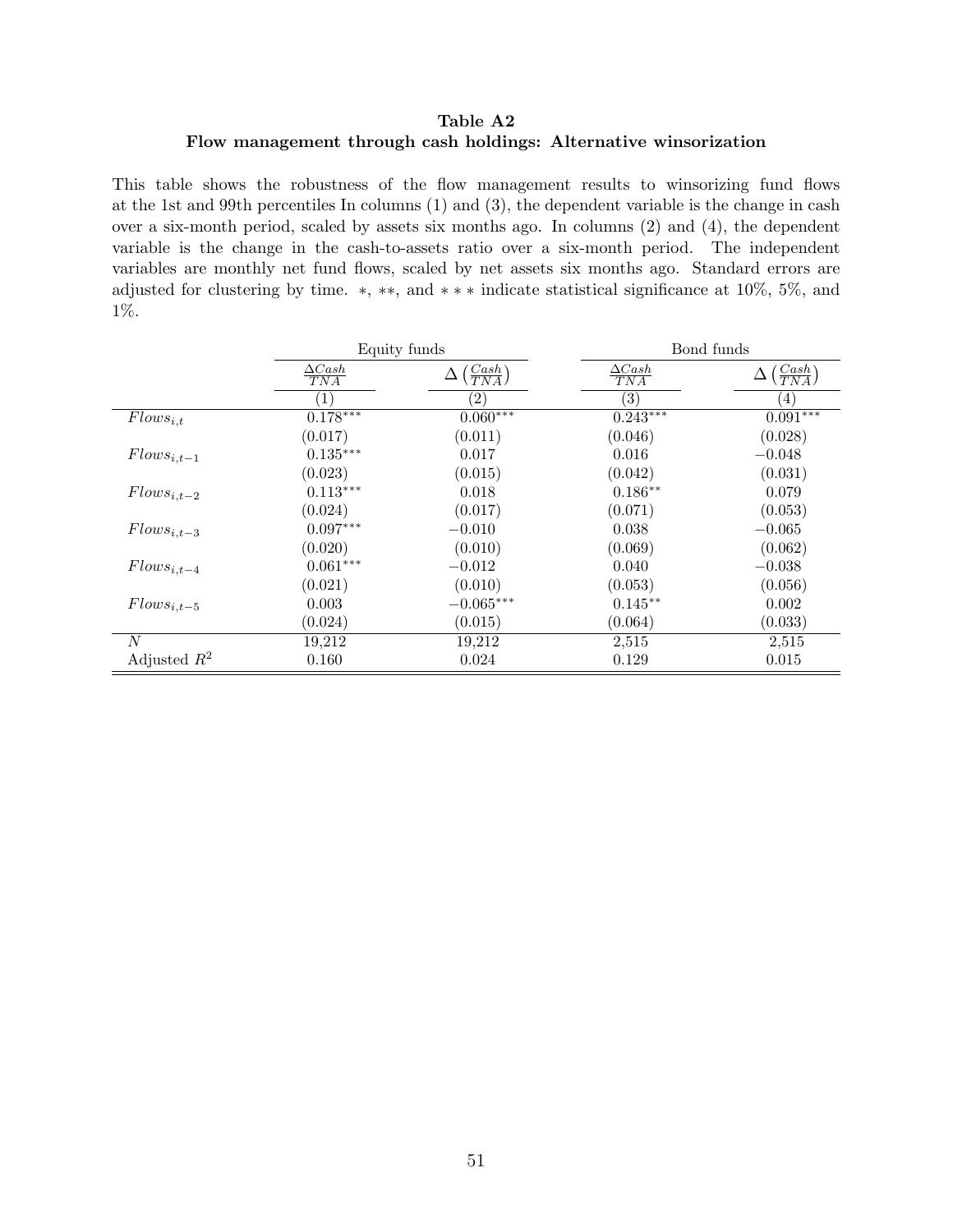# Table A3 Cash-to-assets ratio and alternative measures of bond illiquidity

This table reports the results of the regressions of the cash-to-assets ratio on alternative measures of bond illiquidity:

$$
\begin{aligned} \left(\frac{Cash}{TNA}\right)_{i,t} = \alpha_{obj(i),t} + \beta'_1 \textbf{Liquidity} \textbf{Transformation}_{i,t} + \beta'_2 \textbf{Scale}_{i,t} \\ + \beta'_3 \textbf{InvestorBehavior}_{i,t} + \beta'_4 \textbf{TradingPractices}_{i,t} + \varepsilon_{i,t}. \end{aligned}
$$

 $\lambda$  is the Dick-Nielsen, Feldhütter, and Lando (2012) measure of bond illiquidity. *Amihud (2002)* is calculated following Dick-Nielsen, Feldhütter, and Lando (2012). *IRC* is the Imputed Roundtrip Cost (Feldhütter 2012).  $\gamma$  is the Roll (1984) measure of illiquidity, calculated following Bao, Pan, and Wang (2011). All specifications include objective-time fixed effects. The sample period is January 2004–June 2012. All continuous variables are standardized so that their coefficients represent the effect of a one-standard deviation change in each variable. Standard errors are adjusted for clustering by fund family.  $*, **$ , and  $***$  indicate statistical significance at 10%, 5%, and 1%.

|                                                  | $\lambda$      | $\gamma$          | $\sqrt{Amihud}$     | IRC              |
|--------------------------------------------------|----------------|-------------------|---------------------|------------------|
|                                                  | $\overline{1}$ | $\left( 2\right)$ | $\left(3\right)$    | $\overline{(4)}$ |
| $\sigma(Flows)_{i,t}$                            | $0.584***$     | $0.770***$        | $0.595***$          | $0.564***$       |
|                                                  | (0.209)        | (0.236)           | (0.212)             | (0.206)          |
| $Illiq_{i,t}$                                    | $-0.441$       | $0.825***$        | $-0.545$            | $-0.325$         |
|                                                  | (0.310)        | (0.320)           | (0.364)             | (0.355)          |
| $Illiq \times \sigma(Flows)_{i,t}$               | $0.298**$      | 0.202             | 0.204               | $0.338**$        |
|                                                  | (0.144)        | (0.295)           | (0.131)             | (0.149)          |
| $Size_{i,t}$                                     | 0.207          | $0.547*$          | 0.186               | 0.206            |
|                                                  | (0.348)        | (0.329)           | (0.345)             | (0.348)          |
| Family $size_{i.t}$                              | $-0.827**$     | $-0.896**$        | $-0.840^{\ast\ast}$ | $-0.823**$       |
|                                                  | (0.344)        | (0.372)           | (0.342)             | (0.345)          |
| <i>Institutional share</i> <sub><i>i,t</i></sub> | $1.044***$     | $0.865***$        | $1.041***$          | $1.037***$       |
|                                                  | (0.292)        | (0.334)           | (0.292)             | (0.294)          |
| $Turnover_{i,t}$                                 | 0.358          | 0.566             | 0.310               | 0.371            |
|                                                  | (0.432)        | (0.359)           | (0.429)             | (0.433)          |
| Sec lending <sub>i.t</sub>                       | $5.285***$     | $5.113***$        | $5.275***$          | $5.267***$       |
|                                                  | (0.756)        | (0.875)           | (0.760)             | (0.762)          |
| Short selling <sub>i.t</sub>                     | $-1.478$       | $-2.409**$        | $-1.496$            | $-1.476$         |
|                                                  | (1.063)        | (1.201)           | (1.062)             | (1.067)          |
| $Options_{i,t}$                                  | $7.250**$      | 6.231             | $7.200**$           | $7.323**$        |
|                                                  | (3.238)        | (3.990)           | (3.208)             | (3.207)          |
| Other practices <sub>i.t</sub>                   | 2.332          | 2.853             | 2.249               | 2.294            |
|                                                  | (1.664)        | (1.752)           | (1.655)             | (1.664)          |
| $\overline{N}$                                   | 2,648          | 1,713             | 2,648               | 2,648            |
| Adjusted $R^2$                                   | 0.198          | 0.228             | 0.197               | 0.198            |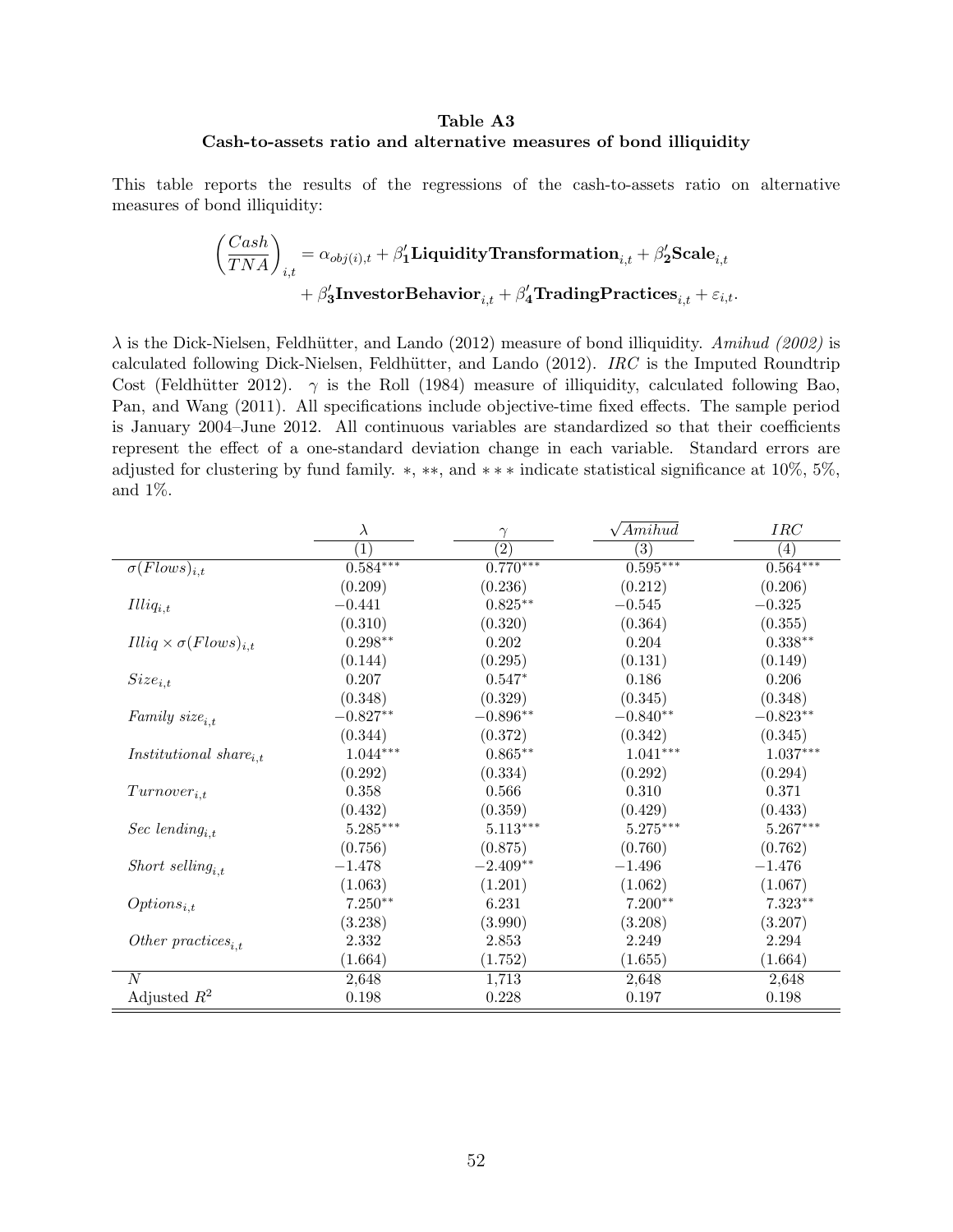# Table A4 Instrumenting for asset illiquidity and flow volatility

This table reports the results of 2SLS regressions of the cash-to-assets ratio on asset illiquidity and flow volatility, instrumented with Lipper objective dummies interacted with fund age. OLS specifications include objective-date fixed effects. 2SLS specifications include date fixed effects. All continuous variables are standardized so that their coefficients represent the effect of a one-standard deviation change in each variable. Standard errors are adjusted for clustering by Lipper objective.  $*, **$ , and  $***$  indicate statistical significance at 10%, 5%, and 1%.

|                                                  | Equity funds           |                           | Bond funds                       |                           |
|--------------------------------------------------|------------------------|---------------------------|----------------------------------|---------------------------|
|                                                  | $_{OLS}$<br>(1)        | 2SLS<br>$\left( 2\right)$ | $_{\rm OLS}$<br>$\overline{(3)}$ | 2SLS<br>$\left( 4\right)$ |
|                                                  |                        |                           |                                  |                           |
| $Illiq_{i,t}$                                    | $0.967***$             | $1.700^{***}$             | $-0.441$                         | $-0.368$                  |
|                                                  | (0.258)                | (0.348)                   | (0.310)                          | (2.102)                   |
| $\sigma(Flows)_{i,t}$                            | $0.353^{\ast\ast\ast}$ | $1.231**$                 | $0.584^{\ast\ast\ast}$           | $2.614***$                |
|                                                  | (0.089)                | (0.619)                   | (0.209)                          | (0.469)                   |
| $Illiq \times \sigma(Flows)_{i,t}$               | $0.171**$              | $1.175^{\ast\ast\ast}$    | $0.298**$                        | 3.267                     |
|                                                  | (0.086)                | (0.437)                   | (0.144)                          | (3.834)                   |
| $Size_{i,t}$                                     | 0.063                  | 0.241                     | 0.207                            | $0.622***$                |
|                                                  | (0.192)                | (0.200)                   | (0.348)                          | (0.158)                   |
| Family $size_{i.t}$                              | $-1.298***$            | $-1.148***$               | $-0.827**$                       | $-0.725***$               |
|                                                  | (0.314)                | (0.123)                   | (0.344)                          | (0.216)                   |
| <i>Institutional share</i> <sub><i>i,t</i></sub> | 0.391                  | $0.405\,$                 | $1.044***$                       | $0.764***$                |
|                                                  | (0.247)                | (0.324)                   | (0.292)                          | (0.161)                   |
| $Turnover_{i,t}$                                 | $-0.027$               | $-0.002$                  | 0.358                            | 0.070                     |
|                                                  | (0.146)                | (0.105)                   | (0.432)                          | (0.282)                   |
| Sec lending <sub>i,t</sub>                       | $6.641***$             | $6.726***$                | $5.285***$                       | $5.347***$                |
|                                                  | (0.619)                | (0.966)                   | (0.756)                          | (0.118)                   |
| Short selling <sub>i.t</sub>                     | $3.194***$             | $2.532**$                 | $-1.478$                         | $-1.985**$                |
|                                                  | (1.153)                | (1.061)                   | (1.063)                          | (0.965)                   |
| $Options_{i,t}$                                  | $5.388^*$              | $4.484***$                | $7.250**$                        | $6.748***$                |
|                                                  | (2.799)                | (1.020)                   | (3.238)                          | (1.575)                   |
| Other practices <sub>it</sub>                    | $-3.241**$             | $-3.452***$               | 2.332                            | $3.017***$                |
|                                                  | (1.518)                | (0.836)                   | (1.664)                          | (1.088)                   |
| N                                                | 22,427                 | 22,427                    | 2,648                            | 2,648                     |
| Adjusted $R^2$                                   | 0.228                  | 0.186                     | 0.198                            |                           |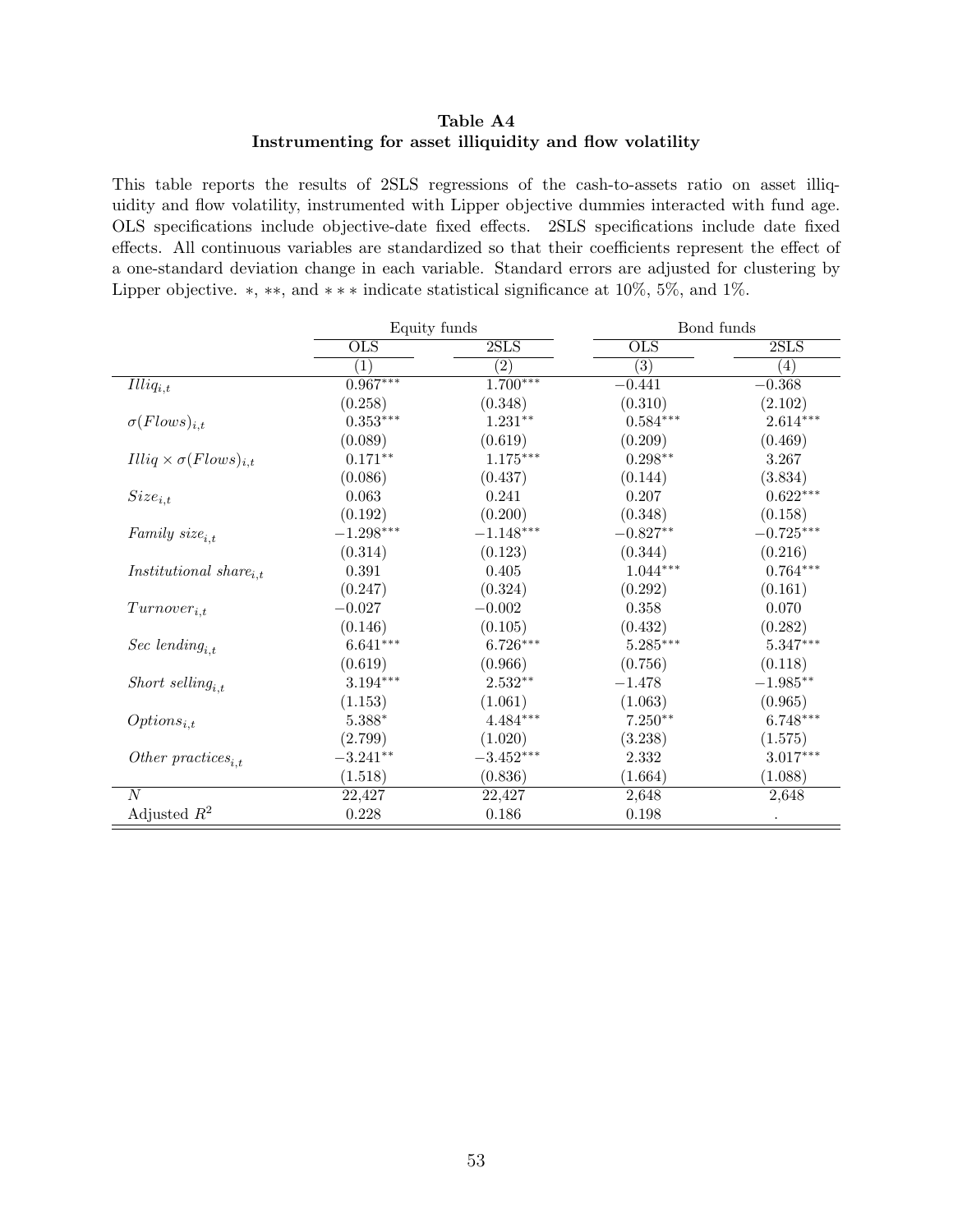# **Appendix: Model**

# *A. Setup*

Throughout the paper, we use liquidity transformation to mean that the price-quantity schedule faced by a fund investor in buying or selling fund shares is different than it would be if the investor directly traded in the underlying assets. To help fix ideas, we begin by presenting a simple static model linking liquidity transformation to cash holdings.<sup>1</sup> Consider a single mutual fund that has *M* investors, each of whom has invested a dollar. Each investor is associated with outflows  $x_m$  next period. For simplicity, we assume that these outflows are normally distributed, with mean zero and variance  $\sigma^2$ . Further, assume that the correlation of outflows across investors is *ρ*. This correlation captures, in reduced form, both that liquidity shocks may be correlated across investors and that flows may be correlated because they respond to past performance (i.e., there is a performance-flow relationship).

The fund may accommodate redemptions in two ways. First, it may choose to hold cash reserves *R*. These reserves are liquid claims that can be sold costlessly to meet outflows. In practice, these claims are supplied by the traditional banking system or shadow banking system, but, for simplicity, we model them here as existing in elastic supply. Each dollar of cash reserves is associated with carrying cost *i*. One may think of *i* as the cost of tracking error for the fund. If it does not have sufficient cash reserves, the fund meets outflows by liquidating some of its illiquid security holdings. When it does so, the fund incurs average cost  $c$  per dollar of sales.

Given these assumptions, the total outflows suffered by the fund are

$$
x = \sum_{m} x_m \sim N\left(0, \sigma^2 M\left(1 + \left(M - 1\right)\rho\right)\right).
$$

The fund chooses its cash reserves *R* to minimize the sum of carry costs and expected liquidation costs:

$$
iR + \int_{R}^{\infty} c\left(x - R\right) dF\left(x\right),\tag{1}
$$

where *F* is the cumulative distribution function of *x.*

 $1$  To get similar intuitions in a dynamic model, one needs to assume either convex costs of liquidating the illiquid asset or time varying liquidation costs. Zeng (2015) shows that these intuitions remain in a full-fledged dynamic model using the latter approach.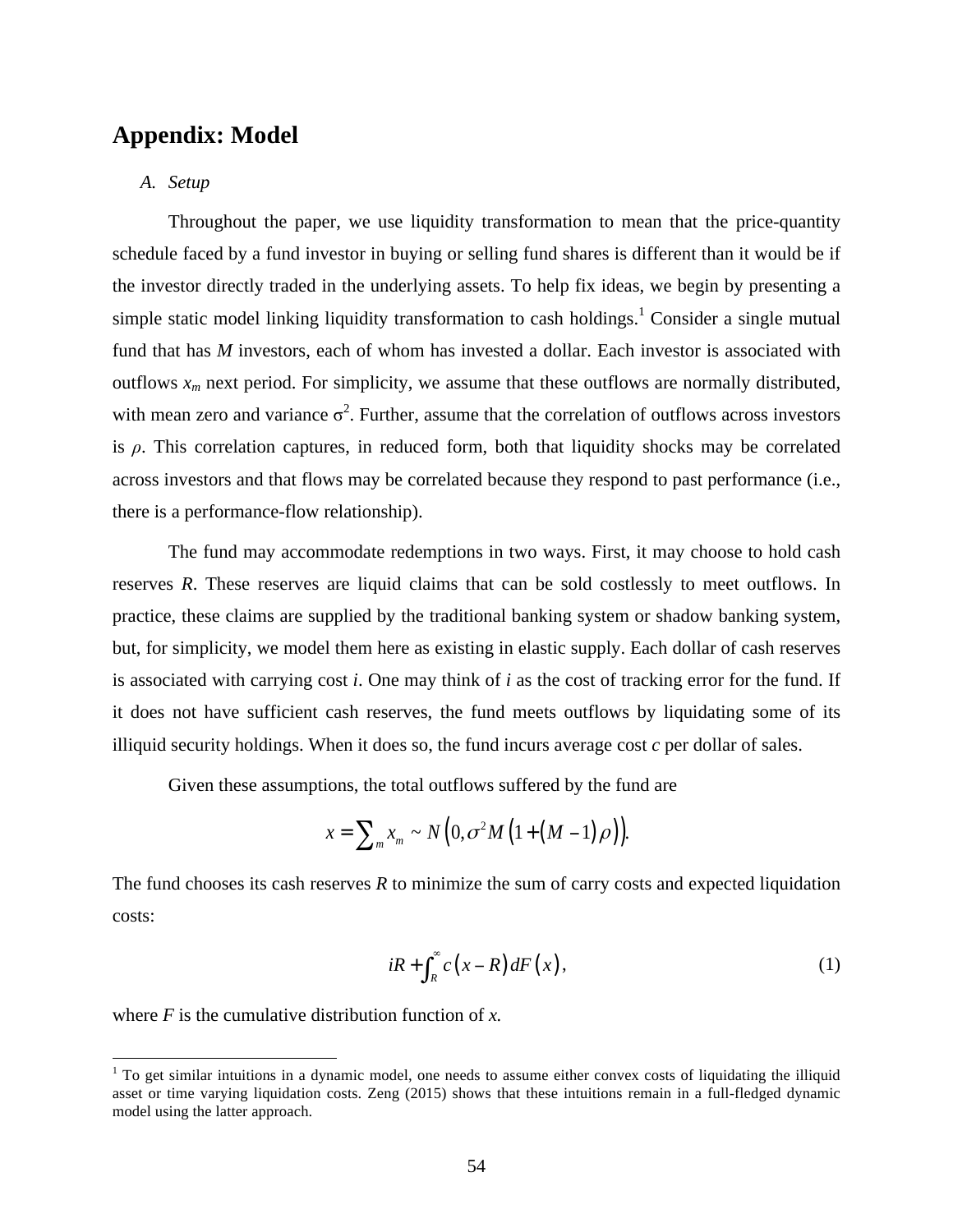#### *B. Discussion of setup*

This setup, though stylized, captures key features of how mutual funds perform liquidity transformation. The model is akin to the problem a fund faces at the end of a trading day. At the end of a trading day, the fund's NAV is set, so the fundamental value of the illiquid securities is fixed. We are normalizing the NAV so that the value of each investor's shares is \$1 and then allowing them to redeem some fraction of those shares. The fund then meets those fixed value redemptions in the optimal manner.

The fund in the model is performing liquidity transformation in two ways. First, it allows the investors to sell an unlimited fraction of their shares at a \$1 NAV despite the fact that the fund itself faces costs if it sells the illiquid asset. Second, the fund aggregates buying and selling across investors, costlessly netting trades between them and only selling the illiquid asset if it faces large net outflows. Individual investors trading for themselves in a market would only achieve this if they traded simultaneously. Outside of the model, the presence of a cash buffer allows funds to perform this kind of netting across longer periods of time.

The model could be generalized in two ways. First, we could more carefully model net inflows. As structured, the model is set up to consider how the fund manages outflows, but the fund faces a similar problem when it has inflows. On one hand, the fund increases its tracking error if it holds the inflows as cash. But on the other hand, holding cash reduces the price impact the fund generates in buying the illiquid asset. Thus, the logic of the model suggests that cash is useful for managing both inflows and outflows.

A second generalization would be to endogenize the volatility of investor flows. Presumably, the fact that investors do not directly face the costs of liquidation that they generate for the fund means that they are more willing to trade fund shares than they would be if they bore their own liquidation costs. This means that gross flows in the model are higher than gross trade would be in a setting where investors traded the illiquid asset themselves.

#### *C. Optimal cash reserves for a single fund*

We now solve for the fund's optimal holdings of cash reserves *R*. Proposition 1 characterizes the optimal reserve holdings *R\** .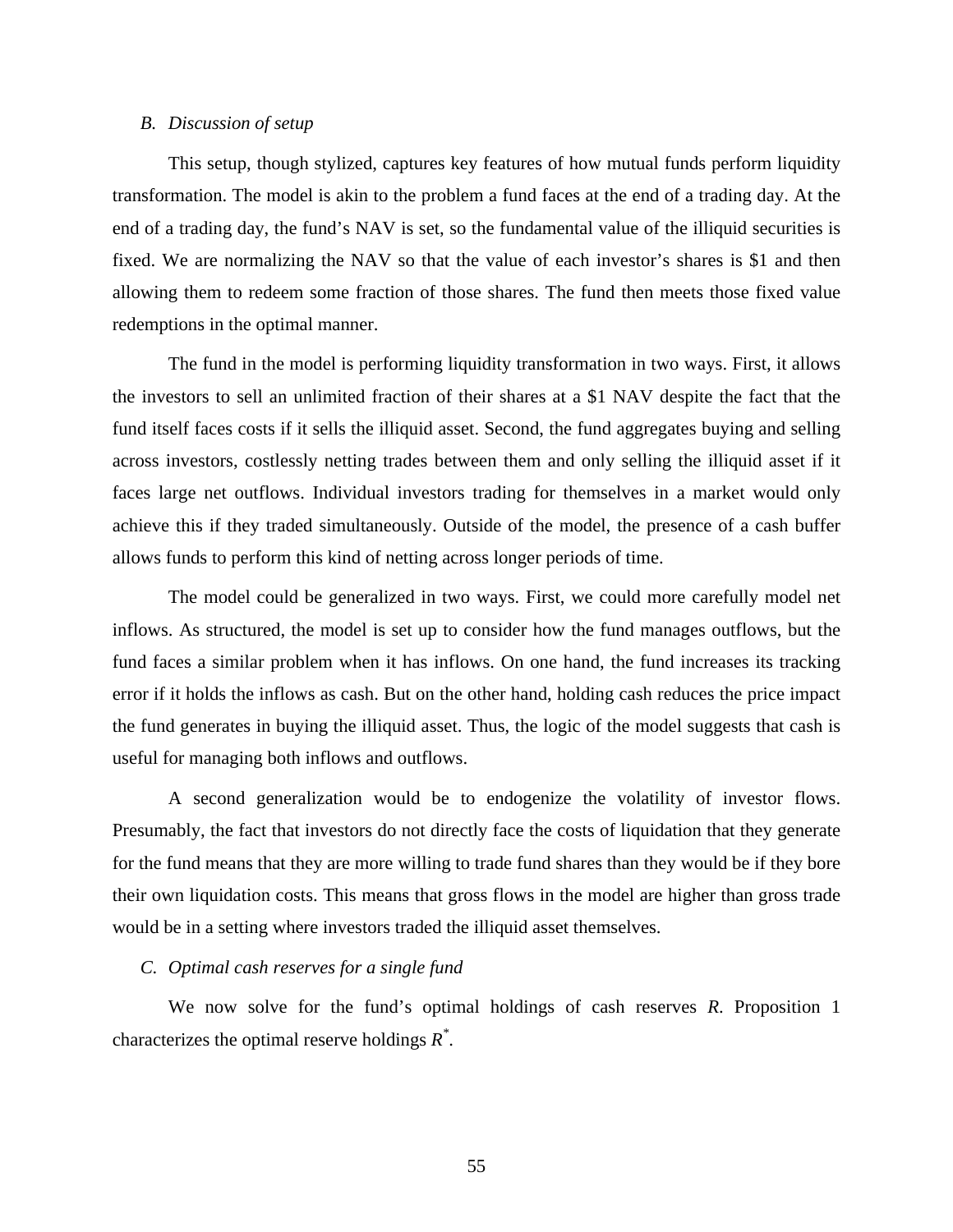*Proposition 1. Assuming*  $i \leq \frac{c}{2}$ , *optimal cash holdings*  $R^*$  *satisfy the first order condition*  $F(R^*) = 1 - i/c$ . Because *x* is normally distributed, we have  $R^* = k\sqrt{\sigma^2 M \left(1 + \left(M - 1\right)\rho\right)}$ , *where*  $k = \Phi^{-1}(1 - i/c)$ , and  $\Phi$  *is the standard normal cumulative distribution function.* 

# *Proof: All proofs are given at the end of the Appendix.*

Intuitively, the fund trades off the carrying costs of cash reserves against the expected liquidation costs. The fund always pays the carrying cost *i*, while if it carries zero cash, it pays liquidation costs only half of the time – when it has outflows. Thus, we need  $i \leq \frac{c}{2}$  for the fund to hold any cash.

The fund engages in liquidity transformation in two ways. First, it diversifies across investor liquidity shocks: inflows from one investor can be used to meet outflows from another without incurring any liquidation costs. This is analogous to the way diversification across depositors allows banks to hold illiquid assets, as in Diamond and Dybvig (1983). Second, when  $\langle \frac{c}{2} \rangle$ , the fund uses cash holdings to further reduce its expected liquidation costs. These costs depend on total outflows, which are determined by the number of investors, the volatility of their individual outflows, and the correlation between the individual outflows.

It follows from the fund's trade off that optimal cash reserves are increasing in the fund's expected liquidation costs. Intuitively, if the fund chooses to hold more cash, it is choosing to pay higher carrying costs. This is optimal only if the fund faces higher expected liquidation costs. Thus, if we take expected liquidation costs as a measure of the amount of liquidity transformation the fund is performing on behalf of its investors, the fund's optimal cash holdings are a measure of the amount of liquidity transformation it performs.

**Proposition 2:** Let  $L^* = \int_{R^*}^{\infty} c(x - R^*) dF(x)$  $L^* = \int_{R^*}^{\infty} c(x - R^*) dF(x)$  *be the fund's expected liquidation costs when it holds the optimal amount of cash reserves. When*  $i \leq \frac{c}{2}$ *, optimal cash holdings are proportional to the expected liquidation costs:*  $L^* = R^* (c\phi(k)/k - i)$ .

Let  $r^* = R^* / M$  be the fund's optimal cash-to-assets ratio. Proposition 3 derives some simple comparative statics.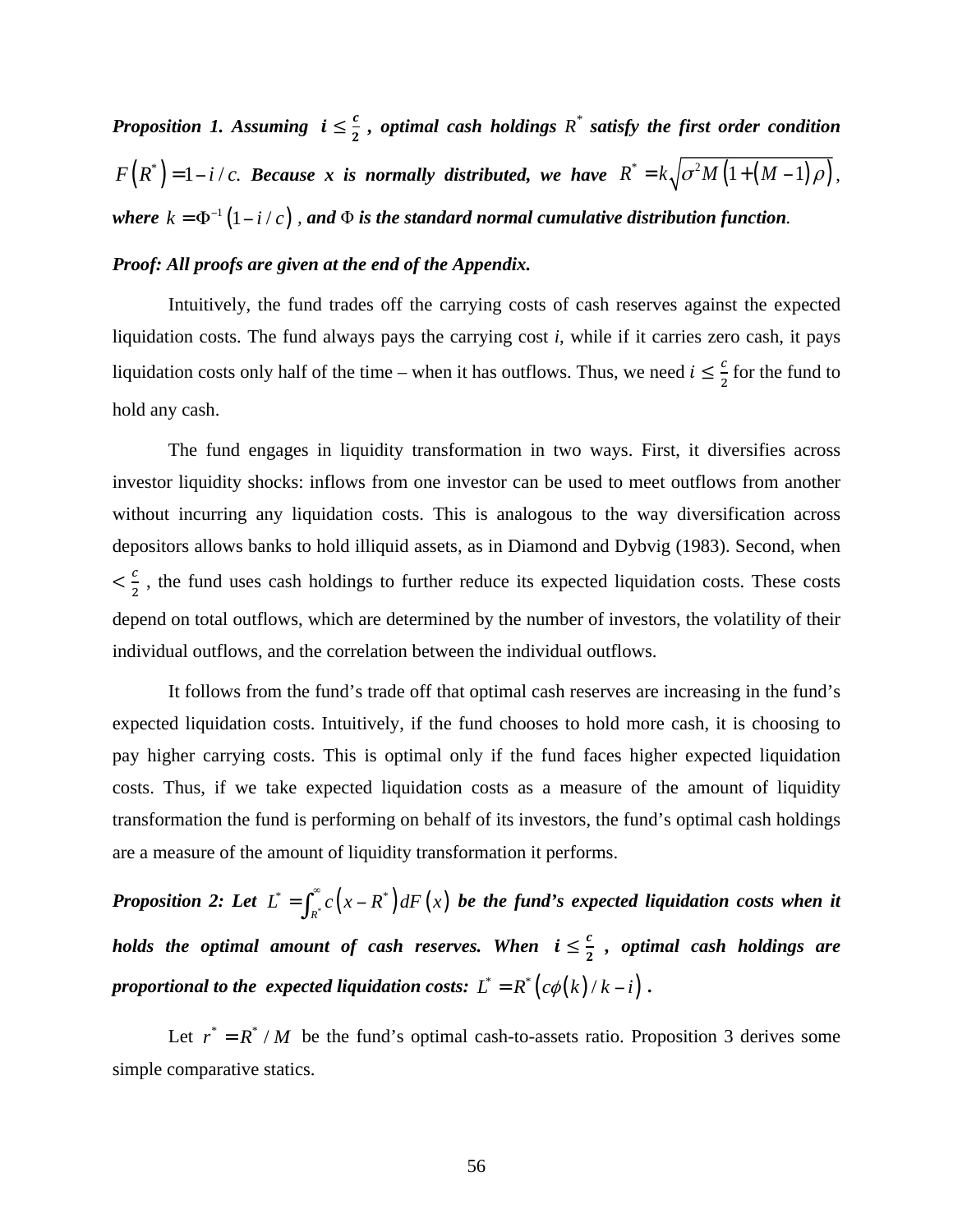*Proposition* 3. Assuming  $\leq \frac{c}{2}$ , optimal cash holdings  $R^*$  and optimal cash-to-assets ratio  $r^*$ *satisfy the following comparative statics:*

- $\partial r^* / \partial c > 0$ : The optimal cash-to-assets ratio increases with asset illiquidity.
- $\partial$ *r*<sup>\*</sup> /  $\partial$ *σ* > 0: The optimal cash-to-assets ratio increases with the volatility of fund flows.
- $\frac{\partial^2 r^*}{\partial \overrightarrow{\alpha}}$  /  $\frac{\partial \overrightarrow{\alpha}}{\partial c}$  > 0: The relationship between cash-to-assets ratios and fund flow volatility is stronger for funds with more illiquid assets.
- $\partial R^* / \partial M > 0$  and  $\partial r^* / \partial M < 0$ : Optimal cash holdings rise with fund size. As long as  $\rho$  < 1, optimal cash-to-assets ratio falls with fund size.
- $\partial^2 r^* / \partial M \partial \rho > 0$ : The optimal cash-to-assets ratio falls more slowly with fund size when investor flows are more correlated.

The first three comparative statics relate cash holdings to liquidity transformation. Liquidity transformation is driven by the intersection of investor behavior and asset illiquidity. If the fund faces more volatile flows, it is providing greater liquidity services to its investors. Similarly, if the fund's assets are more illiquid, it is providing greater liquidity services to its investors. Consistent with our insight that cash holdings are a measure of liquidity transformation, the fund optimally chooses a higher cash-to-assets ratio when it faces more volatile flows and holds more illiquid assets. These two effects interact: the more illiquid the assets, the stronger the relationship between cash-to-assets ratios and flow volatility.

The fourth and fifth comparative statics involve economies of scale in liquidity management. As the size of the fund rises, the volatility of dollar outflows rises. Thus, the fund must hold more cash reserves. However, because there is diversification across investors, the cash-to-assets ratio falls with fund size: the amount of additional cash reserves the fund holds for each incremental dollar of assets falls as fund size increases. The comparative statics also show that this diversification benefit dissipates as the correlation between individual investor flows rises. As flows become more correlated, economies of scale in liquidity management diminish.

# *D. Internalizing price impact*

We next consider the problem of many funds and ask whether, in the aggregate, they hold enough cash to avoid exerting price impact externalities on one another. Suppose there are *G*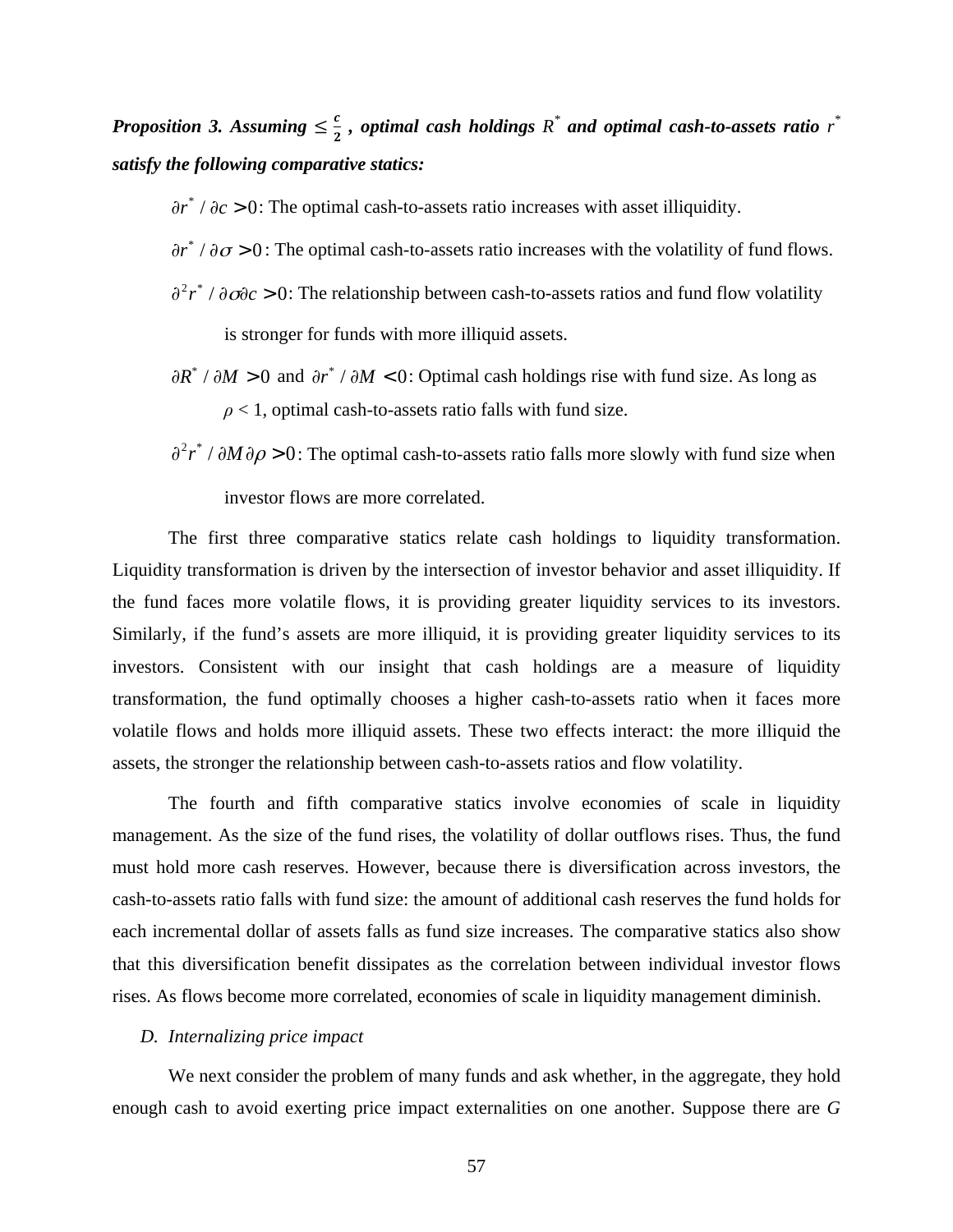funds, each of size *M*. For simplicity, assume that flows to all funds are perfectly correlated. This simplifies the algebra but does not change the intuition. Further, suppose that the per-dollar of sales liquidation cost *c* faced by an individual fund is a function of the total asset sales by all funds:  $c = c \left( \sum_{i} x_{i} - R_{i} \right).$ 

Fund *j* now seeks to minimize costs

$$
iR + \int_{R}^{\infty} c\left(x - R + \sum_{k \neq j} (x_k - R_k)\right) (x - R) dF(x).
$$
 (2)

Eq. (2) is the same as Eq. (1), except now we have the costs of liquidation *c* depending on the reserve choices and flows faced by all *G* funds. Differentiating with respect to *R* and imposing a symmetric equilibrium ( $R_k = R_i$ ), we have:

$$
i - \int_{R^*}^{\infty} \left[ c \left( G \left( x - R^* \right) \right) + \left( x - R^* \right) c' \left( G \left( x - R^* \right) \right) \right] dF(x) = 0. \tag{3}
$$

Next, consider the problem of a social planner seeking to minimize costs across all mutual funds. $^{2}$  The planner seeks to minimize

$$
G\bigg[iR + \int_{R}^{\infty} c\big(G\big(x-R\big)\big)\big(x-R\big)dF\big(x\big)\bigg].\tag{4}
$$

Crucially, from the planner's perspective, it moves all funds' cash reserves at the same time. In contrast, in the private market equilibrium, each individual fund treats other funds' reserve policies as fixed when choosing its own reserves. Essentially, in the private market equilibrium, an individual fund does not internalize the positive effect its cash holdings have on the liquidation costs faced by other funds. This can be seen in the planner's first order condition:

$$
i - \int_{R^*}^{\infty} \left[ c \left( G \left( x - R^{**} \right) \right) + G \left( x - R^{**} \right) c \left( G \left( x - R^{**} \right) \right) dF(x) \right] = 0. \tag{5}
$$

Eq. (5) is the same as the private market first order condition in Eq. (3), with one exception. In the last term, the effect of the choice of reserves on marginal costs of liquidation is multiplied by *G*. Essentially, the planner internalizes the fact that high reserves benefit all funds

<sup>&</sup>lt;sup>2</sup> Note that for there to be a social loss in general equilibrium, the liquidation costs to the funds must not simply be a transfer to an outside liquidity provider. This would be the case if, as in Stein (2012), those outside liquidity providers had to forgo other positive-NPV projects in order to buy the assets being sold by mutual funds.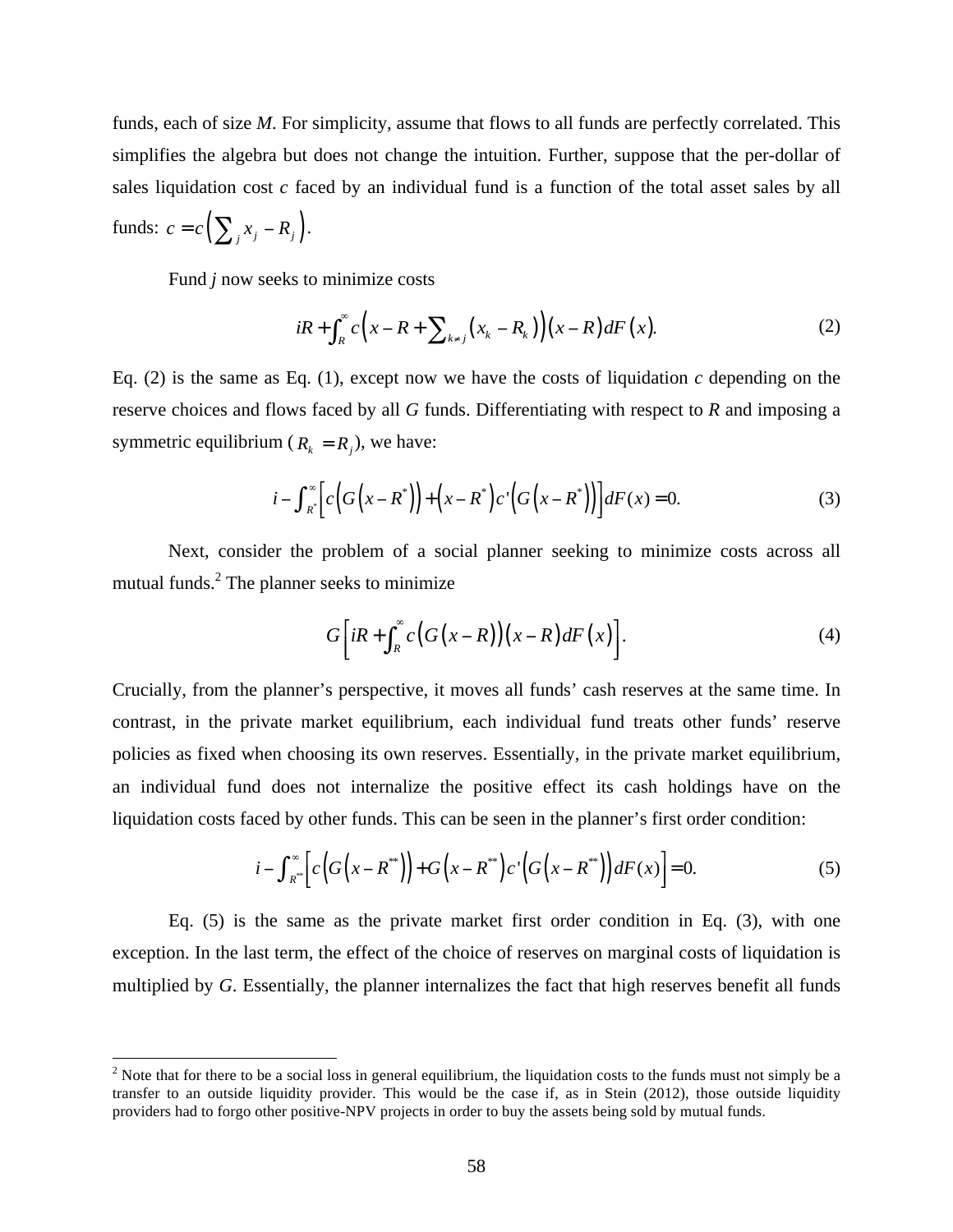through lower liquidation costs. Proposition 4 says that this leads the social planner to a higher level of reserves than the private market outcome.

# *Proposition 4: A planner coordinating among funds would choose a level of cash holdings R\*\* higher than the level of cash holdings chosen in the private market equilibrium R\* .*

A corollary that follows from this logic is that a monopolist in a particular security internalizes its price impact, particularly if that security is illiquid. The externality that makes private market cash holdings *R\** lower than the socially optimal level of cash holdings *R\*\** arises because funds take into account how cash holdings mitigate their own price impact but not how that price impact affects other funds. Of course, if one fund owns the whole market, there is no externality. Generalizing this intuition, the higher is the fraction of the underlying assets owned by a given fund, the more will the fund internalize its price impact.

# *Corollary: Funds that own a larger fraction of their portfolio assets more fully internalize their price impact and therefore hold more cash reserves.*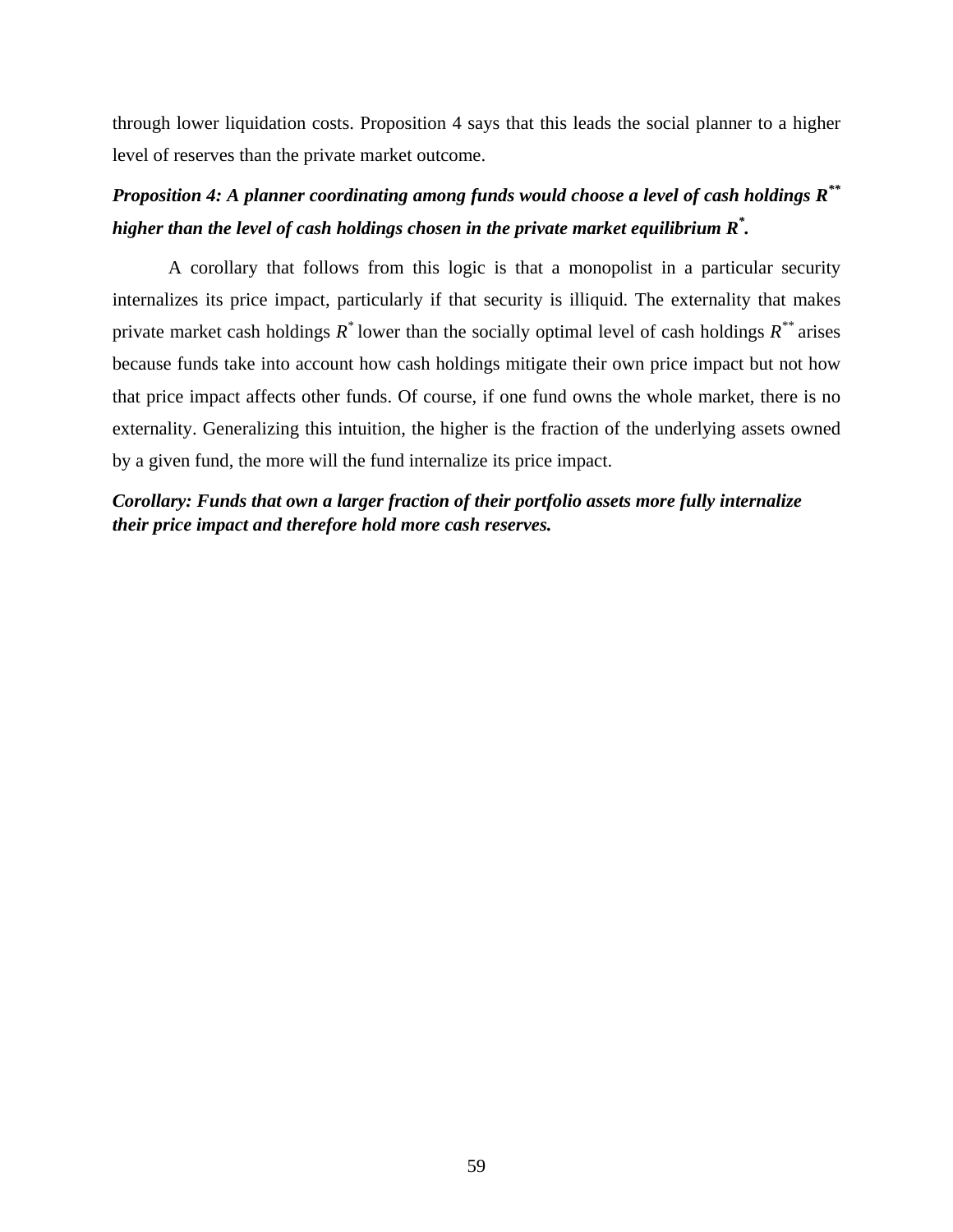# Proof of Proposition 1

Differentiating the fund's objective function with respect to *R* yields the first-order condition

$$
-i + c \int_{R}^{\infty} dF\left(x\right) = -i + c\left(1 - F\left(R\right)\right) = 0.
$$

Rearranging yields  $F(R^*) = 1 - i/c$ . Because *x* is normally distributed with standard deviation  $\sqrt{\sigma^2 M \left( 1 + \left( M - 1 \right) \rho \right)}$ , we have:

$$
\frac{x}{\sqrt{\sigma^2 M \left(1 + \left(M - 1\right)\rho\right)}} \sim N\left(0, 1\right),\,
$$

which is standard normal.

Proof of Proposition 2

Expected liquidation costs are given by

$$
L^* = \int_{R^*}^{\infty} c\left(x - R^*\right) dF\left(x\right)
$$
  
=  $c \int_{R^*}^{\infty} x dF\left(x\right) - R^*\left(1 - F\left(R^*\right)\right)$   
=  $c\left(\phi(k)\right) \sigma \sqrt{M\left(1 + \left(M - 1\right)\rho\right)} - R^*i$   
=  $R^*\left(c\phi(k)/k - i\right)$ .

Proof of Proposition 3

We have:

$$
r^* = k \sqrt{\sigma^2 \left(1 + \left(M - 1\right) \rho\right) / M} \quad ,
$$

where  $k = \Phi^{-1}(1 - i/c)$ . Differentiation yields